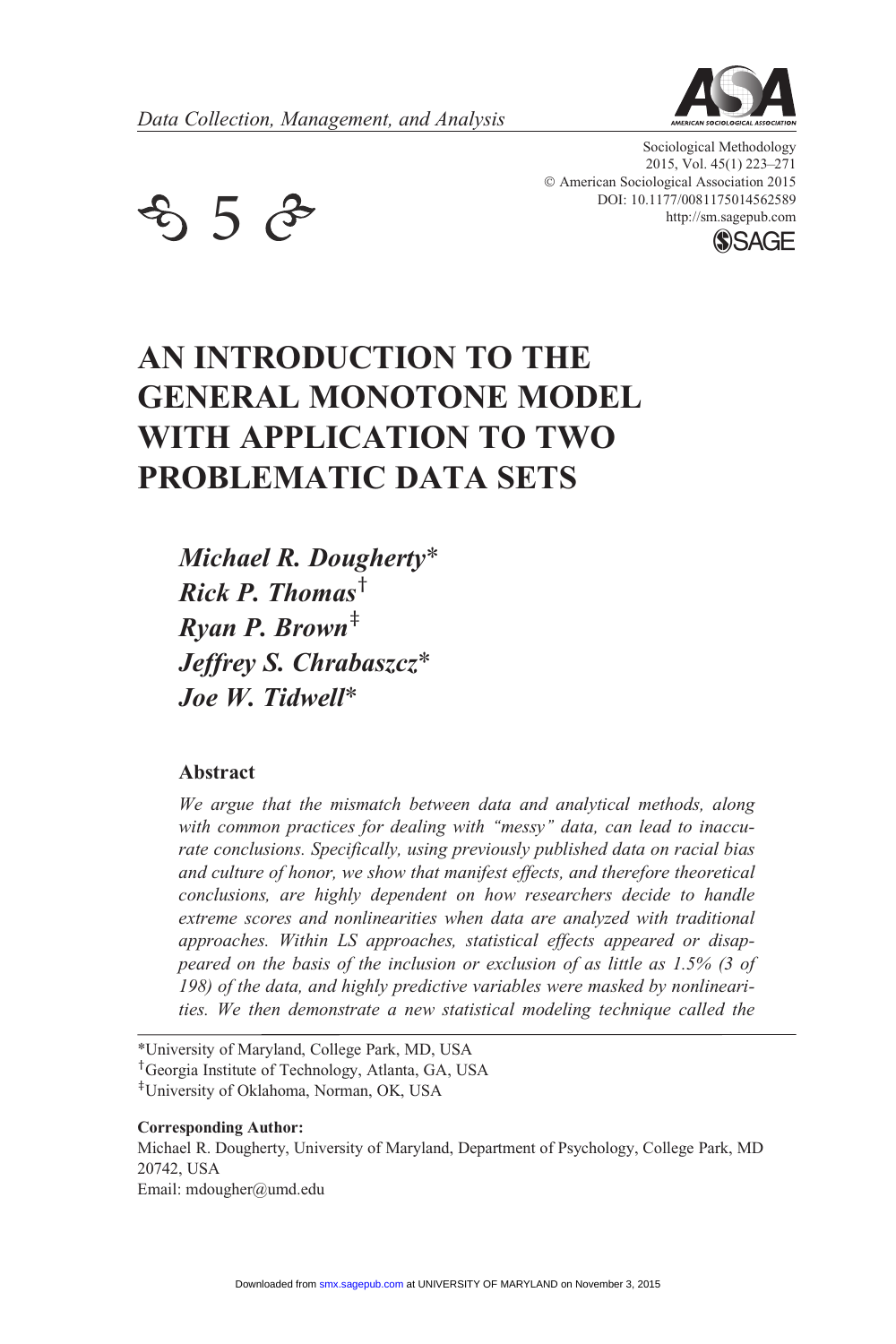general monotone model (GeMM) and show that it has a number of desirable properties that may make it more appropriate for modeling messy data: It is more robust to extreme scores, less affected by outlier analyses, and more robust to violations of linearity on both the response and predictor variables compared with a variety of well-established statistical algorithms and frequently possesses greater statistical power. We argue that using procedures that make fewer assumptions about the data, such as GeMM, can lessen the need for researchers to use data-editing strategies (e.g., to apply transformations or to engage outlier analyses) on their data to satisfy often unrealistic statistical assumptions, leading to more consistent and accurate conclusions about data than traditional approaches of data analysis.

#### Keywords

data editing, monotone regression, maximum rank correlation estimator, culture of honor, racial bias

### 1. INTRODUCTION

Although recent high-profile cases of fraud have brought unwelcome attention to social sciences, these cases offer an opportunity to reflect on the state of our sciences as well as currently accepted practices (Crocker 2011; Fang, Steen, and Casadevall 2012). To be sure, sociologists have been somewhat ahead of the curve in addressing issues related to data quality, reproducibility (Freese 2007; Hauser 1987), replicability (King 1995), and publication bias (Gerber and Malhotra 2008; Leahey 2005). Of these, data quality arguably ranks as the foremost problem for social scientists because so much, including reproducibility and replication, depends on having good-quality data. Unfortunately, much of the data within the social sciences are messy, and they often require a good amount of editing (e.g., transformation, replacement of missing values, outlier removal) prior to analysis when used with traditional metric statistics. Data editing, however, enables the researcher to capitalize on chance, a problem that is compounded by the fact that there are not well-accepted (or followed) guidelines for how and when to use particular data-editing strategies (Leahey 2008; Leahey, Entwisle, and Einaudi 2003; Sana and Weinreb 2008). The plethora of available strategies, even for something as simple as outlier analysis, can promote flexibility in data analysis. Unfortunately, different approaches to data editing can yield different substantive conclusions, meaning that replications depend not only on the data but also on the specific choices one makes in data editing.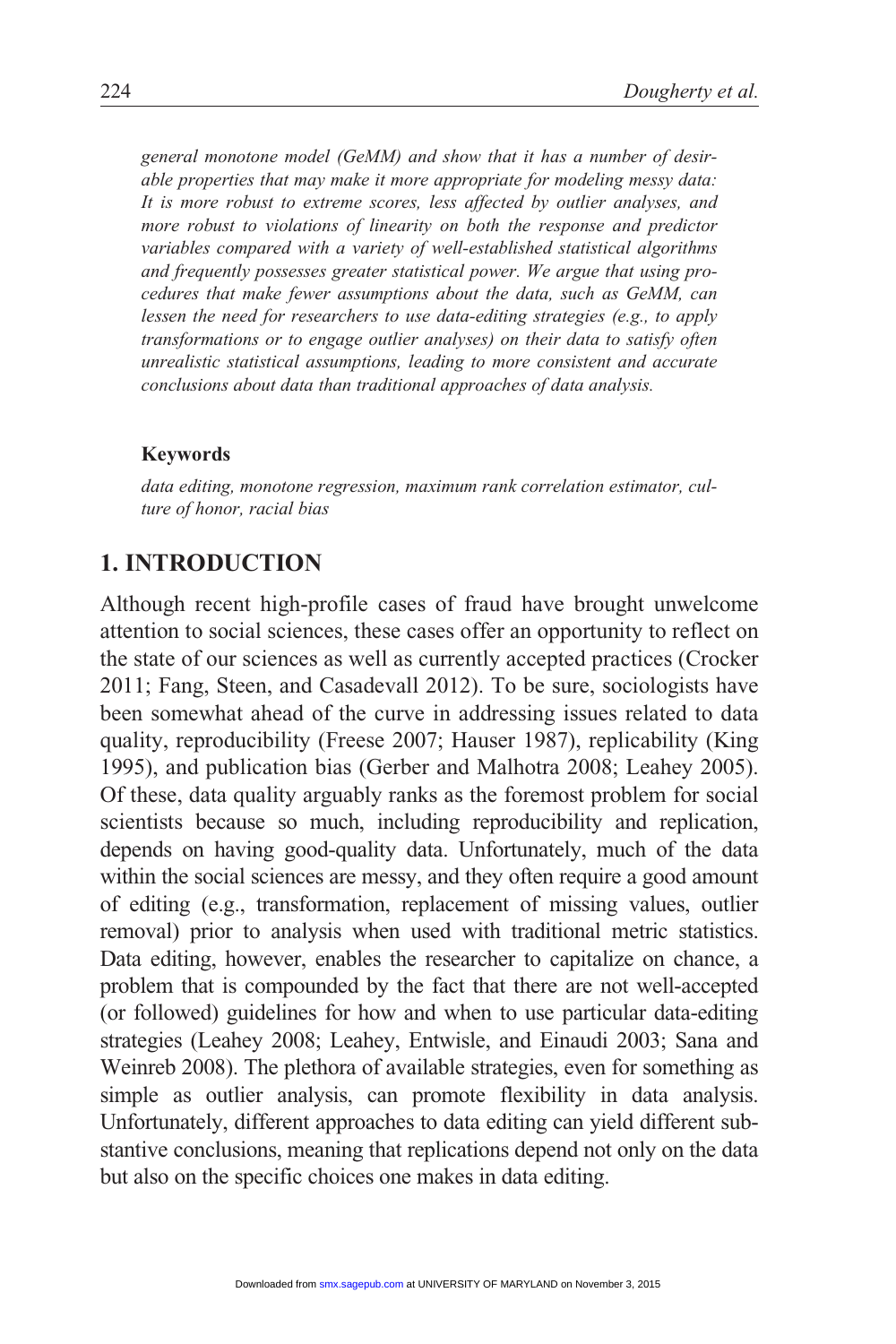The use of data-editing strategies is just one end of the spectrum of the flexibility afforded to researchers. Modern computers and an ever expanding toolbox of available statistical algorithms permit researchers to easily explore their data in a variety of different ways under different modeling assumptions prior to settling on the subset of analyses that are to be reported (Ho et al. 2007). Coupled with methodological issues surrounding the use of data editing, flexibility in analysis techniques has been a major concern within the social sciences, leading some to call for open-source documentation of data analysis techniques (Freese 2007; Simonsohn 2013). Although there are many reasons to demand opensource documentation, it does not address the problem of flexibility of analysis; it only makes the use of flexible analysis methods public and open to scrutiny.

The work presented here has two related goals. The first is to illustrate the problem with implementing accepted practices on how to deal with messy data, showing just how sensitive substantive conclusions can be to different choices made in data analysis. The second goal is to provide an alternative approach to modeling messy data that reduces or eliminates the need for researchers to make such decisions. With regard to the first goal, using data on racial prejudice (Siegel, Dougherty, and Huber 2012) and culture of honor (Henry 2009), we show that the use of least squares (LS) regression techniques yields inconsistent conclusions across various accepted methods for dealing with messy data. These inconsistencies call into question the validity of statistical conclusions based on LS approaches and in general render the data less interpretable. We argue that the mismatch between the nature of one's data and standard statistical approaches can deceive researchers into drawing invalid conclusions, no matter how well intentioned or diligent the researchers are.

Turning to the second goal, we introduce a new statistical algorithm, the general monotone model (GeMM; Dougherty and Thomas 2012) that makes weaker assumptions than LS approaches about scale of measurement and the functional relationships among manifest variables. GeMM provides relatively more consistent statistical outcomes across several criteria for inclusion or exclusion of extreme scores and the presence of nonlinearities. We show that GeMM is more robust to extreme scores, it is unaffected by nonlinear monotone relationships, and it has superior predictive accuracy and better statistical power when compared with a variety of procedures based on LS. Our application of GeMM in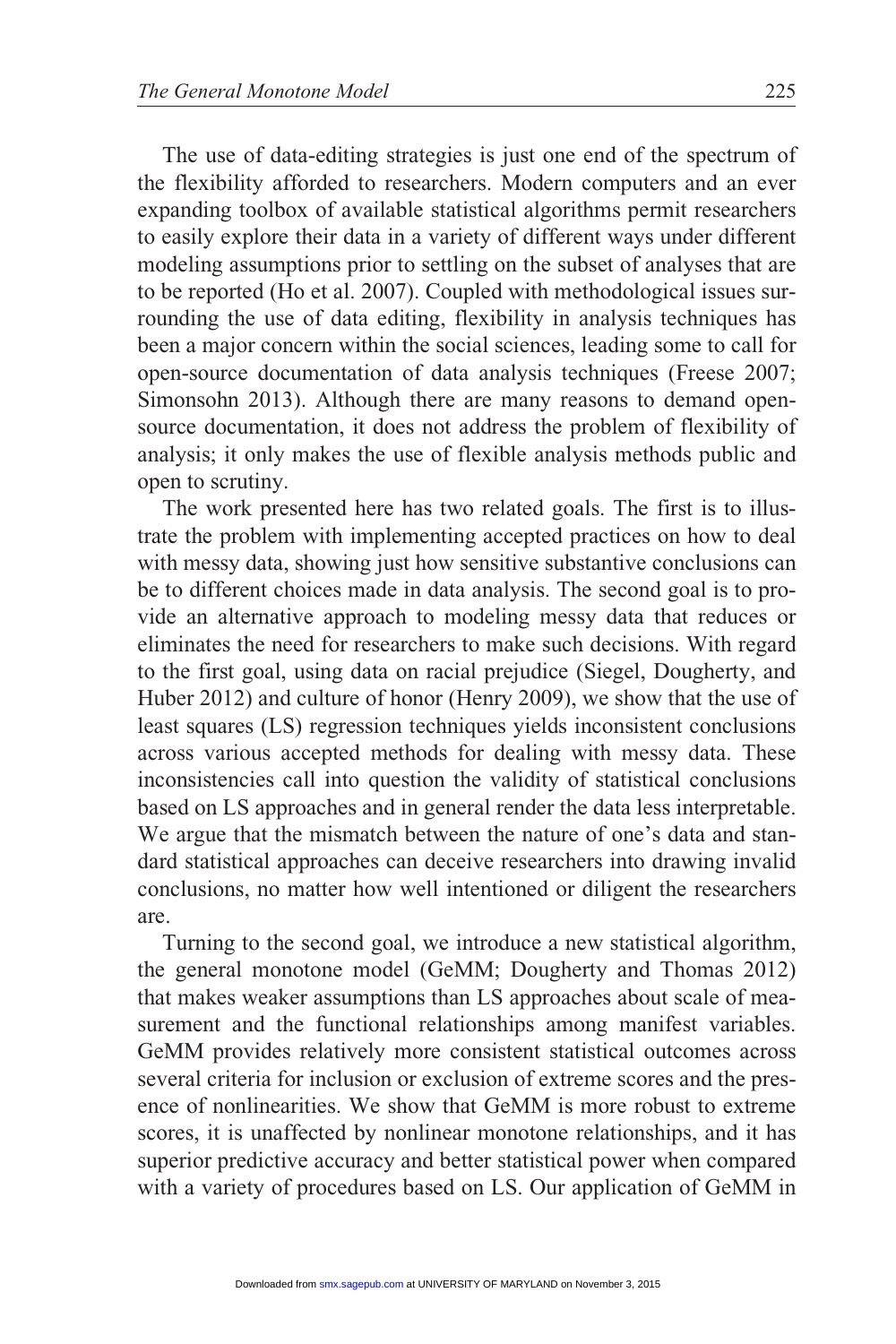this article goes beyond previous published applications. Specifically, our analyses evaluate the stability or robustness of GeMM relative to alternative modeling techniques under a variety of realistic conditions that might otherwise entice researchers to make tough decisions about how to handle nonlinear or nonnormal data or the presence of extreme scores. We argue that GeMM provides a promising solution to flexibility in data analysis by greatly reducing both the need for and the impact of data editing.

# 2. MESSY DATA AND TOUGH DECISIONS

Rarely do data neatly conform to the assumptions required for carrying out standard statistical procedures. For instance, it is well recognized that real data typically deviate, often nontrivially, from normality (Micceri 1989), which can result in violations of assumptions underlying standard statistical techniques. Real data are messy. As researchers, we are taught to be vigilant to aberrations in our data, and even to remove them through the use of transformations or "outlier" analyses. For example, Hays (1994) stated that

the data should be inspected for unusually skewed or artificially restricted distributions, missing data, and the presence of unusually deviant cases or outliers. . . . Fortunately, even messy data can often be cleaned up enough to be used, but doing so requires many choices. (p. 721)

Many textbooks contain similar advice—advice that instructs researchers to clean their data through transformation and outlier deletion techniques. These techniques, which we refer to collectively as data-editing strategies (Leahey 2008; Leahey et al. 2003), allow researchers to clean and/or reexpress the data in a form that more closely conforms to the assumptions of the statistical model. However, the same textbooks that offer advice on how to handle nonnormalities and outliers also point out that standard LS estimation procedures and their robust implementations often perform reasonably well even when their assumptions are not met (see Howell 2002). This type of backand-forth between prescribing data-editing strategies and touting robustness is typical.

The fact that many analysis techniques make strong assumptions about distributional (e.g., multivariate normality) and functional (e.g., linear) forms can present researchers with a potentially important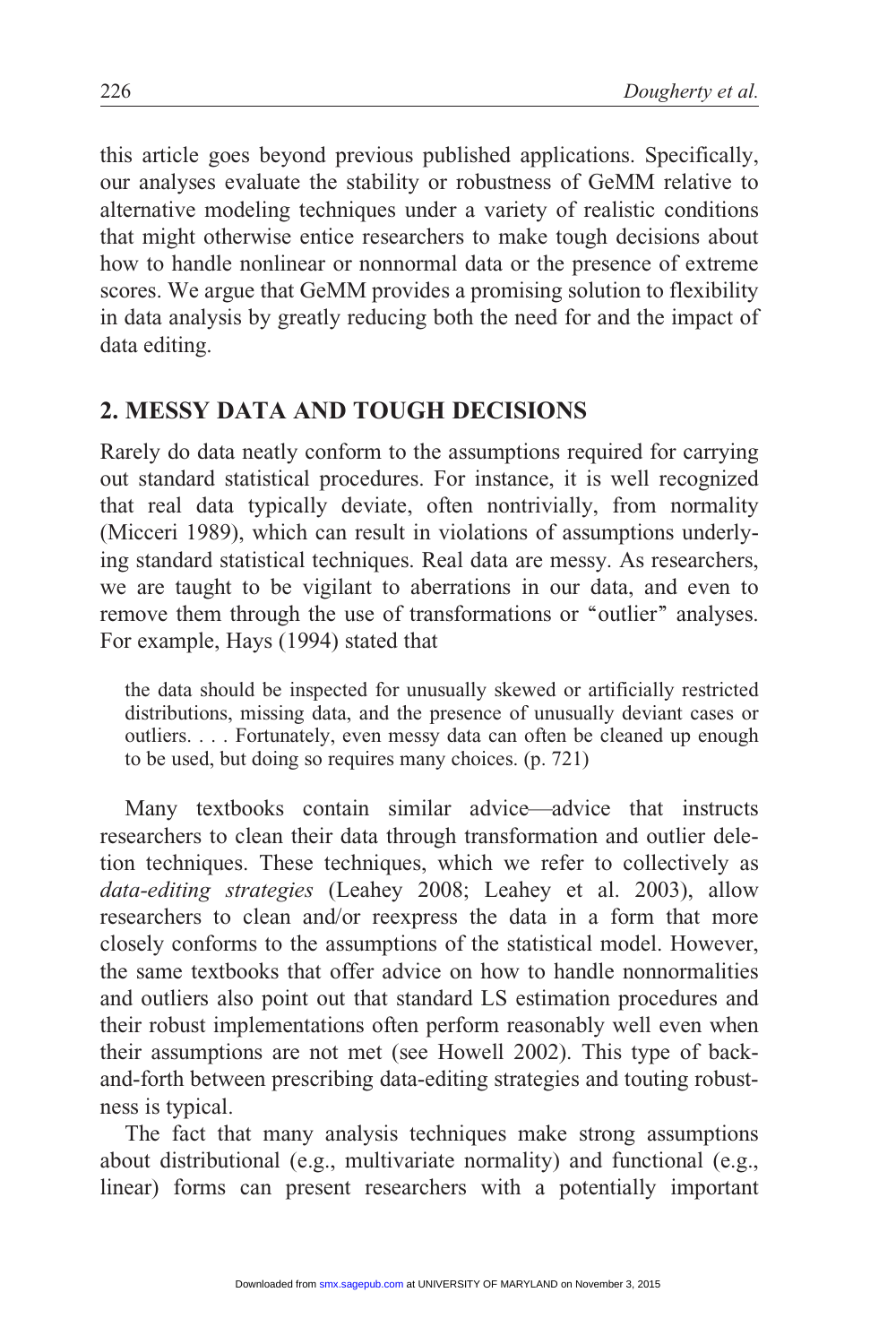dilemma: Should they engage in data editing to bring the data in line with the assumptions of the analytical procedure, recognizing that the statistical conclusions are conditional on the particular data-editing strategies used? Or should they analyze the data "as is," recognizing that the statistical conclusions are conditional on potential violations of assumptions? Obviously, the best-case scenario is that statistical conclusions are invariant across various data-editing strategies and methodologies. However, there may be cases in which researchers' statistical, and therefore theoretical, claims depend on whether or how they have transformed or trimmed the data. Indeed, in investigating Diederik Stapel's infamous body of work for instances of deceptive research practices, an investigatory panel specifically noted how the elimination or inclusion of extreme scores affected the statistical conclusions:

On the one hand, ''outliers'' (extreme scores on usually the dependent variable) were removed from the analysis where no significant results were obtained. This elimination reduces the variance of the dependent variable and makes it more likely that "statistically significant" findings will emerge. . . . Conversely, the Committees also observed that extreme scores of one or two experimental subjects were kept in the analysis where their elimination would have changed significant differences into insignificant ones; there was no mention anywhere of the fact that the significance relied on just one or a few subjects. (Levelt Committee, Noort Committee, and Drenth Committee 2012:49)

Obviously, it strikes us as problematic when statistical and theoretical conclusions are dependent not on the data per se but on the creative use (or misuse) of statistical methods and data-editing strategies—what Simmons, Nelson, and Simonsohn (2011) have referred to as "experimenter degrees of freedom.'' Although Stapel may have been guilty of not disclosing his decisions to include or exclude participants (and outright fraud in other cases), the fact that he sometimes engaged in outlier elimination (and other times chose not to) is not inconsistent with standard practices. In fact, the authors of the Stapel report even seem conflicted about whether it was appropriate to eliminate extreme scores. The bottom line is that decisions about whether to engage in data editing that are based on whether the data meet the assumptions of the statistical model leave the researcher in a precarious position: damned if you do and damned if you don't.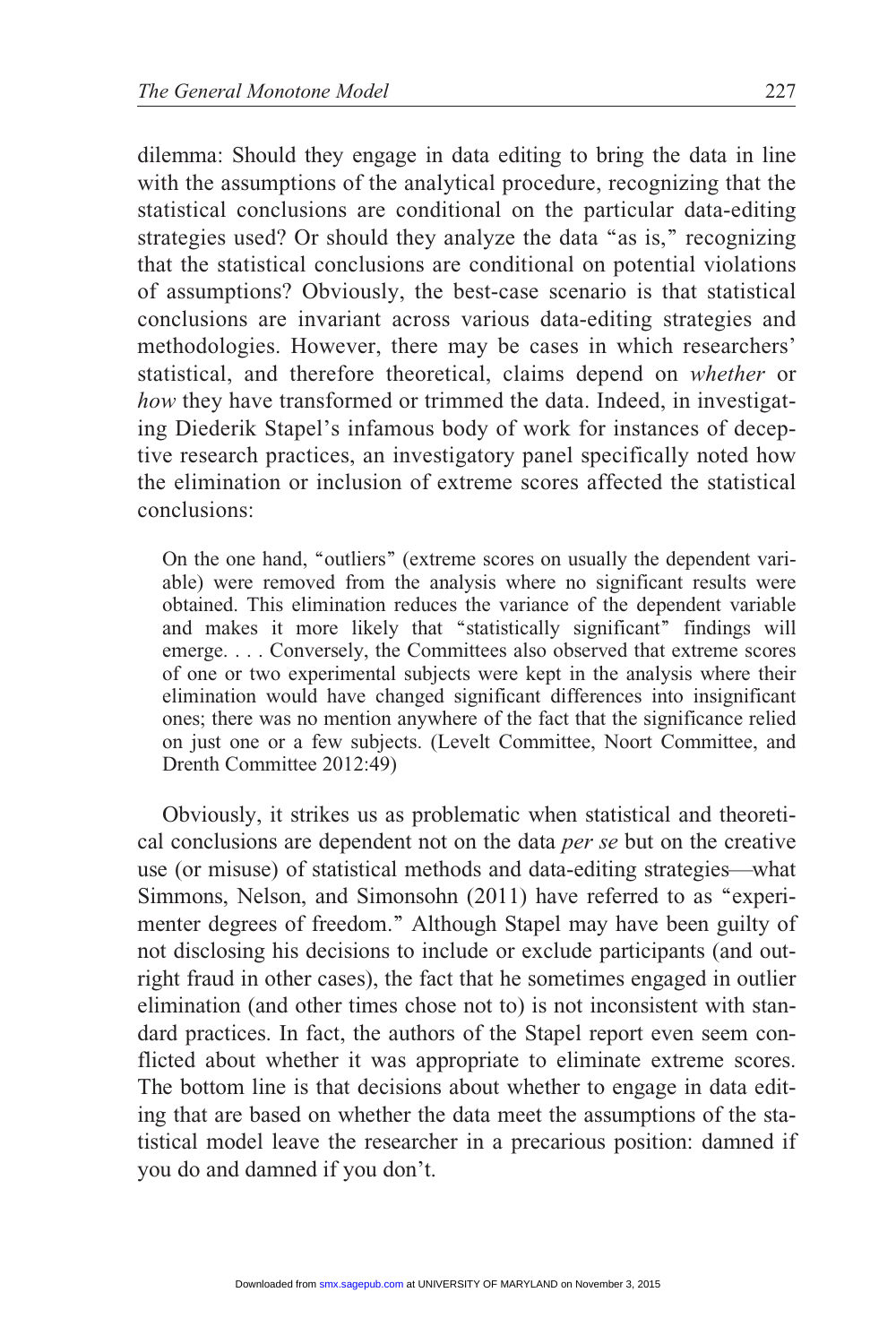Although there have been several documented cases of inappropriate data editing within the psychological literature (e.g., that of Diedrick Stapel), the issue of data editing is clearly of concern across all of the social sciences, including sociology (John, Loewenstein, and Prelec 2012; Leahey et al. 2003). The tension surrounding the appropriateness of eliminating outliers was illuminated by an exchange between Kahn and Udry (1986) and Jasso (1986) in the American Sociological Review regarding an analysis of intercourse frequency among married couples: Kahn and Udry criticized Jasso's original analysis by arguing that her inclusion of outliers was inappropriate and biased the statistical results; Jasso countered by arguing that the exclusion of outliers in Kahn and Udry's reanalysis produced "sample truncation bias." This divergence on the inclusion of outliers highlights a common predicament: There is not always a clear solution to the presence of outliers, and decisions to include or exclude them often come down to a judgment call.

The scope of the data-editing problem for statistical inference is difficult to assess from published work, in part because there is little oversight or consistency in regard to how data-editing procedures are carried out (Leahey 2008) and in part because few articles include serious discussion of how specific data-editing decisions affect statistical conclusions. Nevertheless, it is clear that data editing is a relatively common component of statistical analysis. Notable examples from the literature include the common use of logarithmic transformations for analyses that include estimates of income (e.g., Olsen and Dahl 2007; Semyonov and Lewin-Epstein 2011) and homicide rates (Lederman, Loayza, and Menéndez, 2002). Although decisions regarding whether to transform variables are presumably based on the need to bring the data in line with modeling assumptions, these decisions represent an important source of flexibility in data analysis—a flexibility that can be exploited either intentionally or unintentionally (Simmons et al. 2011).

The exploitation of flexible analysis techniques is a problem for science. However, the critical question concerns the precise nature of this problem: Is it that people fail to report faithfully the many decisions that ultimately exploit this flexibility? Or is it that there is too much flexibility with data analysis techniques to begin with? Depending on how we perceive the problem, it suggests different solutions. If the problem is that people do not faithfully report the many decisions that exploit the flexibility of available statistical algorithms, then the obvious solution is to require full disclosure of data analysis methods in an open-source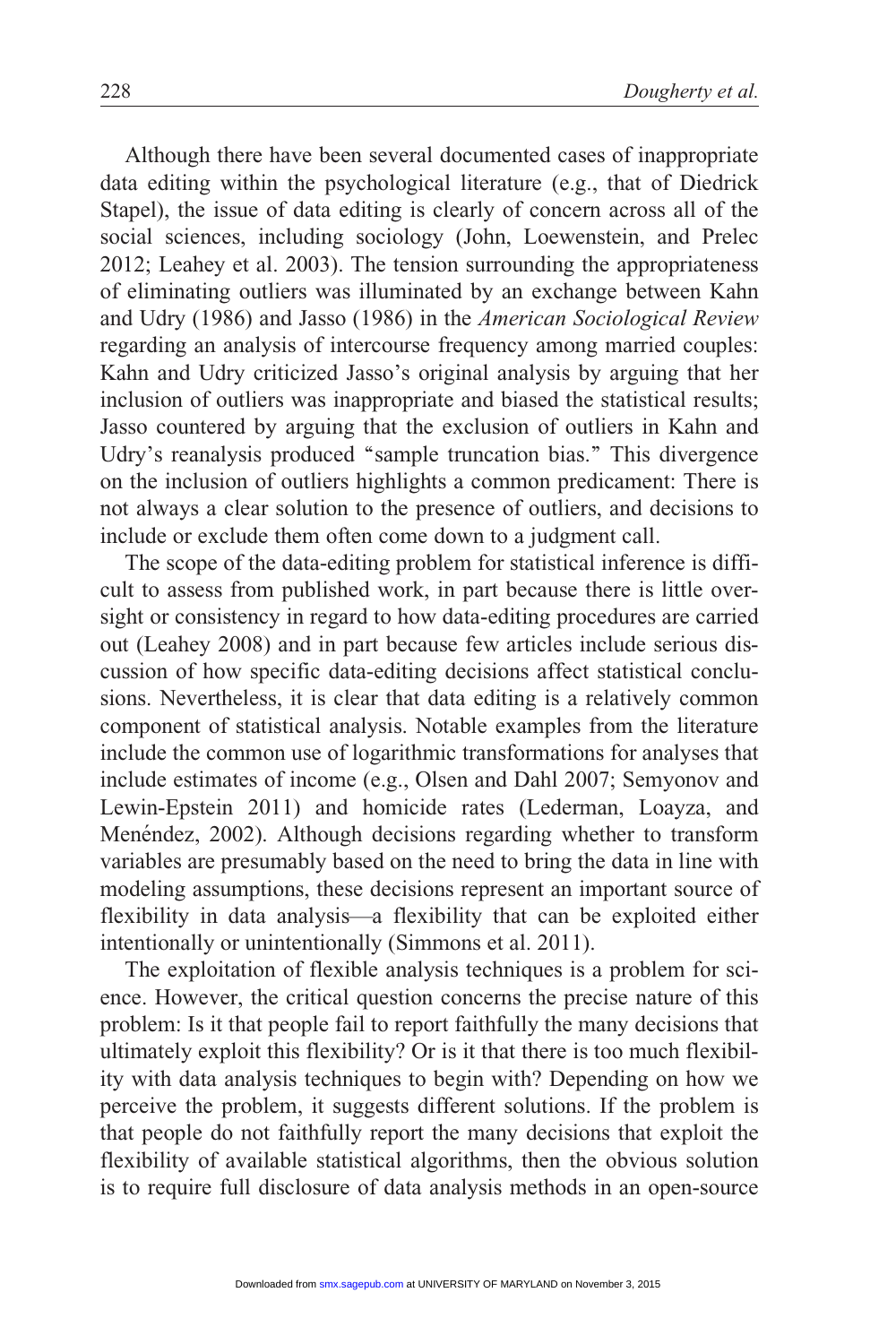forum, as suggested by Freese (2007). However, if the problem is that there is too much flexibility to begin with, then the solution would seem to lie in the development (or use of) procedures that reduce this flexibility (Ho et al. 2007). Thus, although full disclosure is important, we believe that the more fundamental problem lies with the use of standard statistical techniques, which permit, and in some cases demand, that researchers engage in data editing. Assuming this is the case, then one reasonable approach is to use analysis techniques that are robust to the types of decisions that researchers would otherwise be compelled to make in order to bring their data in line with the modeling assumptions (cf. Beck and Jackman 1998).

### 3. THE GENERAL MONOTONE MODEL

Fundamentally, the GeMM is an algorithm for detecting and modeling monotone statistical relationships in regression contexts. The primary difference between GeMM and standard LS approaches lies in the fitness function. In LS regression, the goal is to find the regression coefficients that minimize the sum of the squared differences between the observed and the predicted values. In contrast, in GeMM the goal is to find the regression coefficients that minimize the difference in the ordinal correspondence (i.e., that minimize the number of rank-order inversions) between the observed and predicted values, as defined by Kendall's  $(1938)$   $\tau$ . In this way, GeMM attempts to find the solution that provides the best monotonic (i.e., rank-order) fit to the data, as opposed to finding the best linear LS fit to the data. Thus, GeMM is a variant of the maximum rank correlation estimator (Cavanagh and Sherman, 1998; Han 1987). As demonstrated below, GeMM has superior statistical power relative to ordinary LS (OLS) to detect nonlinear but monotone statistical relationships, without requiring the researcher to model the nonlinearity directly or engage in data editing. The reason for this is that the rank-order correlation  $\tau$ , on which GeMM is based, is invariant to monotone transformation on the criterion variable. It is also important to note that GeMM suffers little loss in statistical power compared with OLS when the statistical relationship is linear and the data satisfy standard OLS assumptions (Dougherty and Thomas 2012). Because GeMM is invariant to transformation on the criteria, unaffected by nonlinearities, and should be less sensitive to extreme scores (a property we demonstrate below), it provides a new tool for modeling messy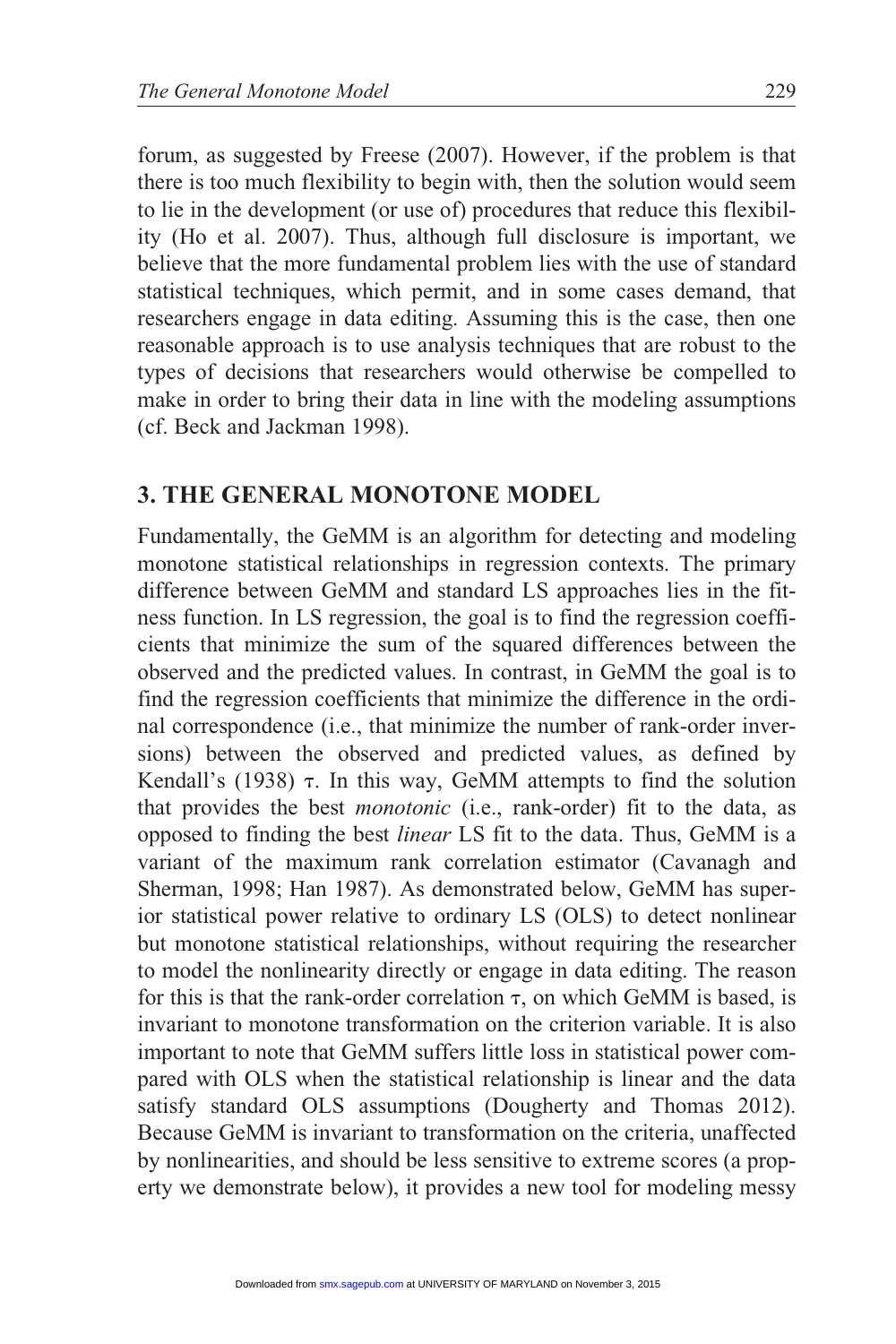data that would otherwise require editing or more specialized statistical algorithms.

In its simplest form, GeMM consists of a one-parameter model (i.e., one predictor), which is used to predict the criterion variable<sup>1</sup> of interest. In this context, GeMM is actually identical to Kendall's (1938)  $\tau$ correlation coefficient, but it is expressed in a model form. Rather than expressing the relationship between X and Y directly, we substitute  $\hat{Y}$ for X to show the model-form equivalence of  $\tau$  for a single predictor:

$$
\hat{Y} = \beta X. \tag{1}
$$

In equation (1), we wish to find a value for  $\beta$  that minimizes the *incor*rectly predicted paired comparisons, as defined by equations (2) to (6):

$$
\tau(\hat{Y}, Y) = (C - D)/\text{sqrt}[(\text{Pairs} - T_p) * (\text{Pairs} - T_c)],\tag{2}
$$

$$
C = Prop(Y_i > Y_j \cap \hat{Y}_i > \hat{Y}_j) + Prop(Y_i < Y_j \cap \hat{Y}_i < \hat{Y}_j),
$$
\n(3)

$$
D = Prop(Y_i > Y_j \cap \hat{Y}_i < \hat{Y}_j) + Prop(Y_i < Y_j \cap \hat{Y}_i > \hat{Y}_j),
$$
\n(4)

$$
T_p = Prop(Y_i \ge Y_j \cap \hat{Y}_i = \hat{Y}_j) + Prop(Y_i \le Y_j \cap \hat{Y}_i = \hat{Y}_j),
$$
\n(5)

and

$$
T_c = Prop(Y_i = Y_j \cap \hat{Y}_i \le \hat{Y}_j) + Prop(Y_i = Y_j \cap \hat{Y}_i \ge \hat{Y}_j),
$$
\n(6)

where Pairs =  $N(N-1)/2$ , the number of unique paired comparisons; C is the number of concordant paired comparisons;  $D$  is the number of disconcordant pairs;  $T_p$  is the number of ties on the predictor; and  $T_c$  is the number of ties on the criterion. With only one predictor, only the sign of  $\beta$  matters, which provides the direction of the relationship between  $\hat{Y}$ and Y. Thus, for the one-predictor case, the specific value of  $\beta$  is irrelevant, and the strength of the predictor is defined by the value of  $\tau$ . Note that there is no intercept parameter in equation (1), because it is not necessary for predicting the ordered relationship.

Equation (1) can be generalized to the multiple predictor case:

$$
\hat{Y} = \beta_1 X_1 + \beta_2 X_2 + \dots + \beta_k X_k.
$$
\n(7)

In equation (7), the different coefficients are estimated to maximize model fit and can therefore take on any real number, which allows the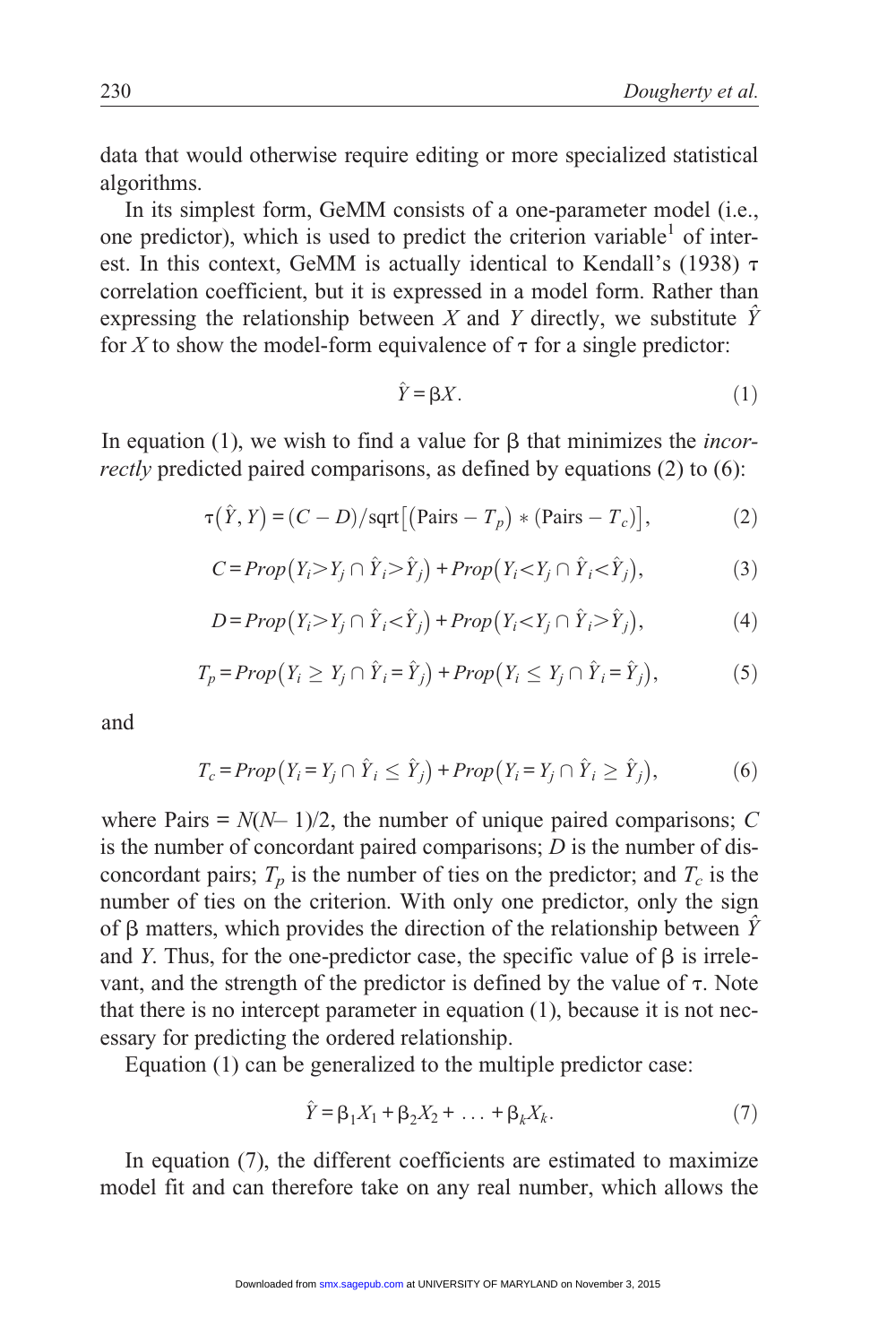variables to differentially contribute to the overall fit between the data, Y, and the model estimates,  $\hat{Y}$ . In this context, the magnitudes of the  $\beta$ values are interpreted as the relative contribution of each predictor for predicting the ordinal values of Y. In contexts in which predictors are uncorrelated, the  $\beta$  weights can be viewed as the relative importance of each variable for characterizing the ordinal values of Y.

Parameter estimation is achieved computationally, rather than analytically, because there are no currently available methods for deriving optimal weights to maximize the rank-order correspondence between a model and the data. In the present analyses, we used a genetic algorithm to search the parameter space for the best-fit parameter estimates. Prior work (Dougherty and Thomas 2012) illustrated that genetic search works well for estimating the optimal weights for simulated data with known parameters.

In the analyses that follow, we fit data within the context of minimizing model complexity. This was achieved by using a variant of the Bayesian information criterion (BIC). Raftery (1995) showed that the BIC could be estimated from

$$
BIC = N \log(1 - R^2) + k \log(N),\tag{8}
$$

where N is the sample size,  $R^2$  is the squared multiple correlation, and k is the number of parameters. One problem with applying equation (8) directly is that GeMM is designed to predict rank orders. However, Kendall and Gibbons (1990) showed that under bivariate normality, $<sup>2</sup>$ </sup> Pearson's  $r$  could be estimated from  $\tau$  using

$$
r - \tan = \sin(\pi/2\tau). \tag{9}
$$

Substituting equation (9) for the value of  $R^2$  in (8) yields equation (10):

$$
BIC_{\tau} = N \log(1 - (\sin[pi/2\tau])^{2}) + k \log(N).
$$
 (10)

Equation (10) is the value of the BIC estimated from the  $\tau$ -to-r transformation. However, because the value of  $r<sub>\tau</sub>$  shows greater variability than r (Rupinski and Dunlap 1996), we use an adjusted form of  $r<sub>\tau</sub>$  based on sample size and the number of predictors used in the regression. Specifically, we define  $r'_{\tau}$  as

$$
r'_{\tau} = \sin[p i / 2\tau \omega],\tag{11}
$$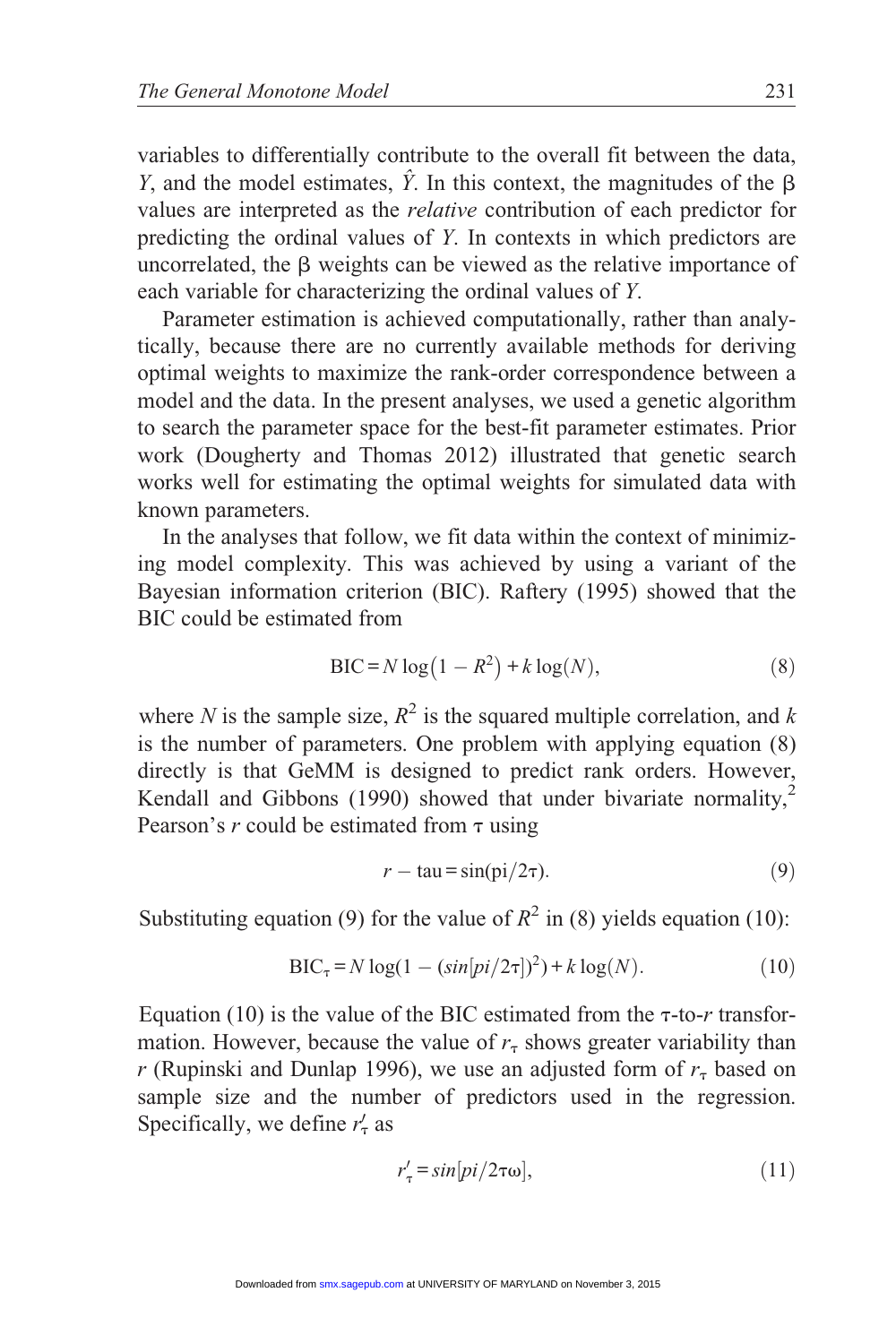where

$$
\omega = (N - P - 1)/N, \tag{12}
$$

where  $\omega$  is a weighting function based on the number predictors,  $P$ , used in the regression and sample size,  $N$ . Because  $\omega$  serves to deweight the value of  $\tau$  for smaller sample sizes, it reduces the variance of the  $\tau$ -to-r transformation. Because  $\omega$  goes to 1.0 as N increases, the asymptotic value of the  $\tau$ -to-r transformation is preserved. Substituting  $r_{\tau}$  into equation (12) gives

$$
BIC'_{\tau} = N \log(1 - {r'}_{\tau}^{2}) + k \log(N). \tag{13}
$$

Model selection based on equation (13)  $(BIC_{\tau})$  is assessed on the fit of the model to the data as given by the degree of monotonic relationship expressed by the  $\tau$ -to-r transformation, adjusted for model complexity. Dougherty and Thomas (2012) showed that model fitting based on  $r_7^{2}$  is invariant to monotone transformation on  $y$ , whereas model fit based on the linear  $r^2$  can suffer from considerable loss of power when statistical relations deviate from strict linearity. Furthermore, Dougherty and Thomas (2012) illustrated that GeMM's estimated parameters approximated the metric population values, and they were unaffected by nonlinearities. This later result occurs for the same reason that ordinal multidimensional scaling solutions approximate metric properties of the data: The number of constraints on the rank-order solution increases exponentially as sample size increases (Dougherty and Thomas 2012; see also Shepard 1962, 1966).

The base GeMM algorithm described above and in Dougherty and Thomas (2012) searches the parameter space to find coefficients that maximize the value of  $\tau$ . However, a simple modification to this process involves maximizing the linear fit  $(R^2)$ , conditional on the optimal ordinal fit. This can be achieved in GeMM by sorting all models with equivalent (maximal) ordinal fit by their corresponding values of  $R^2$ . This yields the vector of  $\beta$  values that optimize the *linear* fit, conditional on the set of coefficients that maximize ordinal fit. Note that the coefficients derived from this process are scale independent and are not directly comparable with coefficients derived from OLS, because there is an infinite number of parameter values that will yield an equivalent solution. This is because GeMM lacks an intercept term and because the fit statistic,  $\tau$ , is invariant to monotone transformation. However, we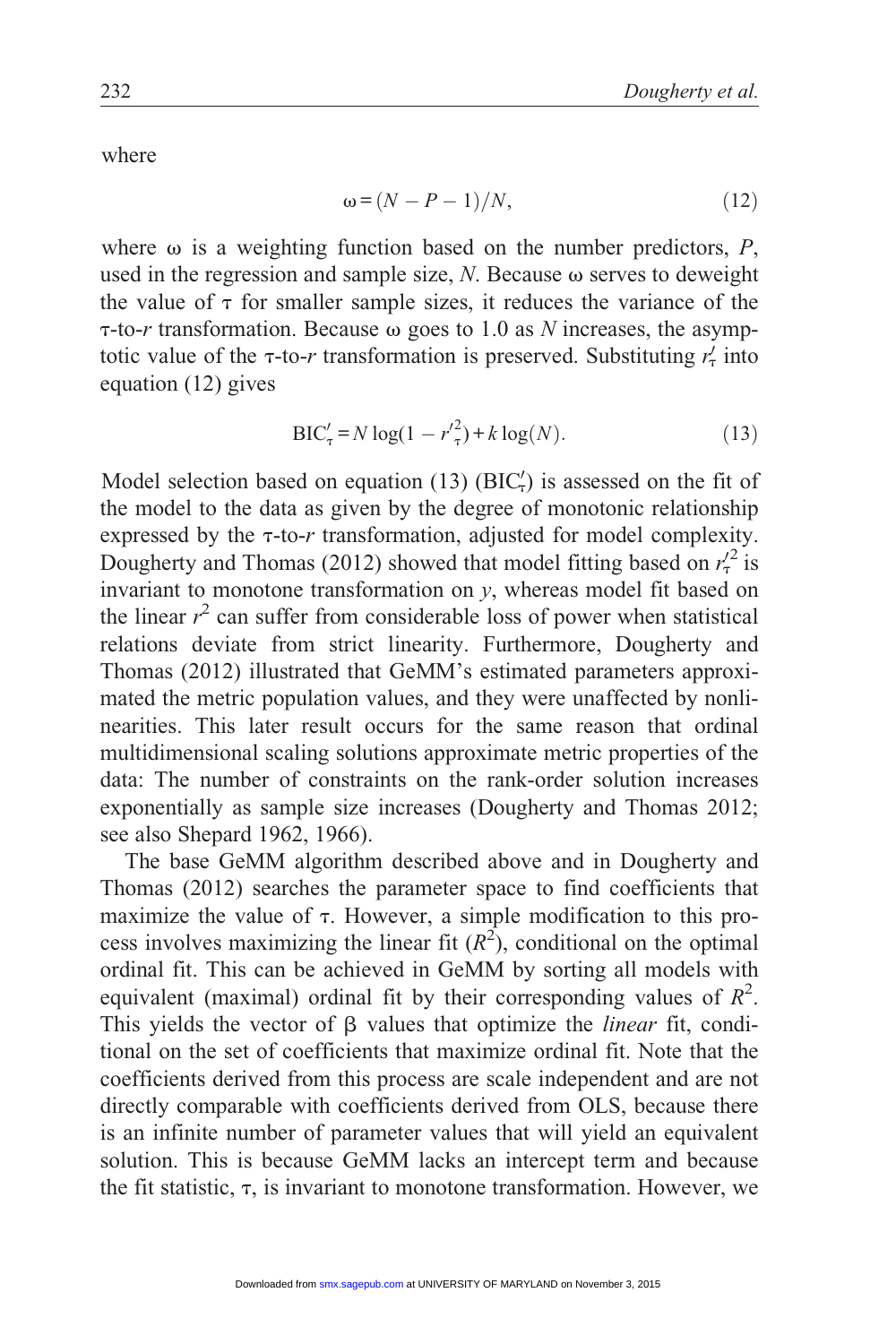may obtain a comparable LS model, one that is conditioned on maximizing  $\tau$ , by regressing the criterion value Y on the predicted values of Y obtained from GeMM. In other words, we can use the OLS machinery to rescale the GeMM fitted weights to the LS solution that simultaneously maximizes the rank-order correspondence between the criterion and fitted values. We refer to this procedure as order-constrained leastsquared optimization (OCLO; Tidwell et al. 2014). In principle, the OCLO solution is a special case of the base GeMM model in which weights are rescaled to minimize the sum of squared errors, conditional on the optimized ordinal fit. The end result of applying OCLO is a set of  $\beta$  coefficients that are directly comparable with those obtained via OLS regression.

## 4. REDUCING FLEXIBILITY IN ANALYSIS: AN ILLUSTRATION OF GEMM ON TWO DATA SETS

Flexibility in data analysis presents an appreciable challenge when different analysis techniques or data-editing decisions change the substantive conclusions. Here, we argue that GeMM offers a promising approach for reducing this flexibility. GeMM assumes that the predictors are interval scale, permitting the model to take the traditional additive form, but it treats the criterion variable as ordinal—allowing ordinal, interval, ratio, and even nominal (in some cases) scale variables to serve as the criterion. A key feature of GeMM is that it is designed to model the monotone relations of the data. This feature means that GeMM is invariant to transformation on  $Y$  and should be relatively robust to extreme scores, or outliers, compared with LS procedures. Consequently, GeMM's solution should be relatively stable across different methods for identifying and eliminating extreme scores. In contrast, because LS procedures seek to maximize linear fit, extreme scores can exert undue influence on LS solutions, even when only a small number of scores are extreme. Below, we demonstrate that a small number of extreme scores can sometimes drive manifest effects, and other times hide effects when data are analyzed using LS procedures. In addition, we illustrate that different methods for identifying and eliminating extreme scores and nonlinearities can lead to inconsistent statistical conclusions when analyzed with LS approaches. In contrast, GeMM provides more consistent statistical conclusions across multiple dataediting strategies in our demonstrations.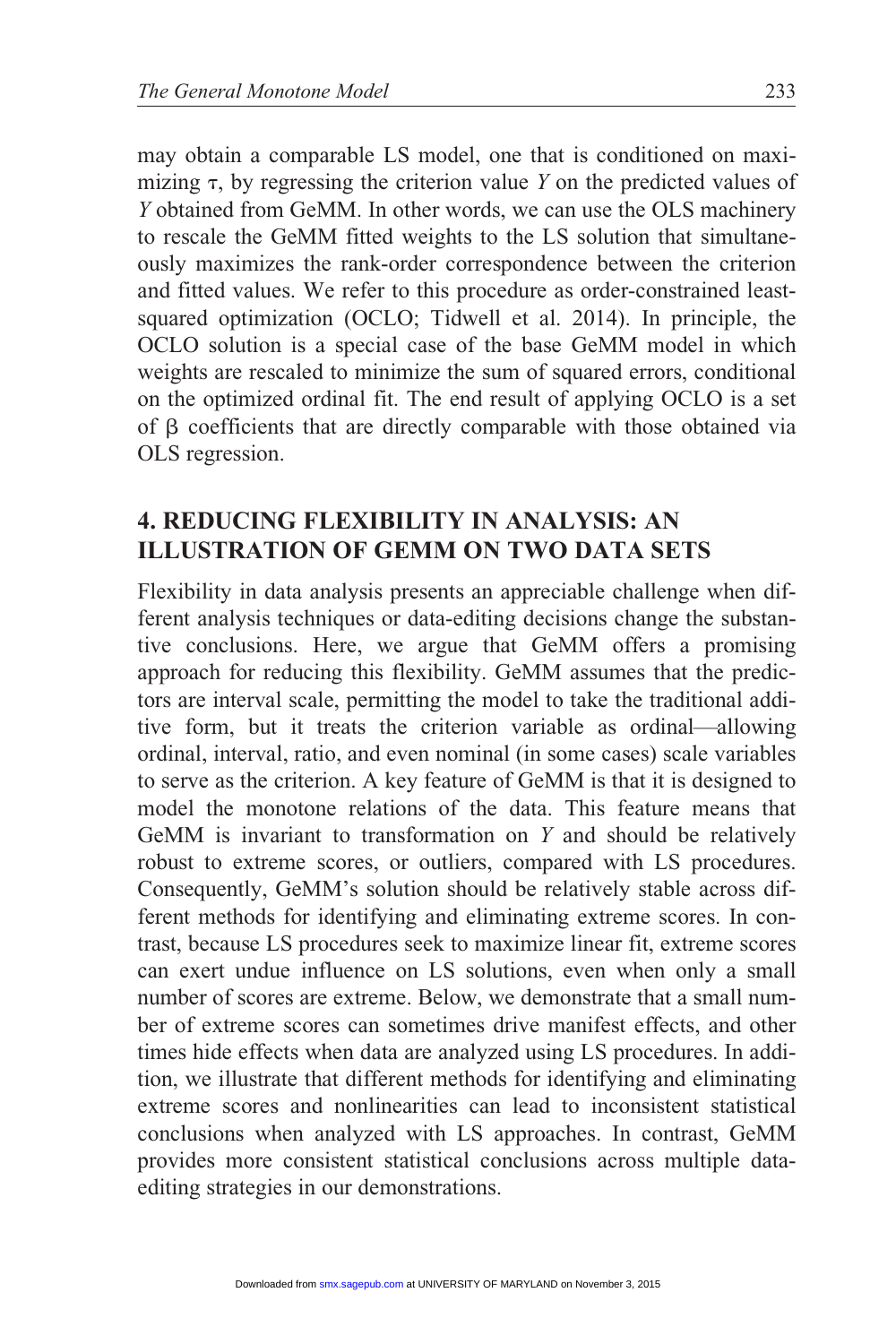# 4.1. When Extreme Scores Drive Effects: The Case of Racial Bias

What is the relationship between explicit measures of racial bias, implicit measures of racial bias, and motivation to control prejudice? Prior work on this topic suggests that explicit measures of racial bias capture some element of a person's true underlying attitude but that they are subject to response biases on the part of the participant (e.g., Dunton and Fazio 1997; Fazio et al. 1995). For example, how people respond on the Attitudes Toward Blacks (ATB) scale appears to be moderated by people's motivation to control prejudice (Plant and Devine 1998). Plant and Devine (1998) identified two separate forms of such motivation: an internal motivational factor and an external motivational factor. The internal factor tests for motivations stemming from the belief that stereotypes are morally wrong or personally unacceptable. The external factor tests for motivations stemming from the desire to avoid social censure in other words, the belief that other people believe that stereotypes are morally wrong or unacceptable. Either type of motivation could lead to similar self-censoring of socially unpopular attitudes, but that similarity belies the important differences between people who are driven by one versus the other motive type.

Partly to deal with this problem of self-censoring, considerable research has validated the use of implicit measures of racial bias. Perhaps the most well-known implicit measure is the implicit association test (IAT; Greenwald, McGhee, and Schwartz 1998), a measure that uses response times to assess the difficulty respondents have classifying white or black faces simultaneous to categorizing other stimuli as good or bad. More recently, other implicit measures have been developed that do not rely on response times. For example, Payne and colleagues (Payne et al. 2005; Payne, Burkley, and Stokes 2008) developed the affect misattribution procedure (AMP), which involves showing people a stimulus word or picture that they are told to ignore, followed by a Chinese pictograph. Participants are instructed to rate how pleasant the pictograph is, ignoring the stimulus that precedes it. However, the affect associated with the first stimulus is expected to ''bleed over'' to the pictograph, revealing how positively or negatively respondents actually feel about that first stimulus, which they are supposed to be ignoring. Payne and colleagues showed that scores on the AMP reflect subtle ingroup preferences among both white and black respondents and that this in-group bias occurs whether or not participants are warned to avoid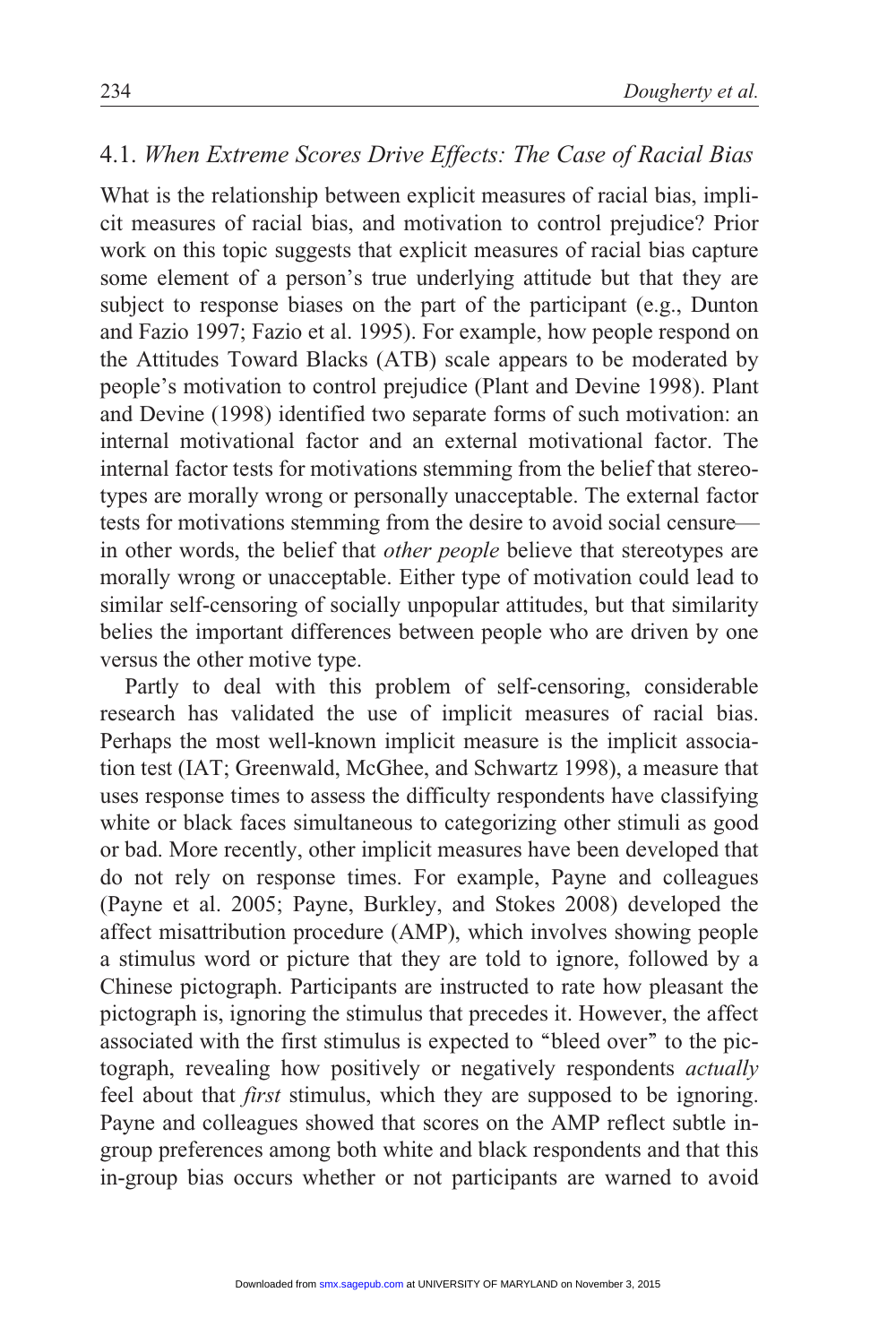being biased on the measure (an external motivation to control prejudice). In contrast, participants who reported strong internal desires to avoid prejudice appeared to modify their explicit racial attitudes. Consequently, the self-reported attitudes of these participants hardly correlated at all with their scores on the AMP. Among participants who reported weaker internal desires to avoid prejudice, AMP scores were highly correlated with explicit prejudice.

An important question regarding the measurement of racial attitudes is the degree to which explicit measures of racial attitudes capture one's true attitude and the degree to which they are subject to people's motivation to control their expression of their attitude. This problem is reflected in the results found by Payne et al. (2005), as well as by many other researchers (e.g., Devine et al. 2002; Dunton and Fazio 1997; Plant and Devine 1998; Plant, Devine, and Brazy, 2003). Theoretically, a case can be made for both the inclusion and exclusion of external and internal motivation to control prejudice as predictors of racial attitudes. On one hand, it makes sense that participants would wish to avoid social censure (an external motivation) as a consequence of openly admitting that they are racially biased. For this reason, it is clear that explicit motivations should play an important role in how participants respond on the ATB scale and other such explicit attitude measures. On the other hand, the belief that racism is morally wrong (an internal motivation) might lead them to explicitly state more positive attitudes toward blacks than they actually hold. Either way, researchers who want to know people's true attitudes would seem to do well by accounting for these types of motivations in studies of prejudice or other socially sensitive topics.

4.1.1. Data and Analyses. We reanalyzed data initially published by Siegel et al. (2012). The original sample included 213 University of Maryland undergraduate students (128 women). Of these, 15 participants were missing data on one or more measures and were therefore excluded from the analysis. Each participant was measured on 10 variables, including three measures of racial attitudes (the ATB scale, the Race AMP [Race-AMP], and the Racism IAT [Race-IAT]), the motivation to control prejudice subscales (the External Motivation Scale [EMS] and the Internal Motivation Scale [IMS]), two measures of cognitive control (the Stroop test and the Stop Signal Task), and three measures of political attitudes (explicit political attitudes [EPA], a Political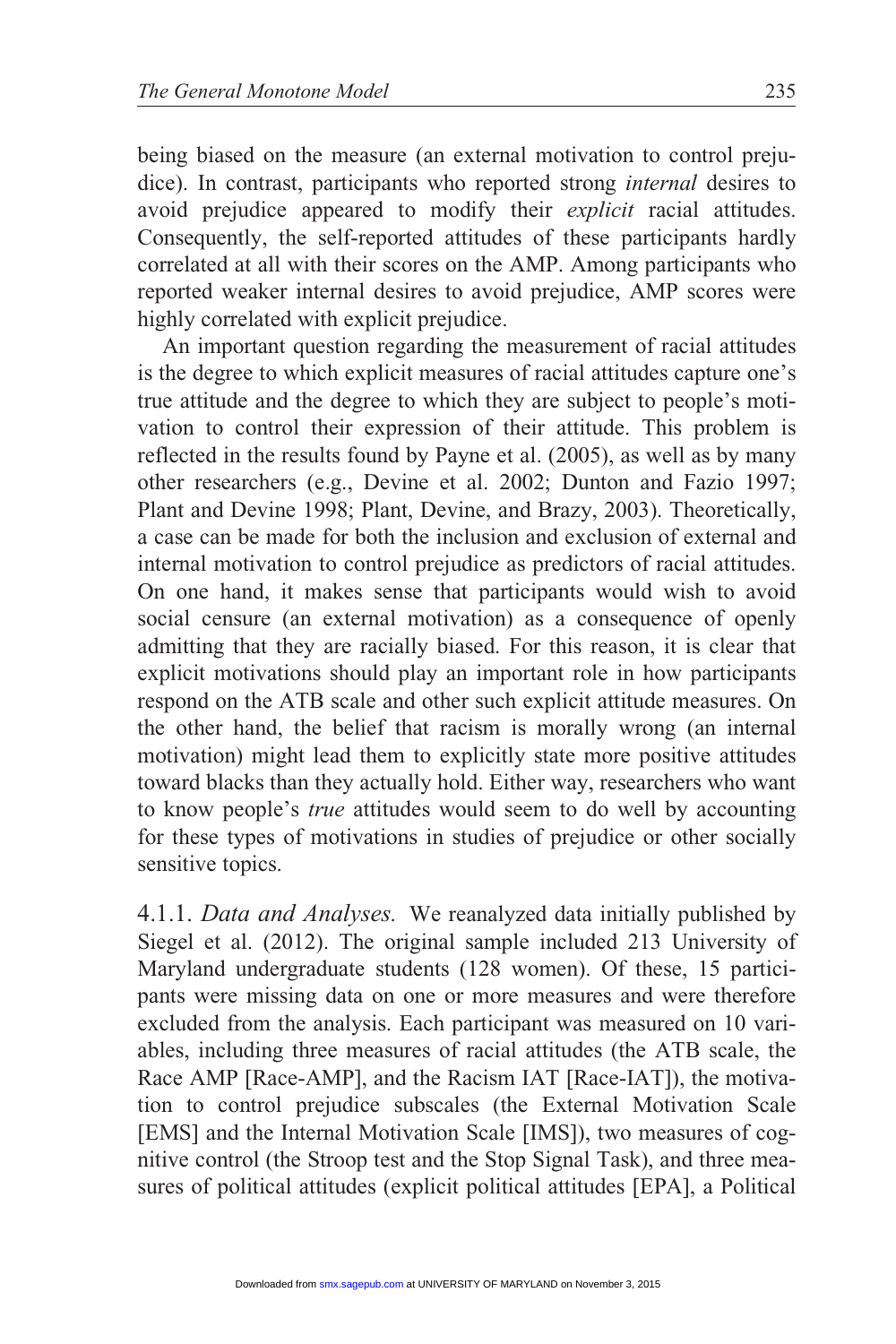AMP [Pol-AMP], and a Political IAT [Pol-IAT]). Additional details of the study, including how the various tasks were constructed, administered, and scored, are provided in Siegel et al. (2012).<sup>3</sup>

Siegel et al. (2012) were concerned primarily with understanding the relationship between the IAT and the measures of cognitive control. Using factor analyses, they showed that both the Pol-IAT and the Race-IAT loaded on two factors: their respective attitude factor and a cognitive control factor. That is, performance on the IAT appeared to be predicted best by a model that assumed that the IAT measures both the target attitude and cognitive control. Although the Race-IAT was unrelated to the explicit ATB scale, it was highly related to the Race-AMP. Moreover, the ATB scale was correlated with the Race-AMP and both the EMS and IMS. This pattern of correlations suggests that scores on the ATB are dependent on an (implicit) attitude factor and both forms of motivation to control prejudice. However, Siegel et al. did not explore these relationships in depth. Thus, the substantive goal of our reanalysis was to identify the best predictors of scores on the ATB from the collection of variables included in the study by Siegel et al. There were two methodological goals: (1) to demonstrate that the substantive conclusions could change depending on how extreme scores were identified and treated and (2) to test whether GeMM was less sensitive to the treatment of outliers.

Using LS regression, we tested the hypothesis that both internal and external motivations to control prejudice were negatively related to participants' self-reported (explicit) racial biases, as measured by the ATB scale, independent of participants' implicit racial bias, as measured by the Race-AMP. Using the classical null hypothesis significance testing (NHST) approach with  $\alpha = .05$ , we found the predicted relationship: The ATB scale was significantly and positively related to the Race-AMP, and the ATB scale was negatively related to both the EMS and IMS. Summary statistics for this analysis are presented in Tables 1 and 2, in the top row, labeled ''Full data.'' Overall, these three variables accounted for 13.2% of the variance in ATB scores, with the rank-order correlation between the predicted and the actual values of the ATB yielding a value of  $\tau$  = .239. Thus, on the basis of this analysis, it seems that we are justified in supporting the theory that self-reported (explicit) racial bias is a function of people's implicit racial bias, their internal motivations to control racial bias, and their external motivations to avoid being seen as racially biased. Or are we?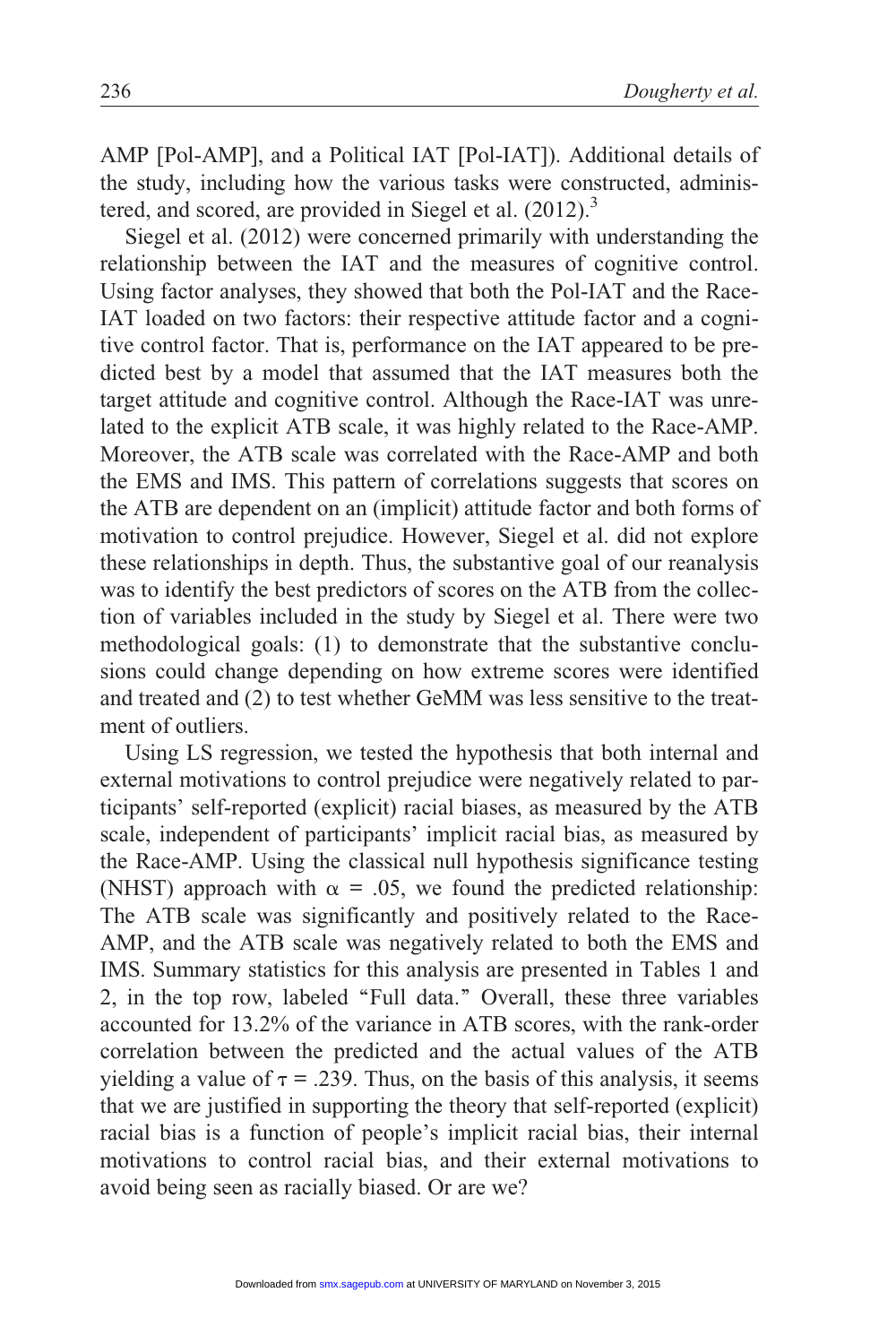|                          | $BIC'_{\tau}$ | BIC       | $\tau$  | $\overline{R}$ | $\boldsymbol{k}$ |
|--------------------------|---------------|-----------|---------|----------------|------------------|
| <b>OLS-NHST</b>          |               |           |         |                |                  |
| Full data ( $N = 198$ )  | $-9.905$      | $-12.283$ | .239    | .364           | 3                |
| Univariate ( $N = 195$ ) | $-12.837$     | $-6.282$  | $.23\,$ | .288           | $\frac{2}{2}$    |
| DFFITS $(N = 191)$       | $-15.321$     | $-10.142$ | .245    | .321           |                  |
| Cook's $D (N = 185)$     | $-22.196$     | $-24.986$ | .299    | .444           | $\overline{3}$   |
| Robust regression        |               |           |         |                |                  |
| Huber                    | $-15.651$     | $-8.965$  | .241    | .307           | 2                |
| <b>B</b> isquare         | $-15.005$     | $-9.132$  | .238    | .308           | $\frac{2}{3}$    |
| Hampel                   | $-10.646$     | $-11.886$ | .243    | .362           |                  |
| <b>OLS-BIC</b>           |               |           |         |                |                  |
| Full data $(N = 198)$    | $-9.242$      | $-12.445$ | .236    | .365           | 3                |
| Univariate ( $N = 195$ ) | $-11.472$     | $-6.551$  | .223    | .29            | $\frac{2}{3}$    |
| DFFITS $(N = 191)$       | $-10.982$     | $-11.093$ | .224    | .328           |                  |
| Cook's $D (N = 185)$     | $-21.074$     | $-25.253$ | .295    | .445           |                  |
| Ordered logistic         |               |           |         |                |                  |
| Full data ( $N = 198$ )  | 162.602       | 166.442   | .277    | $\cdot$ 3      | 35               |
| Univariate ( $N = 195$ ) | 153.567       | 157.535   | .266    | .285           | 33               |
| DFFITS $(N = 191)$       | 147.438       | 150.248   | .268    | .298           | 32               |
| Cook's $D (N = 185)$     | 132.55        | 131.86    | .377    | .443           | 33               |
| GeMM                     |               |           |         |                |                  |
| Full data ( $N = 198$ )  | $-17.835$     | $-5.878$  | .251    | .282           | 2                |
| Univariate ( $N = 195$ ) | $-15.389$     | $-3.89$   | .242    | .267           | $\frac{2}{2}$    |
| DFFITS $(N = 191)$       | $-17.348$     | $-7.524$  | .254    | .301           |                  |
| Cook's $D (N = 185)$     | $-23.914$     | $-24.109$ | .306    | .44            | $\overline{3}$   |
|                          |               |           |         |                |                  |

Table 1. Fit Indices from the Various Models

Note: k is the number of significant or retained parameters. For ordered logistic, k includes the number of significant threshold parameters. Thus, for  $k = 35$ , there are three significant predictors (External Motivation Scale, Race Attitude Misattribution Procedure, and Internal Motivation Scale) and 32 significant threshold parameters. BIC = Bayesian information criterion; GeMM = general monotone model; NHST = null hypothesis significance testing; OLS = ordinary least squares.

Figure 1 plots the histograms for the 10 variables in the study, and Figure 2 provides the bivariate scattergrams for each predictor  $(x\text{-axis})$ plotted against the ATB scale. Three findings should be evident from inspection of the graphs. First, the relationships identified by linear regression are not easily discernible from the bivariate plots, although by itself, this fact might not be terribly concerning—subtle associations do not always yield their secrets to the naked eye. Second, many of the predictors are poorly distributed, which is somewhat more concerning, given the assumptions underlying LS regression. Third, there appears to be a small number of extreme scores (outliers?) in the distribution of the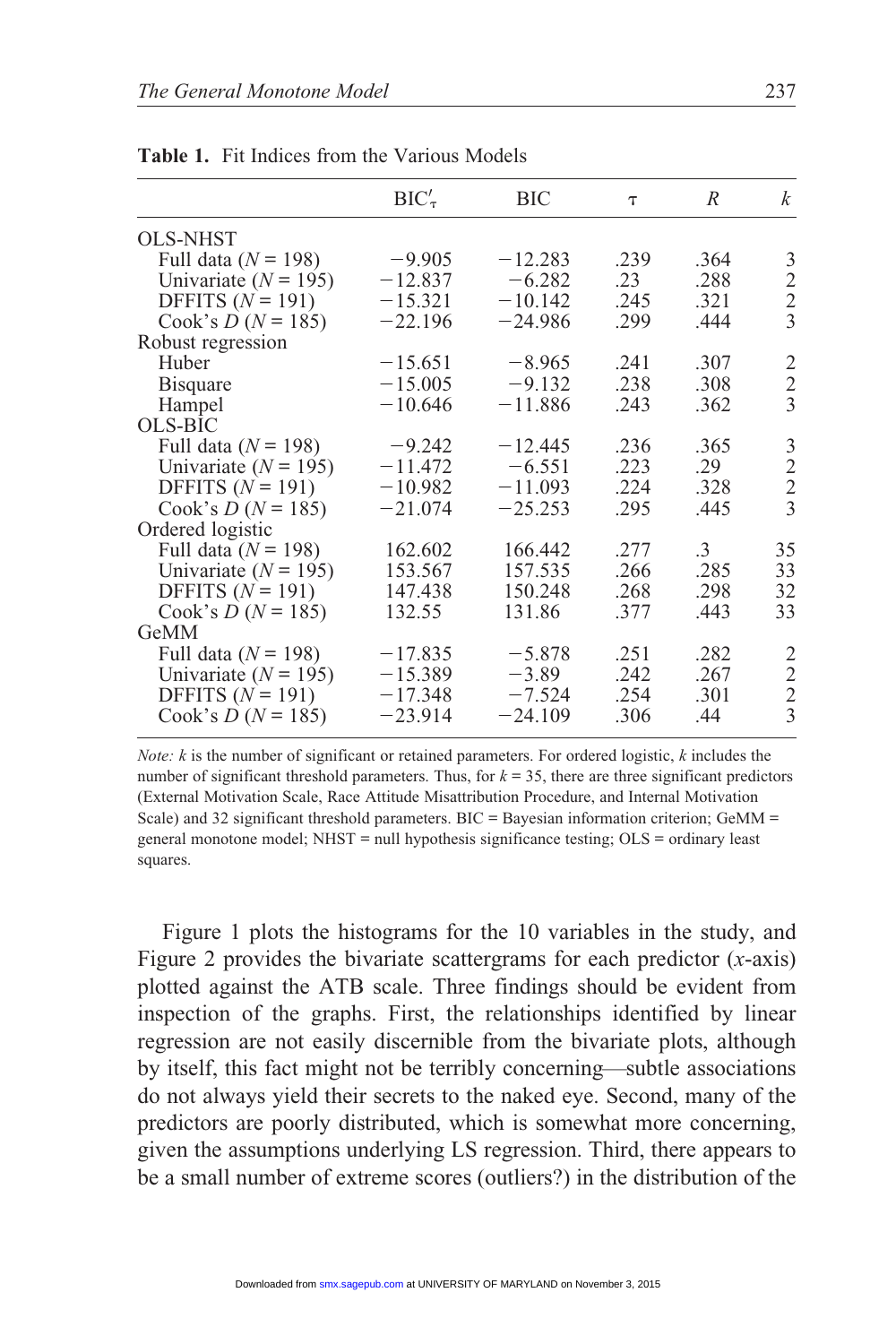|                                  | P-EXP                                                                                  | Pol-IAT                                                                                      | Pol-AMP        | Race-AMP                                                                              | <b>EMS</b>                                                                                                               | <b>IMS</b>                                                                                                                              | Race-IAT | Stroop | Task<br>Stop Signal |
|----------------------------------|----------------------------------------------------------------------------------------|----------------------------------------------------------------------------------------------|----------------|---------------------------------------------------------------------------------------|--------------------------------------------------------------------------------------------------------------------------|-----------------------------------------------------------------------------------------------------------------------------------------|----------|--------|---------------------|
| <b>DLS-NHST</b>                  |                                                                                        |                                                                                              |                |                                                                                       |                                                                                                                          |                                                                                                                                         |          |        |                     |
| Full data $(N = 198)$            |                                                                                        |                                                                                              |                |                                                                                       |                                                                                                                          |                                                                                                                                         |          |        |                     |
|                                  |                                                                                        |                                                                                              |                |                                                                                       |                                                                                                                          |                                                                                                                                         |          |        |                     |
| Jnivariate $(N = 195)$           |                                                                                        |                                                                                              |                |                                                                                       |                                                                                                                          |                                                                                                                                         |          |        |                     |
|                                  |                                                                                        |                                                                                              |                |                                                                                       |                                                                                                                          |                                                                                                                                         |          |        |                     |
| DFFITS $(N = 191)$               |                                                                                        |                                                                                              |                |                                                                                       |                                                                                                                          |                                                                                                                                         |          |        |                     |
|                                  |                                                                                        |                                                                                              |                |                                                                                       |                                                                                                                          |                                                                                                                                         |          |        |                     |
| 185<br>Cook's $D(N =$            |                                                                                        |                                                                                              |                |                                                                                       |                                                                                                                          |                                                                                                                                         |          |        |                     |
|                                  | $-054$<br>$-059$<br>$-059$<br>$-059$<br>$-059$<br>$-068$<br>$-069$<br>$-069$<br>$-069$ | $-0.033$<br>$-0.000$<br>$-0.000$<br>$-0.000$<br>$-0.000$<br>$-0.000$<br>$-0.000$<br>$-0.000$ |                | $\begin{array}{c}\n 17 \\  1073 \\  152 \\  1970 \\  147 \\  070 \\  07\n\end{array}$ | $-217$<br>$-394$ 500<br>$-196$<br>$-196$<br>$-196$<br>$-196$<br>$-196$<br>$-196$<br>$-196$<br>$-196$<br>$-196$<br>$-196$ |                                                                                                                                         |          |        |                     |
| Robust regression                |                                                                                        |                                                                                              |                |                                                                                       |                                                                                                                          | $774$<br>$797$ ( $700$ , $700$ , $8$<br>$797$ ( $700$ , $8$ )<br>$700$ , $700$ , $700$ , $700$ , $700$<br>$700$ , $700$ , $700$ , $700$ |          |        |                     |
| Huber $(N = 198)$                |                                                                                        |                                                                                              |                |                                                                                       |                                                                                                                          |                                                                                                                                         |          |        |                     |
|                                  |                                                                                        |                                                                                              |                |                                                                                       |                                                                                                                          |                                                                                                                                         |          |        |                     |
| Bisquare $(N = 198)$             |                                                                                        |                                                                                              |                |                                                                                       |                                                                                                                          |                                                                                                                                         |          |        |                     |
|                                  |                                                                                        |                                                                                              |                |                                                                                       |                                                                                                                          |                                                                                                                                         |          |        |                     |
| Hampel $(N = 198)$               |                                                                                        |                                                                                              |                |                                                                                       |                                                                                                                          |                                                                                                                                         |          |        |                     |
|                                  | $-059$<br>$(071)$<br>$(064)$<br>$(074)$<br>$(073)$<br>$(073)$                          | $-0.88$<br>$-0.088$<br>$-0.058$<br>$-0.058$<br>$-0.05$<br>$-0.05$<br>$-0.05$                 | 388<br>3883388 |                                                                                       | $-229$<br>$(0.066)$<br>$(0.73)$<br>$(0.73)$<br>$(0.068)$                                                                 |                                                                                                                                         |          |        |                     |
| Full data $(N = 198)$<br>$S-BIC$ |                                                                                        |                                                                                              |                |                                                                                       |                                                                                                                          |                                                                                                                                         |          |        |                     |
|                                  |                                                                                        |                                                                                              |                | $\frac{168}{1810}$                                                                    |                                                                                                                          | (0.000)                                                                                                                                 |          |        |                     |
| Jnivariate $(N = 195)$           |                                                                                        |                                                                                              |                |                                                                                       |                                                                                                                          |                                                                                                                                         |          |        |                     |
|                                  |                                                                                        |                                                                                              |                |                                                                                       |                                                                                                                          |                                                                                                                                         |          |        |                     |
| 191)<br>DFFITS $(N =$            |                                                                                        |                                                                                              |                |                                                                                       |                                                                                                                          |                                                                                                                                         |          |        |                     |
|                                  |                                                                                        |                                                                                              |                |                                                                                       |                                                                                                                          |                                                                                                                                         |          |        |                     |
| $\cos^3 2D (N = 185)$            |                                                                                        |                                                                                              |                | $.168$<br>$.063$                                                                      |                                                                                                                          | $1969$<br>$-3969$<br>$-1969$                                                                                                            |          |        |                     |
|                                  |                                                                                        |                                                                                              |                |                                                                                       |                                                                                                                          |                                                                                                                                         |          |        |                     |

(continued)

Table 2. Standardized Regression Coefficients Revealed for Each Model Table 2. Standardized Regression Coefficients Revealed for Each Model

238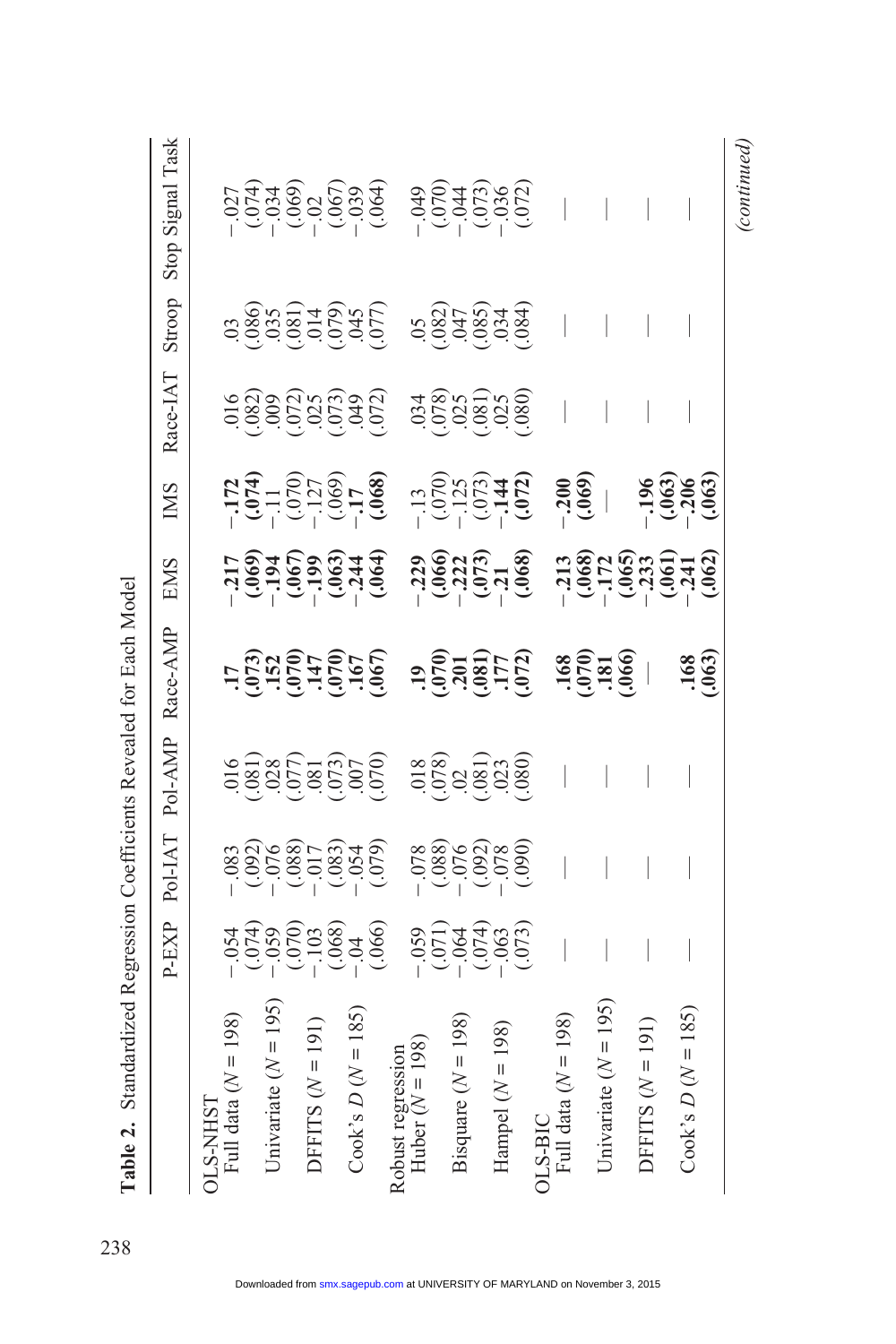|                                                                                                                                                      | P-EXP                                                                                                                                                                                                                                                                                                                              |                                                                   | Pol-IAT Pol-AMP Race-AMP   | <b>EMS</b>                                                                                       | <b>IMS</b>               | Race-IAT        | Stroop                                                                                                      | Stop Signal Task                                                                                                                                                                                                                                                                       |
|------------------------------------------------------------------------------------------------------------------------------------------------------|------------------------------------------------------------------------------------------------------------------------------------------------------------------------------------------------------------------------------------------------------------------------------------------------------------------------------------|-------------------------------------------------------------------|----------------------------|--------------------------------------------------------------------------------------------------|--------------------------|-----------------|-------------------------------------------------------------------------------------------------------------|----------------------------------------------------------------------------------------------------------------------------------------------------------------------------------------------------------------------------------------------------------------------------------------|
| Full data $(N = 198)$<br>rdered logistic                                                                                                             |                                                                                                                                                                                                                                                                                                                                    |                                                                   |                            |                                                                                                  |                          |                 |                                                                                                             |                                                                                                                                                                                                                                                                                        |
|                                                                                                                                                      | $\begin{array}{c} -1.138 \\ -1.138 \\ -1.139 \\ -1.139 \\ -1.139 \\ -1.144 \\ -1.144 \\ -1.144 \\ -1.144 \\ -1.144 \\ -1.144 \\ -1.144 \\ -1.144 \\ -1.144 \\ -1.144 \\ -1.144 \\ -1.144 \\ -1.144 \\ -1.144 \\ -1.144 \\ -1.144 \\ -1.144 \\ -1.144 \\ -1.144 \\ -1.144 \\ -1.144 \\ -1.144 \\ -1.144 \\ -1.144 \\ -1.144 \\ -1.$ | $-15$<br>$-141$<br>$-162$<br>$-162$<br>$-156$<br>$-167$<br>$-167$ | n Hu Hu Hu Hu<br>846488666 | $-447$<br>$-431$<br>$-431$<br>$-466$<br>$-466$<br>$-573$<br>$-573$<br>$-573$<br>$-573$           | 233666566<br>23346576666 | 653688054955569 | $-0.188$<br>$-0.58$<br>$-0.59$<br>$-0.59$<br>$-0.59$<br>$-0.58$<br>$-0.58$<br>$-0.58$<br>$-0.58$<br>$-0.58$ | $\begin{array}{c} -0.00000\\ -0.00000\\ -0.00000\\ -0.00000\\ -0.00000\\ -0.00000\\ -0.00000\\ -0.00000\\ -0.00000\\ -0.00000\\ -0.00000\\ -0.00000\\ -0.00000\\ -0.00000\\ -0.00000\\ -0.00000\\ -0.00000\\ -0.00000\\ -0.00000\\ -0.00000\\ -0.00000\\ -0.00000\\ -0.00000\\ -0.000$ |
| Jnivariate $(N = 195)$                                                                                                                               |                                                                                                                                                                                                                                                                                                                                    |                                                                   |                            |                                                                                                  |                          |                 |                                                                                                             |                                                                                                                                                                                                                                                                                        |
|                                                                                                                                                      |                                                                                                                                                                                                                                                                                                                                    |                                                                   |                            |                                                                                                  |                          |                 |                                                                                                             |                                                                                                                                                                                                                                                                                        |
| DEFITS $(N = 191)$                                                                                                                                   |                                                                                                                                                                                                                                                                                                                                    |                                                                   |                            |                                                                                                  |                          |                 |                                                                                                             |                                                                                                                                                                                                                                                                                        |
|                                                                                                                                                      |                                                                                                                                                                                                                                                                                                                                    |                                                                   |                            |                                                                                                  |                          |                 |                                                                                                             |                                                                                                                                                                                                                                                                                        |
| $Cook's D (N = 185)$                                                                                                                                 |                                                                                                                                                                                                                                                                                                                                    |                                                                   |                            |                                                                                                  |                          |                 |                                                                                                             |                                                                                                                                                                                                                                                                                        |
|                                                                                                                                                      |                                                                                                                                                                                                                                                                                                                                    |                                                                   |                            |                                                                                                  |                          |                 |                                                                                                             |                                                                                                                                                                                                                                                                                        |
| NDNeC                                                                                                                                                |                                                                                                                                                                                                                                                                                                                                    |                                                                   |                            |                                                                                                  |                          |                 |                                                                                                             |                                                                                                                                                                                                                                                                                        |
| Full data $(N = 198)$                                                                                                                                |                                                                                                                                                                                                                                                                                                                                    |                                                                   |                            |                                                                                                  |                          |                 |                                                                                                             |                                                                                                                                                                                                                                                                                        |
|                                                                                                                                                      |                                                                                                                                                                                                                                                                                                                                    |                                                                   |                            |                                                                                                  |                          |                 |                                                                                                             |                                                                                                                                                                                                                                                                                        |
| Jnivariate $(N = 195)$                                                                                                                               |                                                                                                                                                                                                                                                                                                                                    |                                                                   |                            | $5.80$<br>$7.80$<br>$7.80$<br>$7.80$<br>$7.80$<br>$7.80$<br>$7.80$<br>$7.80$<br>$7.80$<br>$7.80$ |                          |                 |                                                                                                             |                                                                                                                                                                                                                                                                                        |
|                                                                                                                                                      |                                                                                                                                                                                                                                                                                                                                    |                                                                   |                            |                                                                                                  |                          |                 |                                                                                                             |                                                                                                                                                                                                                                                                                        |
| DEFITS $(N = 191)$                                                                                                                                   |                                                                                                                                                                                                                                                                                                                                    |                                                                   |                            |                                                                                                  |                          |                 |                                                                                                             |                                                                                                                                                                                                                                                                                        |
|                                                                                                                                                      |                                                                                                                                                                                                                                                                                                                                    |                                                                   |                            |                                                                                                  |                          |                 |                                                                                                             |                                                                                                                                                                                                                                                                                        |
| $Cook's D (N = 185)$                                                                                                                                 |                                                                                                                                                                                                                                                                                                                                    |                                                                   |                            |                                                                                                  |                          |                 |                                                                                                             |                                                                                                                                                                                                                                                                                        |
|                                                                                                                                                      |                                                                                                                                                                                                                                                                                                                                    |                                                                   |                            |                                                                                                  | (0.005)                  |                 |                                                                                                             |                                                                                                                                                                                                                                                                                        |
| Note: Boldface indicates predictor retained by the model using BIC (OLS-BIC and GeMM) or predictor was significant at $p \leq .05$ (OLS-NHST, robust |                                                                                                                                                                                                                                                                                                                                    |                                                                   |                            |                                                                                                  |                          |                 |                                                                                                             |                                                                                                                                                                                                                                                                                        |

computed on the basis of 1,000 bootstrap runs. BIC = Bayesian information criterion; EMS = External Motivation Scale; GeMM = general monotone model; IMS = Internal Motivation Scale; NHST = null hypothesis significance testing; OLS = ordinary least squares; P-EXP = explicit political attitude; Pol-AMP = computed on the basis of 1,000 bootstrap runs. BIC = Bayesian information criterion; EMS = External Motivation Scale; GeMM = general monotone model; IMS = Internal Motivation Scale; NHST = null hypothesis significance testing; OLS = ordinary least squares; P-EXP = explicit political attitude; Pol-AMP = regression, ordered logit). Dashes indicate that the predictor variable was not included in the model. Coefficients and standard errors listed for GeMM were Political Affect Misattribution Procedure; Pol-IAT = Political Implicit Association Test; Race-AMP = Race Attitude Misattribution Procedure; Race-IAT = regression, ordered logit). Dashes indicate that the predictor variable was not included in the model. Coefficients and standard errors listed for GeMM were Political Affect Misattribution Procedure; Pol-IAT = Political Implicit Association Test; Race-AMP = Race Attitude Misattribution Procedure; Race-IAT =  $\leq .05$  (OLS-NHST, robust VI Note: Boldface indicates predictor retained by the model using BIC (OLS-BIC and GeMM) or predictor was significant at Racism Implicit Association Test. Racism Implicit Association Test.

Table 2. (continued)

Table 2. (continued)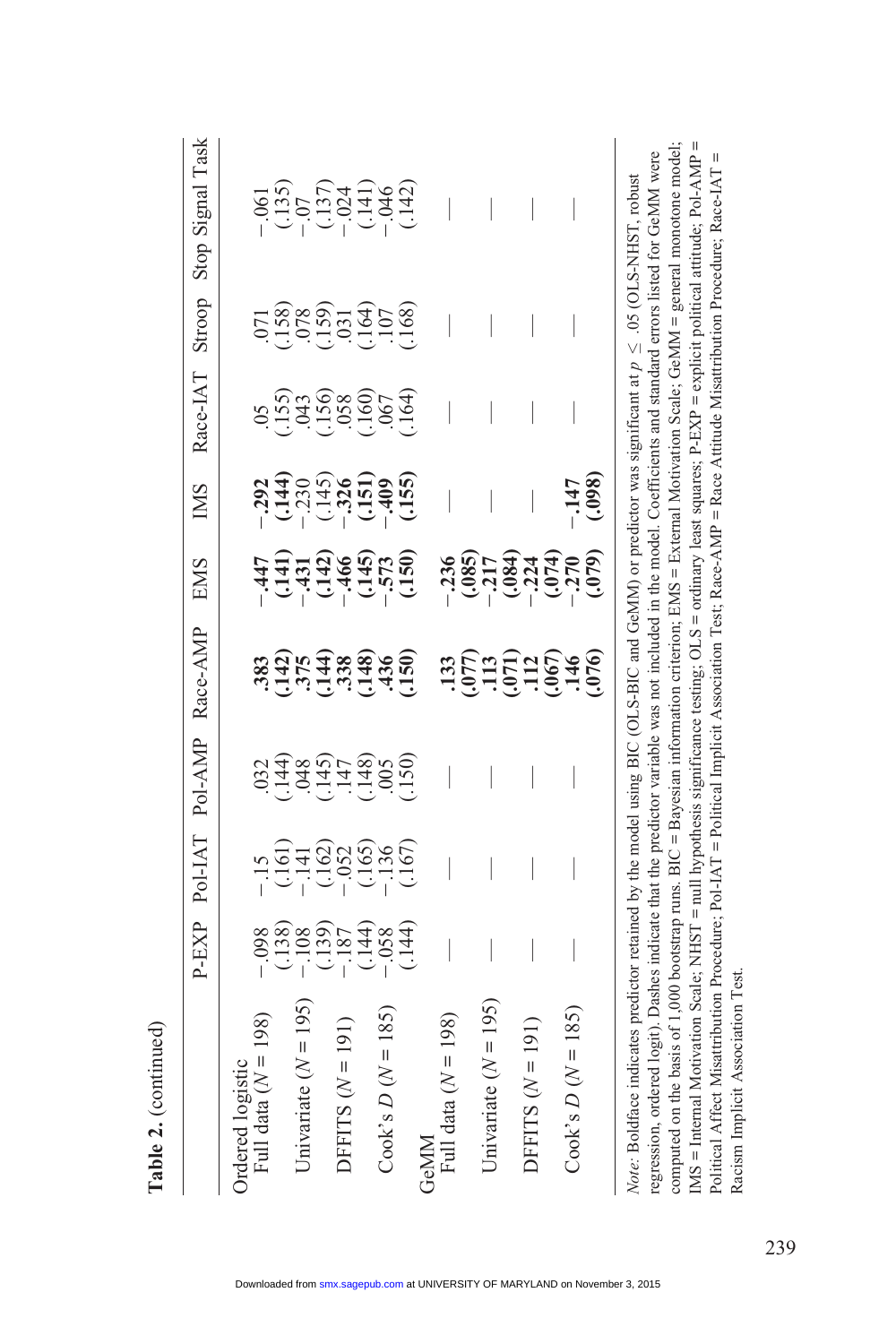

Figure 1. Histograms for the 10 variables reported in Siegel et al. (2012). *Note:* AMP = affect misattribution procedure; Ext = external;  $IAT =$  implicit association test; Int = internal; Mot = motivation; Pol = political; Pol Att = explicit political attitude.

ATB scale, which could prove to be especially problematic for standard regression techniques and might even "require" data editing prior to analyzing the data with OLS. Given the presence of extreme scores and the nonnormality of the distributions, we conducted a series of followup analyses to determine the robustness of the conclusions to different methods for reducing the influence of violations of the assumptions of linear LS regression. The first approach was to conduct outlier analyses to identify and eliminate potentially problematic data points. There are a variety of outlier detection methods, but we confined ourselves to three techniques: (1) univariate outlier analysis, (2) Cook's  $D$ , and (3) DFFITS.<sup>4</sup> Application of these three approaches to the data set resulted in the identification of 3, 13, and 8 extreme scores, respectively. After trimming these data points out of the sample, we reanalyzed the data, again using OLS with an  $\alpha$  value of .05.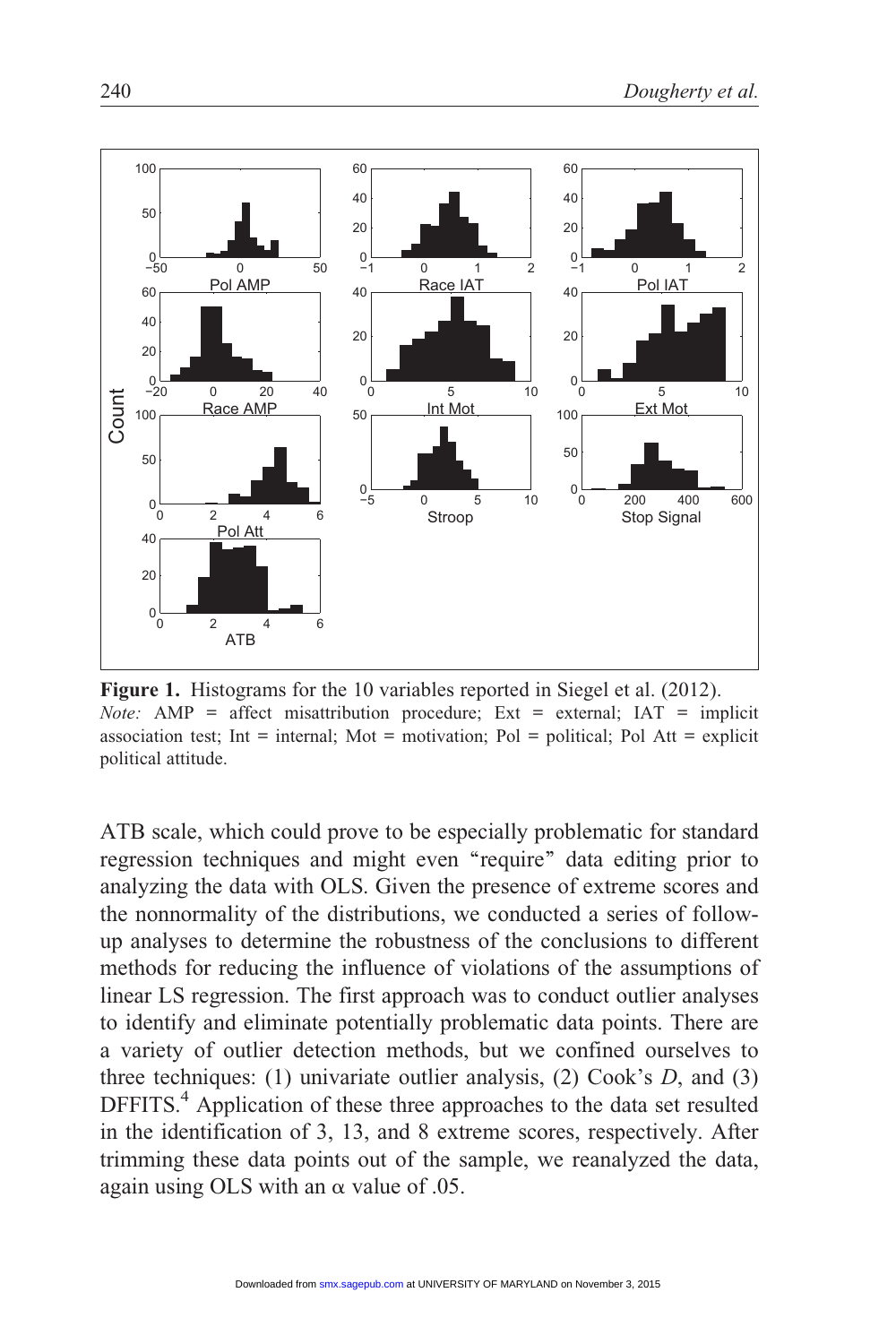

**Figure 2.** Scattergram plotting attitudes toward blacks  $(y\text{-axis})$  against nine predictor variables.

*Note:* AMP = affect misattribution procedure; Ext Mot = external motivation to control prejudice; IAT = implicit association test; Int Mot = internal motivation to control prejudice; Pol = political; Pol Att = explicit political attitude.

The results of the analyses after eliminating these extreme data points are also presented in Tables 1 and 2. As can be seen, two approaches to eliminating extreme scores revealed that two predictors were significant, and one approach revealed three significant predictors. Surprisingly, the elimination of a mere 1.5% of the data (three data points) was sufficient to knock out internal motivation as a significant predictor. This was not just a matter of the  $p$  value's hovering around .05 and bouncing back and forth over the threshold, as the p value for IMS was .02 for the full data set, but it jumped to nearly .12 after eliminating only three data points. Thus, the decision to exclude IMS for the univariate trimmed data is not an inconvenient by-product of the conventional, yet arbitrary, value of  $\alpha$  = .05. Combined with the analyses using the full data set,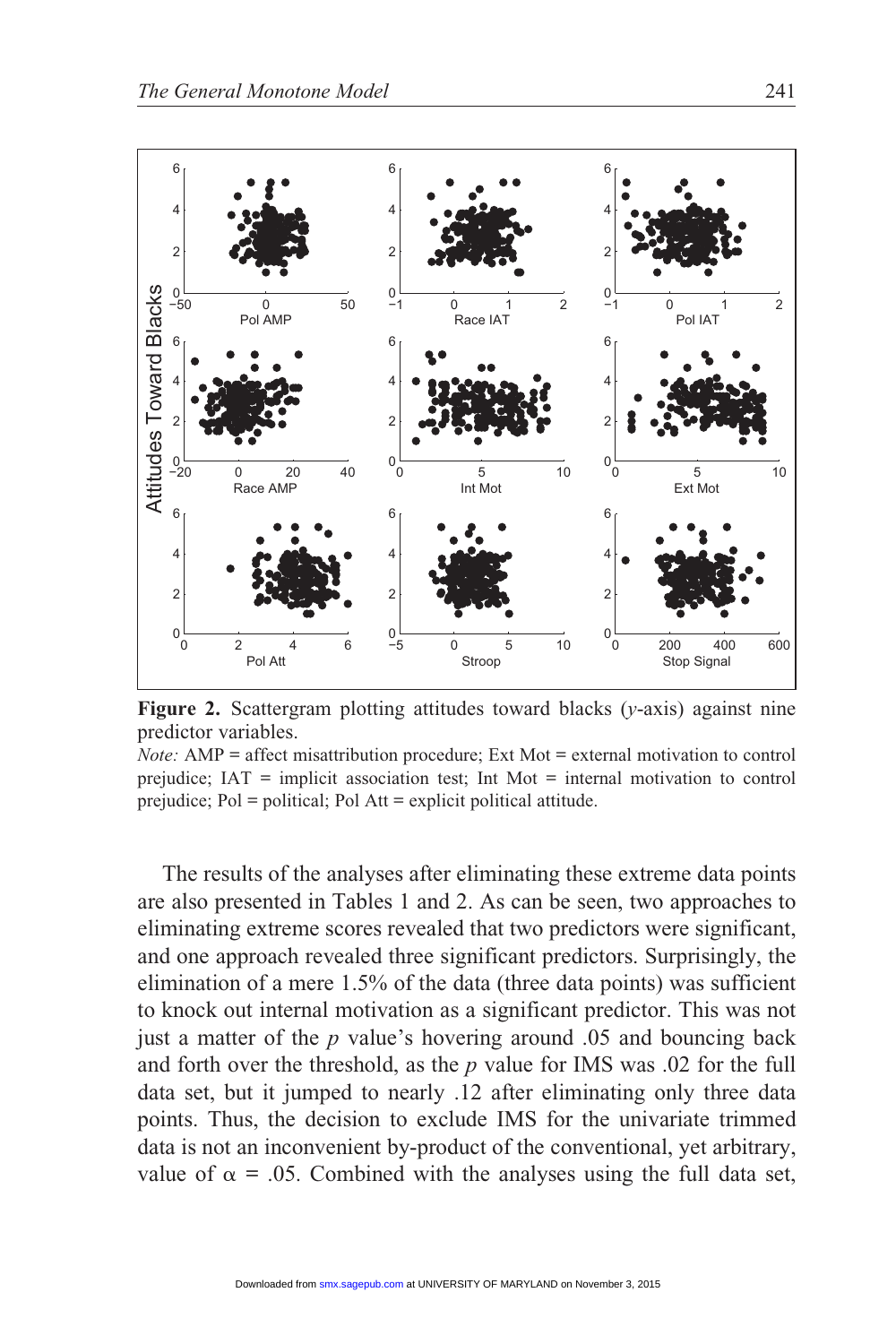there appears to be no clear ''winner'' regarding which statistical conclusions are most appropriate.

The fact that different methods for dealing with extreme scores resulted in different statistical models is problematic for the purposes of theory testing. Therefore, we conducted a series of analyses using three variations on robust LS regression and ordinal logistic regression. Robust statistics are designed to deweight extreme scores on the basis of their distance from the mean, and therefore they are purported to have better statistical properties when distributional assumptions are violated. The methods used here are the Huber, bisquare, and Hampel methods, which were implemented again using NHST. Ordinal logistic regression treats the criterion variable as an ordered category, and it estimates thresholds for each category. For our purposes, we modeled the raw data rather than creating binned responses.<sup>5</sup> In addition, we also reanalyzed the full and trimmed data sets using the BIC as a model selection method. The BIC model selection method has the advantage of not relying on the arbitrary .05 threshold for statistical significance.

The results of the robust, OLS-BIC model selected, and ordinal regression analyses are presented in the middle portions of Tables 1 and 2. Once again, the results are inconclusive, with two of the robust approaches (Huber and bisquare) yielding two significant predictors and one approach (Hampel) yielding three significant predictors. Model selection using the BIC to select predictors was even more inconsistent, as it yielded two different two-predictor models, as well as a threepredictor model. The results of the ordinal logistic model are a bit more complicated. This model fits the ordinal properties of the data, but to do so, it estimates thresholds for each of the ordered categories using the full model with all predictors. As can be seen, this model fits the ordinal properties quite well, but at the expense of a considerable increase in model complexity due to the need to estimate the threshold parameters. Even so, this method also produced different models between the full data set and the univariate trimmed data set in which only three observations were eliminated: three predictors were significant on the full data set, but only two were significant on the reduced (univariate trimmed) data set.

The inconsistency across outlier and data analysis methods is undesirable for many reasons, but principally because it allows the researcher the freedom to choose which theoretical conclusions to draw from the data, rather than forcing theoretical conclusions to be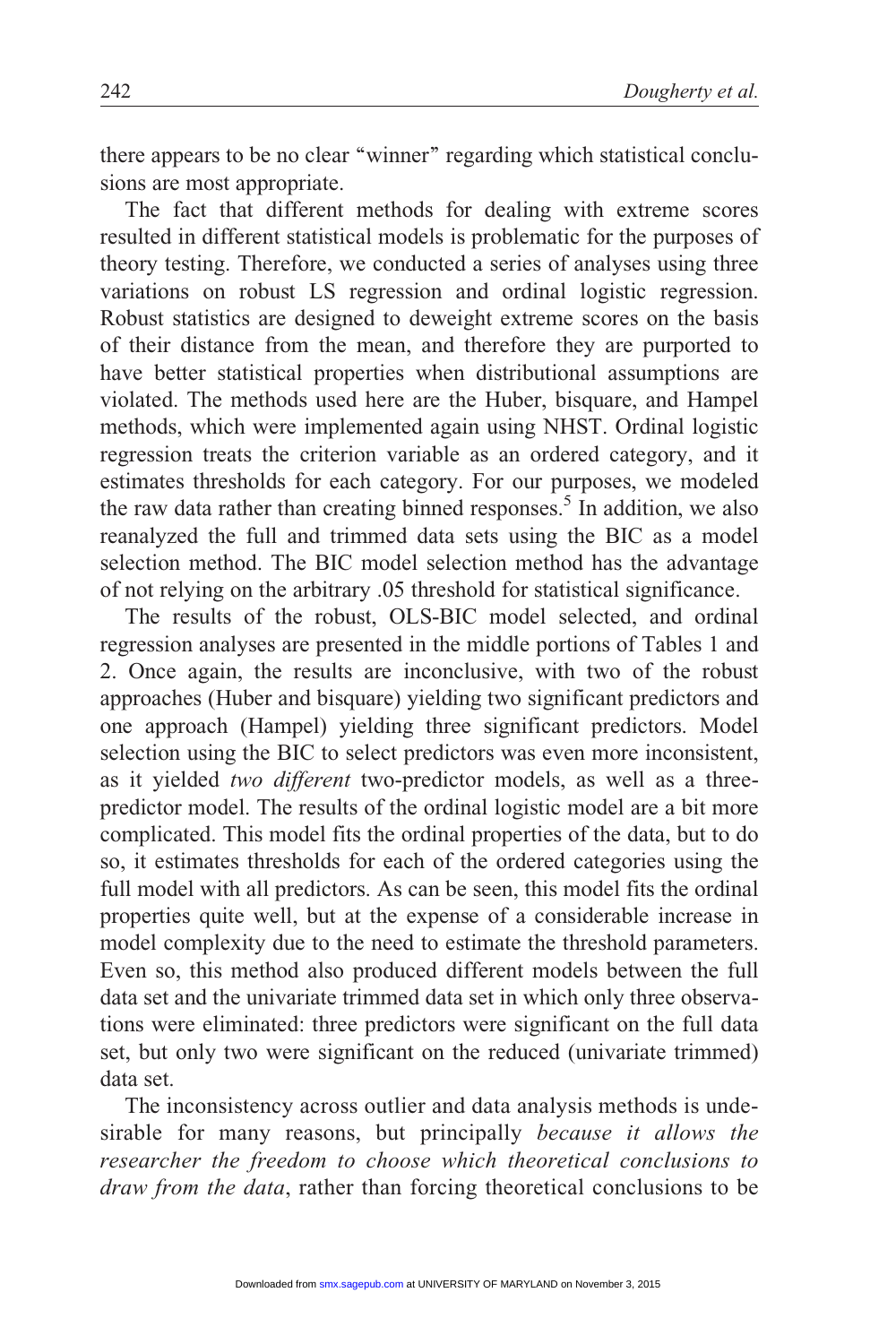constrained by the data—a principle at the heart of basic science. Given these inconsistencies, we reanalyzed the data using GeMM. In contrast to traditional LS approaches, GeMM models data at the level of paired comparisons, as we explained earlier. Because GeMM does not model data using a distance metric and makes less stringent assumptions of the data, it should be more robust to the presence of extreme scores and nonlinearities.

The results using GeMM are presented at the bottom of Tables 1 and 2.<sup>6</sup> As can be seen, GeMM resulted in a two-parameter solution when applied to the full data set, and this solution was consistent for both the univariate and DFFITS methods for eliminating outliers. Note that the two-predictor solutions include the same predictors (EMS and Race-AMP) identified as significant by the Huber and bisquare procedures. GeMM was not completely insensitive to outlier deletion methods, as it identified a three-predictor solution when the 13 observations were trimmed using Cook's D. However, the fact that it was stable for both the univariate and DFFITS methods (which required deleting only 3 and 8 observations) suggests that it is relatively more robust than OLS. In fact, further analyses on these data indicated that the OLS solution changed from a three- to a two-predictor model even after eliminating just one data point, the single most extreme value on the ATB scale. This pattern of analyses suggests that GeMM has a much greater tolerance for extreme scores than OLS. Coincidentally, the robust regression procedures also resulted in a three-predictor model when applied to the Cook's D–trimmed data.

If we consider the full data set, is the two-parameter GeMM solution preferable to the three-predictor LS solutions, and are we justified in accepting the two-parameter model over one that includes three predictors? There are two ways to address this question: (1) compare the fit indices for GeMM with those of OLS and (2) conduct cross-validation analyses. We consider both in turn.

4.1.2. Comparing Fit and Cross-validation. Inspection of the fit indices indicates that the two-parameter GeMM solution actually provides a better fit to the data in terms of accurately capturing the ordinal properties of the data than all of the other approaches except ordinal regression, even the models that included three parameters, as shown by the values for  $BIC'_{\tau}$  and  $\tau$ . Although the LS solutions fit the data better when evaluated in terms of the multiple  $R$  and BIC, these indices are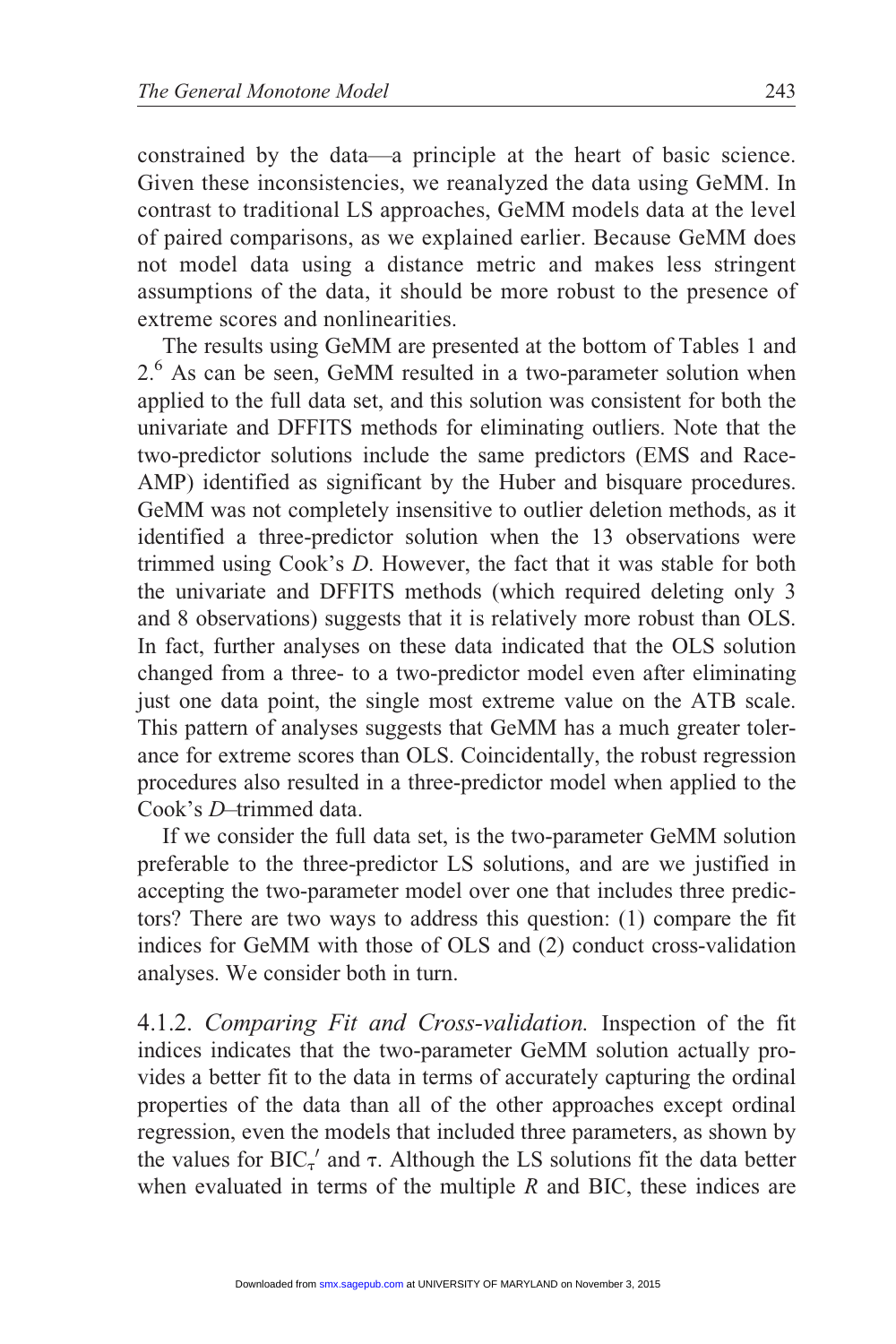highly suspect because they require the assumption of linearity: Inasmuch as the linear (LS) solution is relatively poor at capturing the monotonic relations of the data (as given by  $\tau$  and BIC<sub> $\tau$ </sub>'), we must be wary of interpreting a solution that makes the stronger assumptions of normality and linearity. Although ordinal logistic regression had a higher value of  $\tau$ , this came with considerable increase in model complexity. As we show below, this increase in model complexity can lead to overfitting.

One interesting aspect of these fit indices is that although the LS versions (ordinary and robust regression) provide better fit to the data in terms of  $R^2$ , this fit comes at a cost of accurately capturing the ordinal properties of the data. For instance, for the full sample, OLS accounts for 13.2% of the variance  $(R^2 = .132)$ , but it has a rank-order correlation of only .239. In contrast, when GeMM is applied to the same data it accounts for only 8.0% of the variance ( $R^2 = .080$ ), but it is better able to account for the ordinal properties of the data, with a rank-order correlation of .251. This pattern also holds for all three methods for trimming outliers.

We used split-half cross-validation to evaluate out-of-sample prediction: Which statistical algorithm provides the best predictive accuracy when the estimated parameters are used to predict new observations? This approach has the advantage that it directly addresses the problem of overfitting, in which statistical models tend to show poorer accuracy (i.e., shrinkage) at predicting new observations compared with the fit to the original estimation sample. The cross-validation approach has the added benefit, however, of allowing us to evaluate statistical power, or the probability that each of the predictor variables will be identified as a "significant" predictor (or included in the selected model). We conducted a split-half cross-validation using the full data set  $(N = 198)$ , in which half of the data were randomly sampled and used to estimate model parameters. The remaining half of the data were used as the holdout sample. For each ''replication'' of this procedure, we recorded for each algorithm which parameters were recovered, fit indices, and  $\beta$ weights. For methods using NHST, a parameter was classified as recovered if it was significant at the  $.05$  level using a t test on the regression coefficient. Out-of-sample predictive accuracy was assessed by applying the recovered statistical model to the holdout sample  $(i.e., the \beta weights)$ for nonsignificant predictors were set to zero). We computed the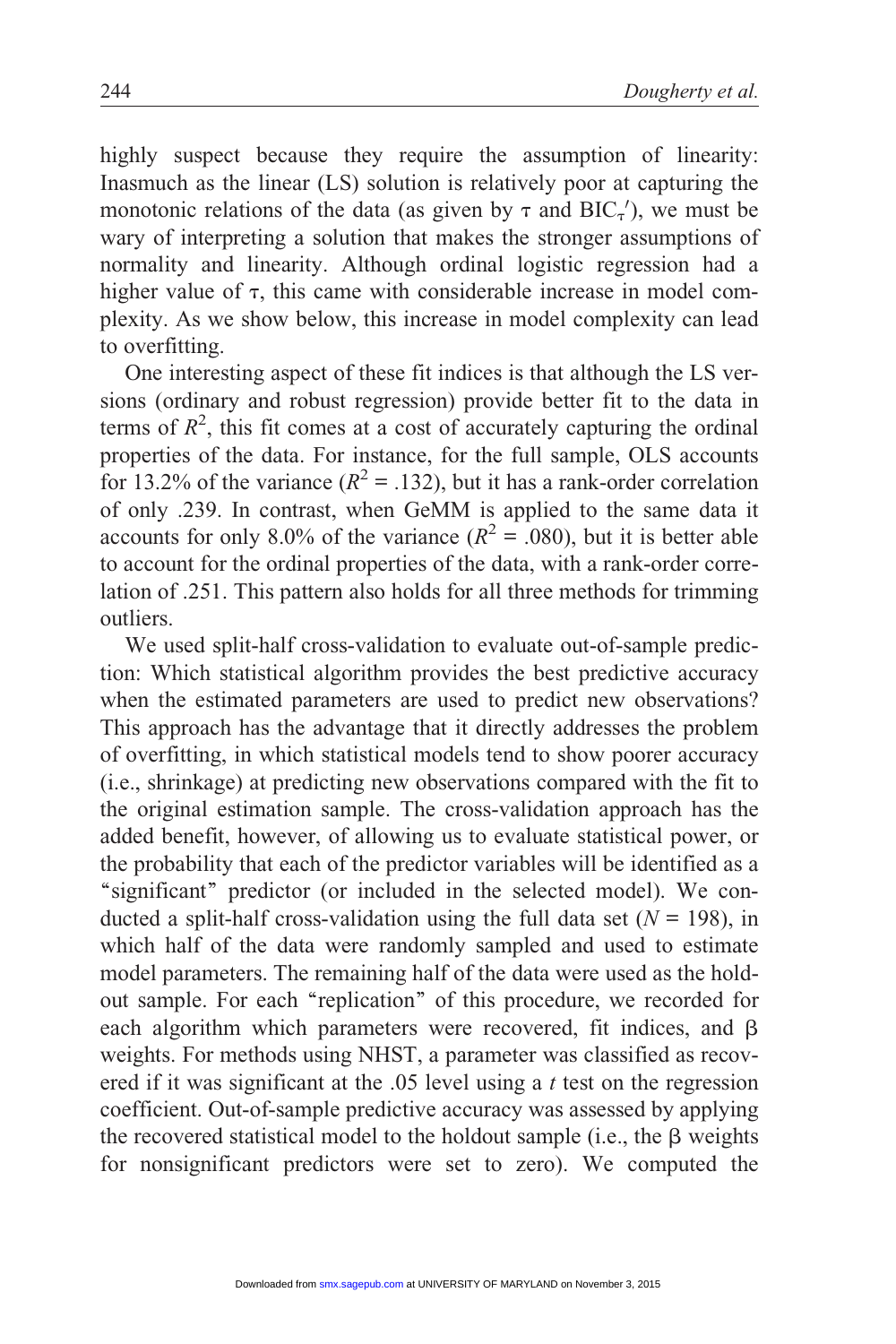multiple R,  $\tau$ , and the corresponding values of BIC and BIC<sub>7</sub>'. This procedure was repeated 500 times for each statistical model.

The results of the cross-validation analyses are presented in Tables 3 and 4. Table 3 shows the probability of recovering each predictor when each algorithm is provided half of the data. Recall that on the full sample, OLS recovered a three-predictor model consisting of the Race-AMP, the IMS, and the EMS, whereas GeMM recovered a two-predictor model consisting of the Race-AMP and the EMS. Overall, GeMM was more likely to recover both the AMP and the EMS than OLS, indicating that GeMM had more power to detect these effects. The remaining models are less straightforward, but on balance GeMM showed recovery rates that were either approximately equal to (Robust LS-Huber, ordinal logistic) or better than the other alternatives.

Perhaps more instructive are the fit statistics provided in Table 3, which illustrate the average fit (top half) and average cross-validation accuracy (bottom half). GeMM provided better out-of-sample predictive accuracy than all of the alternatives in terms of  $\tau$  and even outperformed many of the alternatives in terms of the multiple R. Note that logistic regression showed the worst out-of-sample prediction in terms of R and second worst in terms of  $\tau$ , despite the fact that it showed the best performance in terms of  $\tau$  (and second best in terms of R) on the estimation sample.

To summarize, on the basis of the statistical fit and predictive accuracy of the various statistical models, it is clear that the best and most defensible conclusion to draw from the data is that responses on the ATB scale in Siegel et al.'s (2012) study are best accounted for by both implicit racial prejudices (as measured by the Race-AMP) and external motivations to control prejudice (EMS), but not internal motivation to control prejudice (IMS). However, the bigger point to be made from these analyses is that statistical conclusions based on LS approaches proved to be highly suspect, a situation often due to a very small number of observations. Removing merely three of the 198 data points was sufficient to change the statistical conclusions, and the use of robust procedures only muddled the picture. The main problem, as we see it, is that the labile nature of LS procedures and their sensitivity to the removal or deweighting of extreme scores licenses the researcher to choose which theory to support via the selection of a data-analytic strategy. Thus, rather than the data constraining the theory, the theory can constrain the data in the name of making sure the data adhere to statistical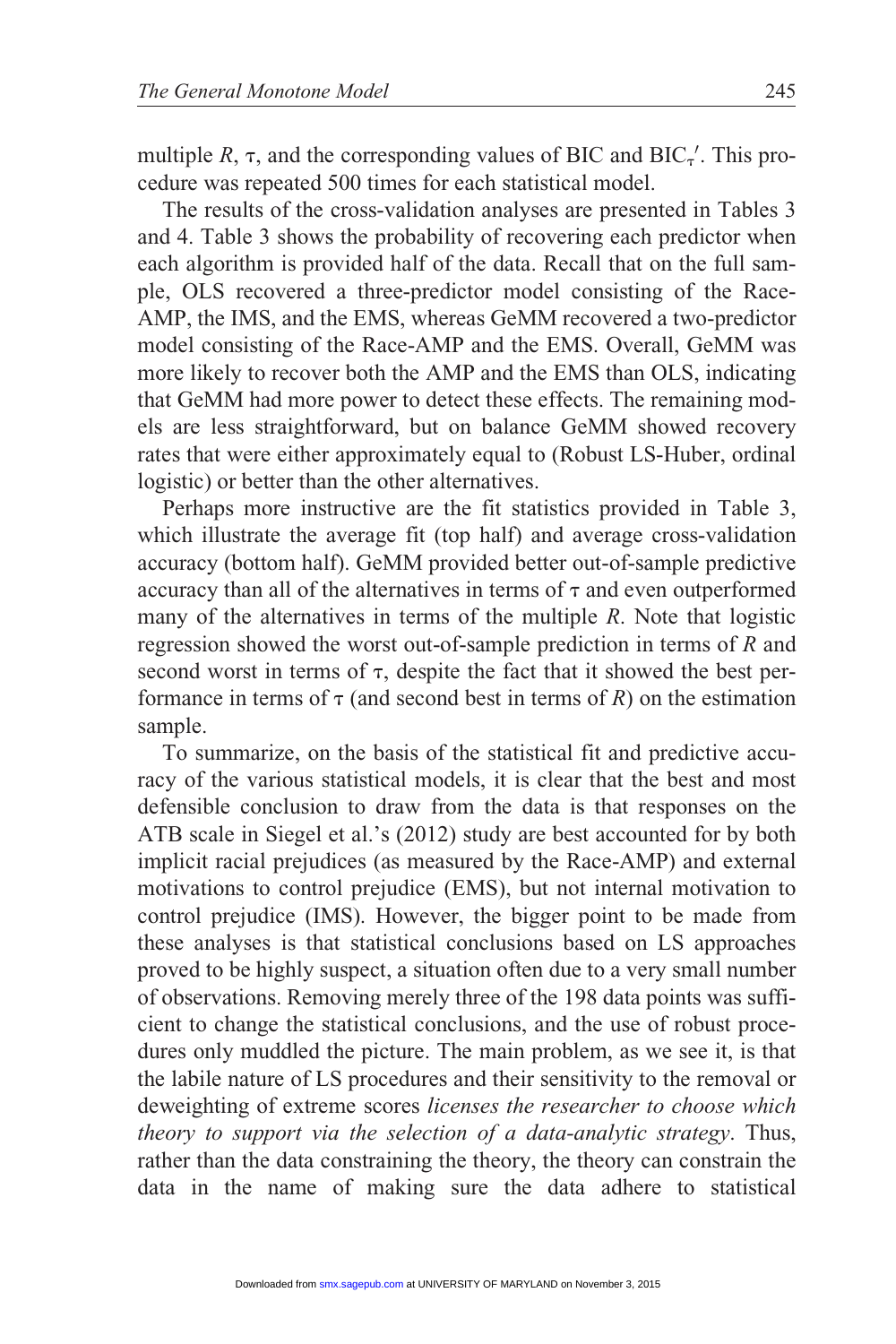| Table 3. Probability of Recovering Each Model Coefficient Given Half (N/2) the Full Sample, for Each Algorithm                                                                                                                                                                                                                                                                                                                                          |                |                   |       |                                                        |                  |                      |                |                       |                                                                                                                                                                            |
|---------------------------------------------------------------------------------------------------------------------------------------------------------------------------------------------------------------------------------------------------------------------------------------------------------------------------------------------------------------------------------------------------------------------------------------------------------|----------------|-------------------|-------|--------------------------------------------------------|------------------|----------------------|----------------|-----------------------|----------------------------------------------------------------------------------------------------------------------------------------------------------------------------|
|                                                                                                                                                                                                                                                                                                                                                                                                                                                         |                |                   |       | P-EXP Pol-IAT Pol-AMP Race-AMP EMS IMS Race-IAT Stroop |                  |                      |                |                       | Stop Signal Task                                                                                                                                                           |
| GeMM                                                                                                                                                                                                                                                                                                                                                                                                                                                    | 062            |                   |       |                                                        |                  |                      |                |                       |                                                                                                                                                                            |
| <b>TS-NHST</b>                                                                                                                                                                                                                                                                                                                                                                                                                                          | $0.024$<br>068 | 8868216<br>000000 | 002   |                                                        |                  | 98864486<br>98864486 | 33614<br>03614 | ,006                  | 88850008<br>8880000                                                                                                                                                        |
| <b>DLS-BIC</b>                                                                                                                                                                                                                                                                                                                                                                                                                                          |                |                   | $008$ |                                                        | 866425<br>866425 |                      |                |                       |                                                                                                                                                                            |
| U.S-bisquare                                                                                                                                                                                                                                                                                                                                                                                                                                            | 028            |                   |       |                                                        |                  |                      |                | 22220<br>2225<br>2010 |                                                                                                                                                                            |
| RLS-Huber                                                                                                                                                                                                                                                                                                                                                                                                                                               | .034           |                   | 004   |                                                        |                  |                      |                |                       |                                                                                                                                                                            |
| RLS-Hannel                                                                                                                                                                                                                                                                                                                                                                                                                                              | 032            | .012              | 000   |                                                        |                  |                      | 028            |                       |                                                                                                                                                                            |
| Ordinal logistic                                                                                                                                                                                                                                                                                                                                                                                                                                        | 030            | 020               | 004   | 432                                                    |                  |                      | 026            | 012                   |                                                                                                                                                                            |
| ordinary least squares; $P-EXP =$ explicit political attitude; $PoI-AMP = Political$ Affect Misattribution Procedure; $PoI-1AT = Political$ Implicit Association<br>External Motivation Scale; GeMM = general monotone model; IMS = Internal Motivation Scale; NHST = null hypothesis significance testing; OLS<br>Test: Race-AMP = Race Attitude Misattribution Procedure: Race-IAT = Racism Implicit Association Test: RLS = recursive least squares. |                |                   |       |                                                        |                  |                      |                |                       | Note: Boldface values correspond to predictors that were recovered on the full sample as indicated in Table 2. BIC = Bavesian information criterion; EMS =<br>$\mathsf{I}$ |

| Ì                        |
|--------------------------|
| ļ                        |
|                          |
|                          |
| ļ                        |
| $\overline{1}$           |
|                          |
| $-7$ $-7$ $-7$ $-7$<br>I |
|                          |
|                          |
| l                        |
|                          |
| š                        |
|                          |
| くっこうこう                   |
|                          |
| $\overline{1}$           |
|                          |
|                          |
|                          |
| ļ                        |
|                          |
| Table 3.                 |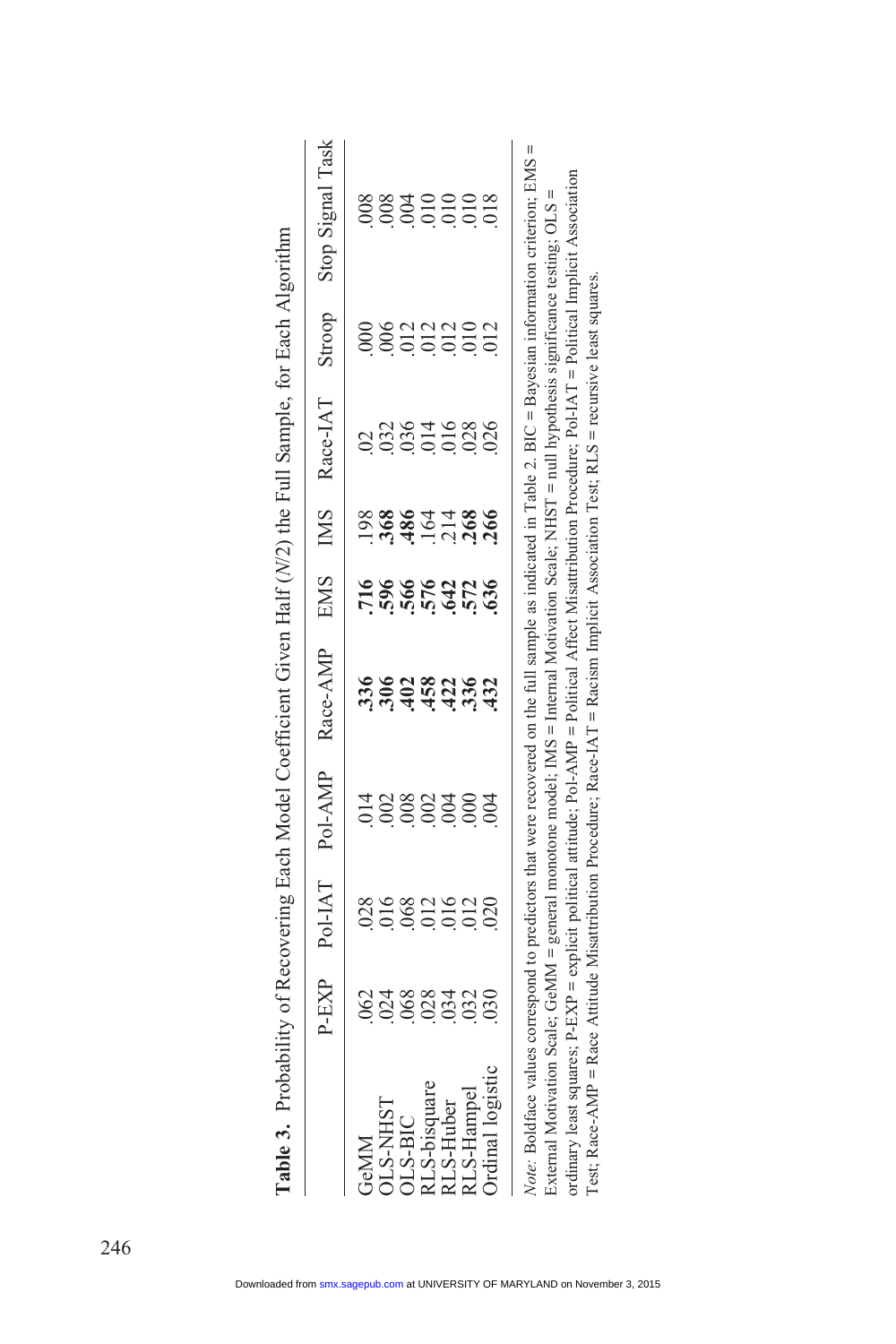| Cross-validation Using Selected (Best Fit) Models |               |          |        |      |                  |
|---------------------------------------------------|---------------|----------|--------|------|------------------|
|                                                   | $BIC'_{\tau}$ | ВIС      | $\tau$ | R    | $\boldsymbol{k}$ |
| Estimation                                        |               |          |        |      |                  |
| GeMM                                              | $-7.847$      | $-4.881$ | .259   | .314 | 1.397            |
| OLS-BIC                                           | $-5.293$      | $-7.321$ | .245   | .363 | 1.647            |
| <b>Bisquare</b>                                   | $-6.686$      | $-5.787$ | .255   | .337 | 1.542            |
| Huber                                             | $-6.796$      | $-6.041$ | .259   | .344 | 1.604            |
| Hampel                                            | $-6.864$      | $-6.755$ | .255   | .348 | 1.513            |
| <b>OLS</b>                                        | $-6.209$      | $-6.894$ | .251   | .352 | 1.559            |
| Ordered logit                                     | 120.919       | 114.465  | .299   | .354 | 28.042           |
| Cross-validation                                  |               |          |        |      |                  |
| GeMM                                              |               |          | .155   | .18  |                  |
| <b>OLS-BIC</b>                                    |               |          | .134   | .178 |                  |
| <b>Bisquare</b>                                   |               |          | .145   | .18  |                  |
| Huber                                             |               |          | .149   | .183 |                  |
| Hampel                                            |               |          | .141   | .169 |                  |
| <b>OLS</b>                                        |               |          | .147   | .179 |                  |
| Ordered logit                                     |               |          | .137   | .157 |                  |

Table 4. Cross-validation Results for Analyses Predicting Attitudes toward **Blacks** 

*Note:*  $BIC =$  Bayesian information criterion;  $GemM =$  general monotone model;  $OLS =$  ordinary least squares.

assumptions. GeMM appears to be more resistant to outliers, which means it will be less affected by decisions to eliminate them.

# 4.2. When Nonlinearities Mask Effects: The Case of Homicide Rates and the Culture of Honor

A recent topic of interest in social-psychological research concerns cultures of honor, which are societies in which defense of reputation is a central organizing theme (Nisbett 1993; Nisbett and Cohen 1996). Such societies are especially common, according to Nisbett and colleagues, where scarce resources are highly portable (hence, easily stolen) and where the rule of law is weak or altogether absent (see also Brown and Osterman 2012). Nisbett (1993) argued that this combination is quite common in societies whose economies are based on herding rather than agriculture or industry. Because herding societies tend to be resource poor, their resources are quite portable, and they tend to be poorly managed by law enforcement, the latter due in part to the fact that herders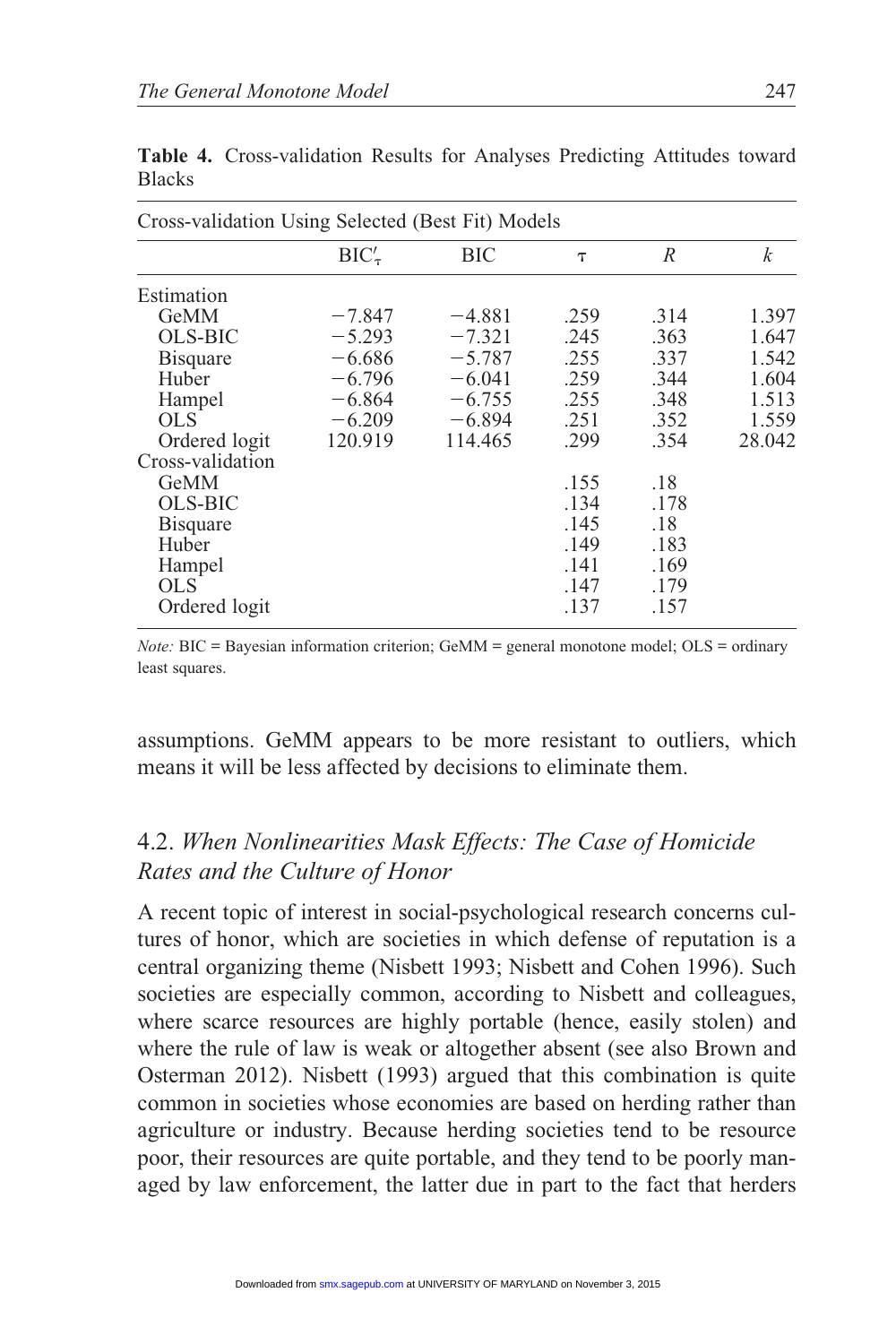are, by necessity, spread out. Under such conditions, people are especially vulnerable to social predation, both from within (via internal competition for scarce resources) and from without (via attack from other groups). This vulnerability, over long periods of time, has a tendency to breed the beliefs, values, and social norms that characterize honor cultures, such as a hypervigilance to reputational threats and aggressive responses to perceived honor violations.

Honor cultures tend to stress strength and toughness as primary qualities of value for men, and loyalty and purity as primary qualities of value for women (Nisbett and Cohen 1996; Vandello and Cohen 2003). These qualities are pursued vigorously by men and women in such societies, as they help protect them from their key sources of vulnerability. For instance, men who are known to be strong and brave are not likely to be targeted for attack, as long as there are other targets available. Arguably, a man does not have to be absolutely strong and brave to protect himself or his family—he has to be known only as being relatively stronger and braver than other men, as someone who should not be disturbed or "messed with." As long as he maintains his reputation for pugnacity, he can reduce the odds of predation from his neighbors and from hostile out-groups. Because of this combination of an extreme emphasis on reputation management and the types of reputations that are idealized for men and women, honor cultures tend to exhibit higher than average rates of argument-based homicides (Nisbett and Cohen 1996). In addition, research has shown that U.S. states classified as ''honor states'' (in the South and West) display higher levels of school violence (Brown, Osterman, and Barnes 2009), higher rates of suicide (Osterman and Brown 2011), and excessive levels of risk taking that lead to higher rates of accidental deaths (Barnes, Brown, and Tamborski 2012), compared with ''nonhonor states.''

In a series of studies, Henry (2009) argued that one of the reasons that herding cultures tend to develop honor norms, as Nisbett and Cohen (1996) suggested they do, is that such cultures tend to be characterized by strong status disparities. When a society has a large status hierarchy, with relatively few people controlling a relatively large amount of that society's resources, people at the bottom of the status hierarchy may feel especially vulnerable to social devaluation and be prone to hypervigilance and hyperreactance to status threats (see also Daly and Wilson 2010). Aggression in the face of insults is one prime example of the type of reaction that might be especially prevalent in members of low-status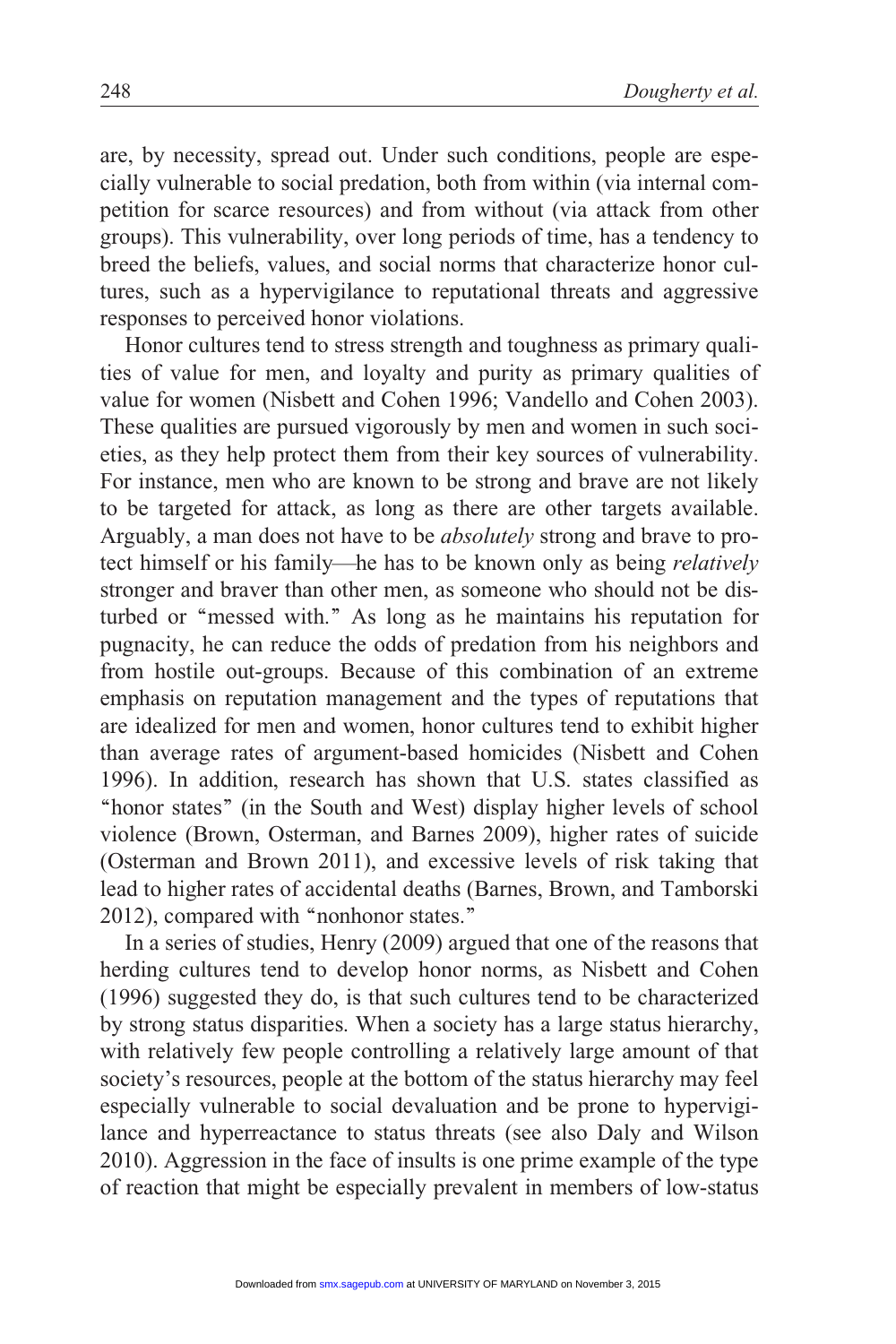groups in such unequal societies. Henry tested this notion in part by showing that homicide rates were higher in cultures whose economies tended to be based heavily on herding, where (theory suggests) honorrelated beliefs and values will tend to proliferate. Important, Henry showed that elevated homicide rates in herding-oriented countries were statistically accounted for by levels of social wealth disparity within those countries, independent of a country's overall level of wealth. Henry also expected to replicate past findings that overall wealth would independently predict homicide rates, which he showed in study 1 (at the county level) but failed to show in study 2 (at the country level).

4.2.1. Data and Analyses. We reanalyzed the data used for study 2 of Henry (2009). Our use of this data set was a matter of convenience, and it was motivated by Henry's failure to replicate the association between overall wealth and homicide rates obtained in his study 1 and other prior work (Nisbett and Cohen 1996). Using OLS regression, we were able to reproduce his international results: Countries with larger proportions of their lands devoted to uncultivated pastures and meadows appropriate to herding (hereafter pastureland) tended to exhibit higher homicide rates, but this association was largely accounted for by within-country levels of wealth disparity (as indexed by the Gini coefficient of income inequality, hereafter Gini), independent of overall levels of wealth across those countries (as indexed by gross domestic product per capita, adjusted for purchasing power parity, hereafter GDP). Replicating Henry (2009), GDP was not a significant predictor ( $p =$ .36), which remains as surprising to us as it did to Henry. However, a key question is raised: are our statistical conclusions robust?

Figures 3a and 4 show the bivariate scattergrams and histograms for the four variables: homicide rates, percentage pastureland, Gini, and GDP. As is clear, the data are poorly distributed, yet there is obvious structure in the bivariate scattergrams. In particular, there appears to be a monotone but nonlinear relationship between GDP and homicide rates. Indeed, in terms of Kendall's  $\tau$ , the strength of the relationship between Gini and homicide ( $\tau = +0.39$ ), is virtually identical to the strength of the relationship between GDP and homicide ( $\tau = -.36$ ). In contrast, the pattern of correlations obtained using Pearson's  $r$  yields a much stronger relation between Gini and homicide  $(r = +.50)$  compared with GDP and homicide  $(r = -.30)$ . There appears to be not only substantial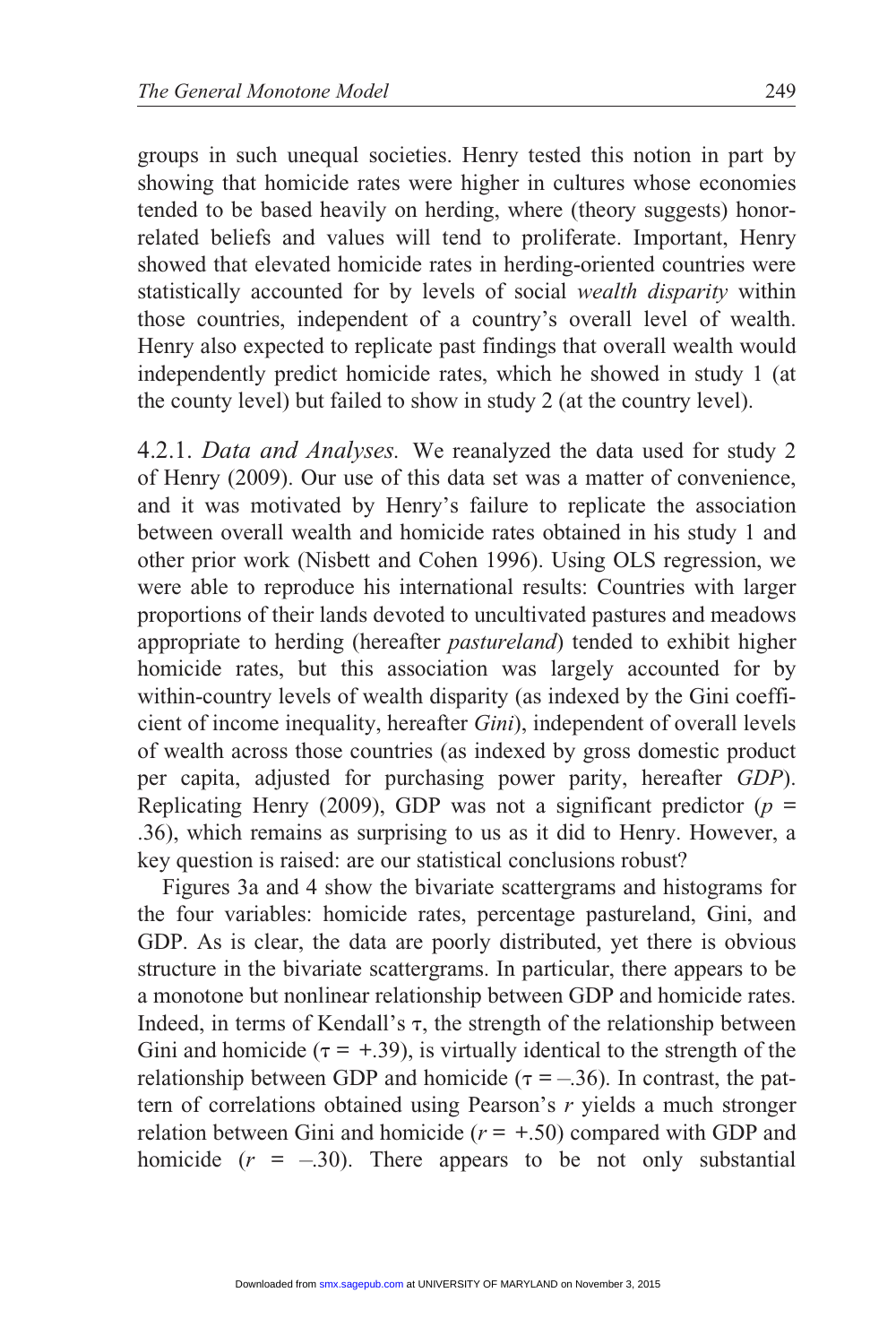

Figure 3. Scattergram showing homicide rates per  $100,000$  residents ( $v$ -axis) plotted against three predictor variables used by Henry (2009). (a) Untransformed data. (b) Data after applying the log transformation to the homicide rate (per 100,000 residents).

nonlinearity in the data but also a small number of extreme scores and substantial nonnormality.

Given the obvious violations of assumptions for the linear model, it is likely that OLS regression is ill equipped to model these data accurately.<sup>7</sup> But, how *should* the data be modeled? Henry (2009) modeled homicide rates in their raw form using OLS, but other researchers interested in understanding factors contributing to homicide rates have used different approaches. For example, in testing the social capital theory of cross-national homicide rates, Lederman et al. (2002) modeled the natural logarithm of homicide. In a replication of this study, Robbins and Pettinicchio (2012) used negative binomial regression, which they argued more accurately captures the modeled distribution. Because the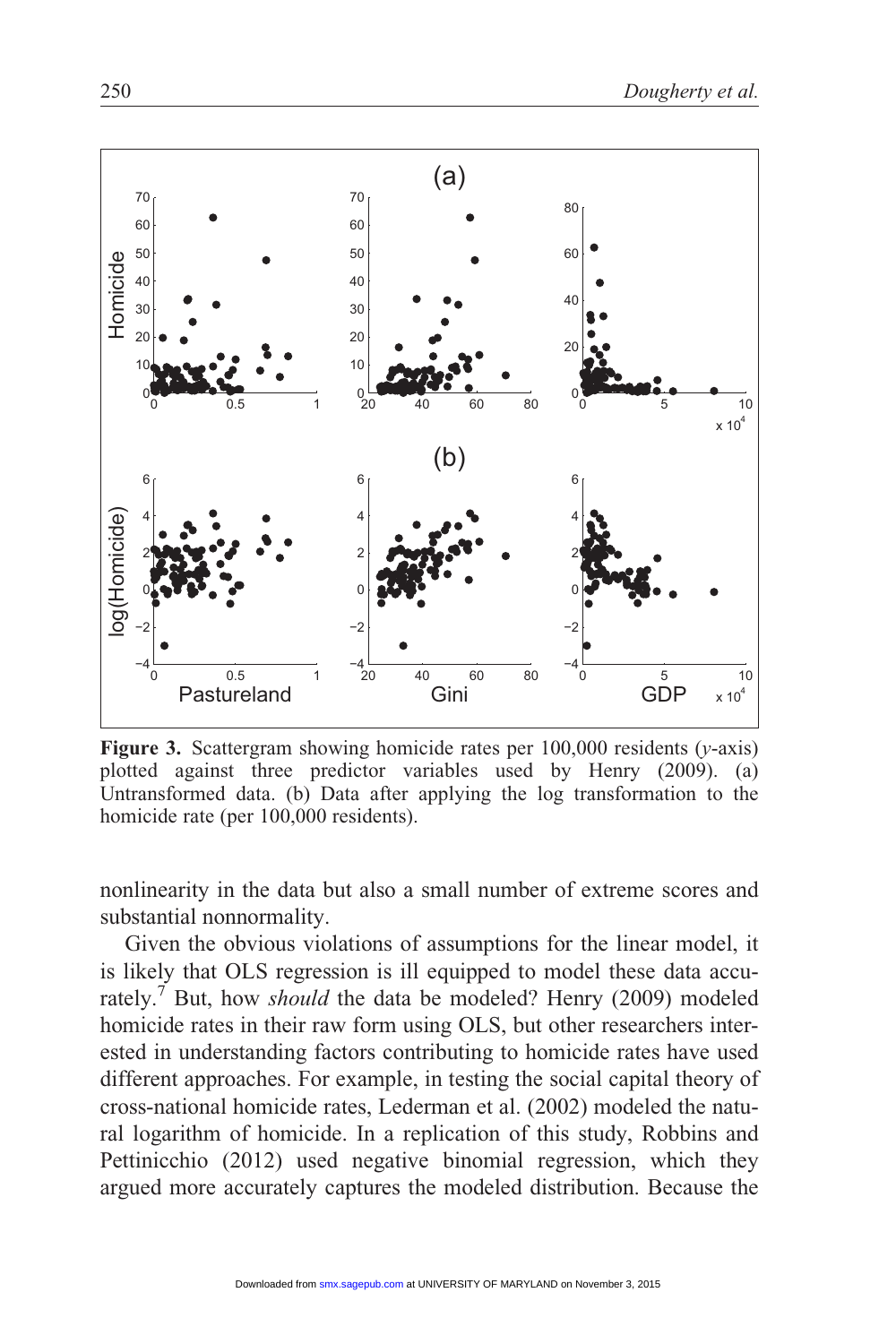

Figure 4. Histograms for three predictor variables and the criterion used by Henry (2009).

data are transformations on count data (homicides per 100,000), both Poisson and quasi-Poisson regression are logical alternatives as well. The fact that there are multiple potential analysis techniques raises two questions: (1) Which method is "most" appropriate? and (2) Do the different methods yield different substantive conclusions? The question of which method is most appropriate is debatable, though addressing the second question seems straightforward. To start, we reanalyzed the data using two reasonable and common transformations: the natural logarithm and the square root. We used these transformations in two ways: first where only the criterion variable (homicide rate) was transformed and second where all of the variables were transformed. As an illustrative example, Figure 3b plots the bivariate scattergram after applying the log transformation to homicide rate. As can be seen, the nonlinear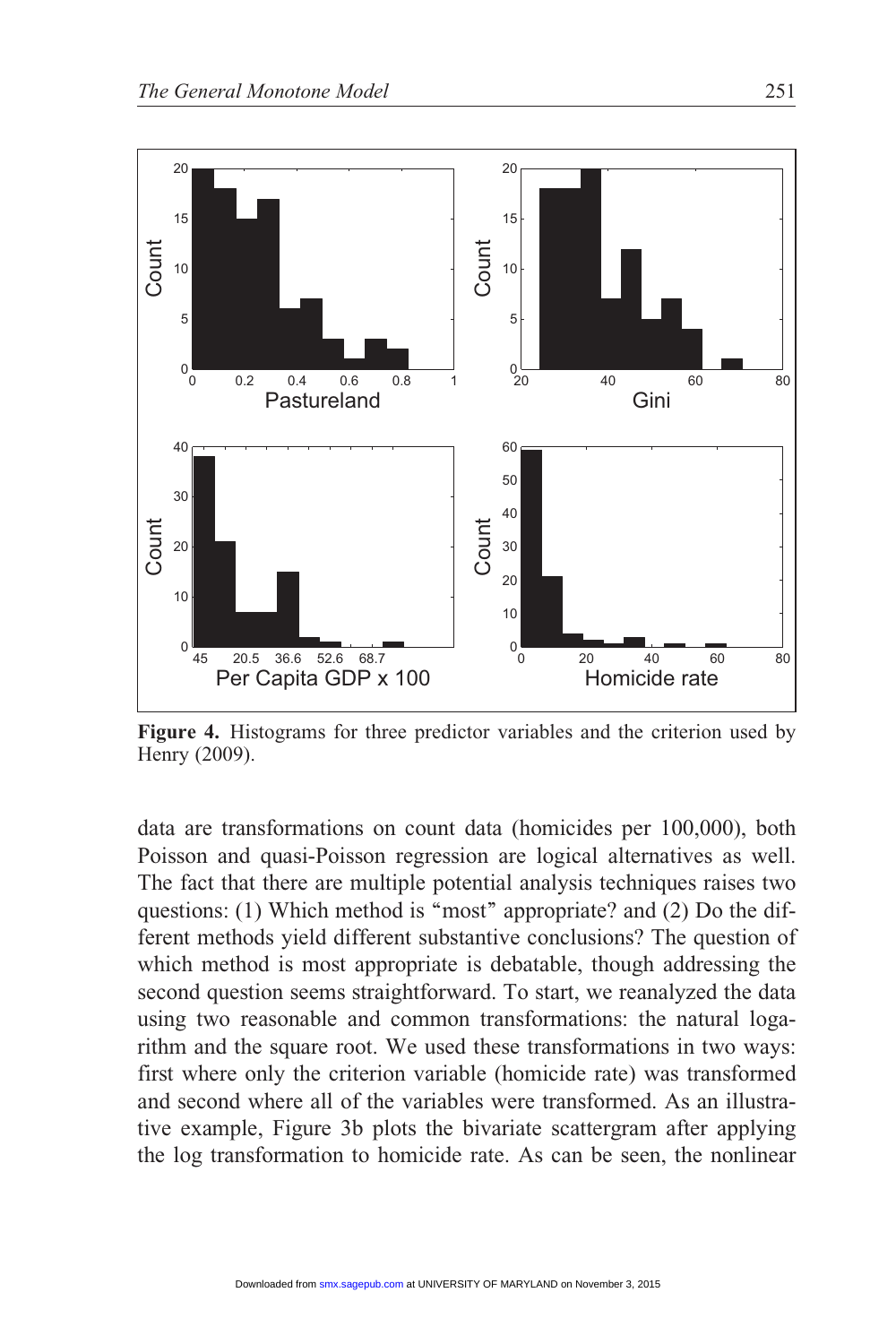| Transformation    | $BIC'_{\tau}$ | <b>BIC</b> | $\tau$ | R    | $\boldsymbol{k}$ |
|-------------------|---------------|------------|--------|------|------------------|
| <b>OLS-NHST</b>   |               |            |        |      |                  |
| None              | $-29.332$     | $-22.289$  | .391   | .503 | 1                |
| sqrt(homicide)    | $-41.419$     | $-30.888$  | .471   | .593 | $\overline{c}$   |
| sqrt(all)         | $-29.332$     | $-30.682$  | .391   | .564 | $\,1\,$          |
| Log(homicide)     | $-42.672$     | $-32.096$  | .476   | .6   | $\overline{c}$   |
| Log(all)          | $-29.332$     | $-28.687$  | .391   | .55  | $\mathbf{1}$     |
| <b>OLS-BIC</b>    |               |            |        |      |                  |
| None              | $-32.709$     | $-22.289$  | .391   | .503 | 1                |
| sqrt(homicide)    | $-32.709$     | $-31.062$  | .391   | .566 | $\mathbf{1}$     |
| sqrt(all)         | $-32.709$     | $-30.682$  | .391   | .564 | $\mathbf{1}$     |
| Log(homicide)     | $-46.769$     | $-32.129$  | .471   | .601 | $\overline{c}$   |
| Log(all)          | $-32.709$     | $-28.687$  | .391   | .55  | $\mathbf{1}$     |
| GeMM              |               |            |        |      |                  |
| None              | $-45.712$     | $-13.636$  | .488   | .467 | 2                |
| sqrt(homicide)    | $-45.712$     | $-27.531$  | .488   | .573 | $\sqrt{2}$       |
| sqrt(all)         | $-42.328$     | $-26.307$  | .475   | .565 | $\overline{c}$   |
| Log(homicide)     | $-45.712$     | $-30.677$  | .488   | .592 | $\overline{2}$   |
| Log(all)          | $-38.647$     | $-25.71$   | .459   | .561 | $\overline{2}$   |
| <b>GLM</b>        |               |            |        |      |                  |
| Poisson           | $-35.999$     | $-12.302$  | .467   | .495 | 3                |
| Quasi-Poisson     | $-40.521$     | $-16.824$  | .467   | .495 | $\overline{c}$   |
| Negative binomial | $-40.298$     | $-16.267$  | .466   | .49  | $\overline{2}$   |

Table 5. Fit Indices for Models

*Note:* In all cases in which  $k = 1$ , the predictor included in the model (or identified as significant) was Gini. In all cases in which  $k = 2$ , the predictors included in the model or identified as significant were both Gini and GDP. BIC = Bayesian information criterion; GDP = gross domestic product per capita, adjusted for purchasing power parity; GeMM = general monotone model;  $GLM$  = generalized linear model;  $NHST$  = null hypothesis significance testing;  $OLS$  = ordinary least squares.

relationships in the raw data are mostly linearized after the transformation.

Table 5 provides the results of the analyses using LS regression and GeMM both on the original (raw) data and on the transformed data. As should be evident, only GeMM provided a consistent model form across the various transformations. In particular, both versions of LS regression (OLS-NHST and OLS-BIC) recovered a one-predictor model consisting of Gini when applied to the raw data but a two-predictor model consisting of Gini and GDP when the criterion variable was log-transformed  $(p)$ values  $\lt$  0.01 across methods for both Gini and GDP). When all of the variables were transformed, however, both OLS-NHST and OLS-BIC again recovered the single-predictor model consisting of Gini. The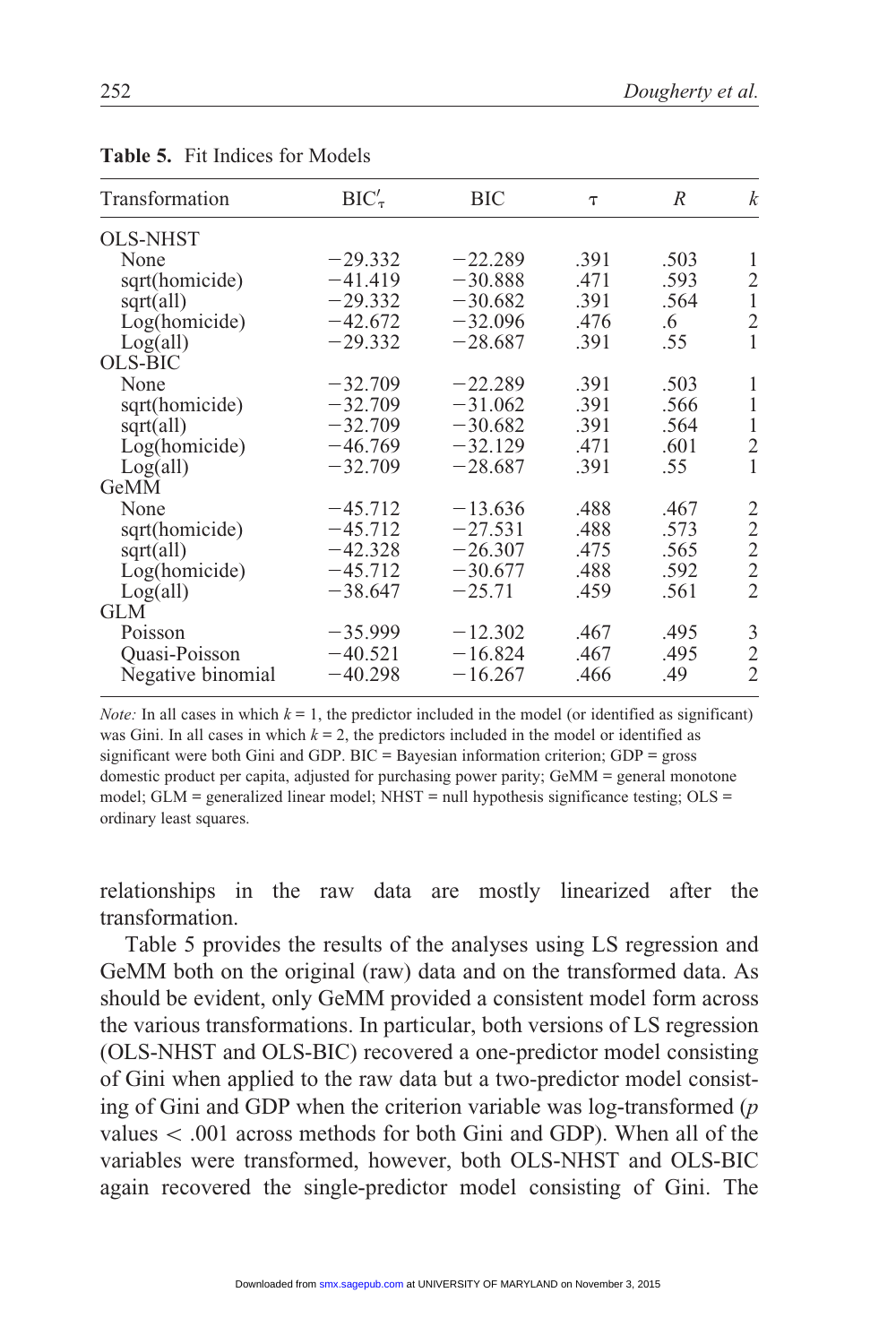square-root transformation also yielded inconsistent findings across methods. GeMM recovered a two-parameter model (Gini and GDP), and this was consistent across all of the transformations. Also included in Table 5 are the results from using three variants from the generalized linear model (GLM) family. Poisson regression identified all three predictors as significant, whereas both quasi-Poisson and negative binomial regression identified both Gini and GDP as significant.

Arguably, given the distributions presented in Figure 4, the data could legitimately be transformed to remove the skew prior to using traditional LS regression. However, whether the transformation should apply only to the criterion variable (homicide rate) or to all variables is a matter of debate and an existing ''researcher degree of freedom'' under traditional analysis methods. Although explicit transformations are unnecessary for negative binomial and the two Poisson regressions, they are implicitly carried out via the link function within GLM, of which researchers have many options. In contrast, with GeMM there is no need to transform the criterion variable because the rank-order correlation,  $\tau$ , is invariant to monotone transformation. Thus, whether the homicide rate is transformed by taking the logarithm, square root, or any other monotonic function or left untransformed is immaterial for GeMM's solution and therefore removes this potentially important researcher degree of freedom.

The analyses presented above indicate that LS regression procedures are sensitive to decisions about whether (and how) the data are transformed. This should not be too surprising, because LS procedures fit distance information and because the distance information changes under different transformations. But just how distorted can it get? To explore this sensitivity, we analyzed the data again, but this time after adding a constant before applying the logarithmic transformation. The need to add a constant to the data prior to taking the logarithm arises when responses take on the value of 0 or are negative. Negative values are likewise problematic for the square-root transformation, but so are positive values less than 1 (as a square-root transformation on values between 0 and 1 will increase these values, while decreasing all values greater than 1; adding a constant to raise all raw values to a number greater than 1 eliminates this transformation disequilibrium). If OLS-NHST is used, adding any constant between .2 and 1.4 leads to both Gini and GDP identified as significant. Adding any constant above 1.4 or below .2 results in only Gini as statistically significant. The LS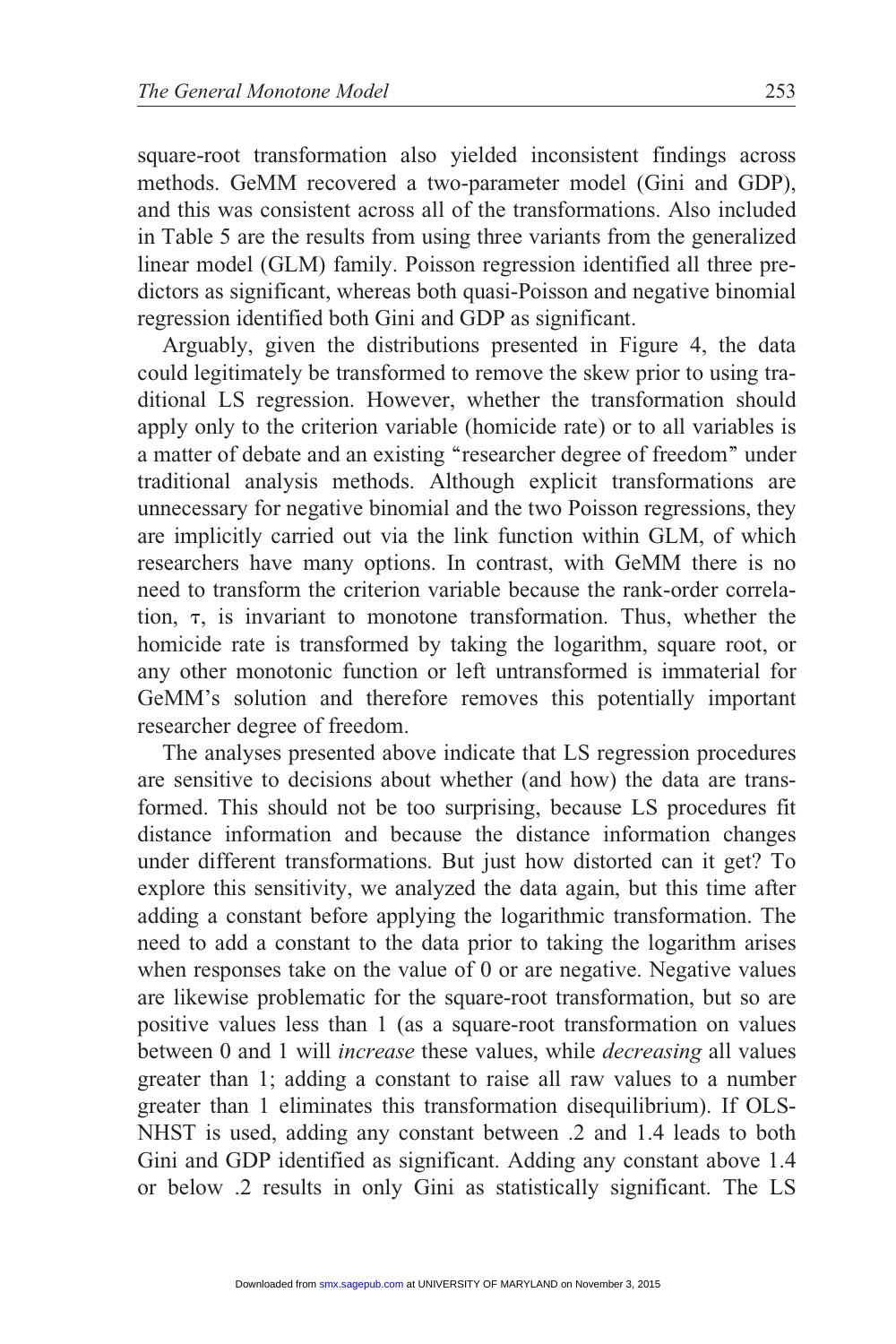models yield different models with different additive constants; GeMM does not. The use of the negative binomial and Poisson regression models from the GLM family does not really solve the underlying issue: For these models, whether the number of homicides in each country is conceptualized as a count or a rate problem can actually change the form of the statistical model. Furthermore, if homicides are interpreted as a rate (number of homicides per unit of population), the model form can also depend on the choice of scaling constant. For example, both Pearson's  $r$  and rank-order correlation  $(τ)$  between the fitted values and the data vary depending on whether the homicide variable is expressed per 1,000, per 100,000, or per 10,000,000. How likely is it that researchers are aware of these sources of variation when they choose to add or divide by a constant as part of their data transformation routines?

As mentioned above, GeMM provides a two-predictor model regardless of transformation. But how well does this solution succeed when evaluated in terms of fit indices and cross-validation?

4.2.2. Comparing Fit and Cross-validation. A comparison of the relative fit indices favors the solution identified by GeMM. First, consider the results of the OLS. The one-predictor solution on the raw data has the highest value for R among the various procedures. However, despite having the best metric fit, this model is much poorer at capturing the ordinal properties of the data compared with GeMM and the GLMs. That is, to fit the ordinal properties of the data, it is necessary to give up a little accuracy in predicting the metric properties. Both the GeMM and the GLMs do just this. Comparing GeMM with the GLMs, however, also reveals that GeMM performs favorably in terms of  $\tau$  and  $BIC_{\tau}$ . GeMM's fit to the metric properties is somewhat poorer than that of the GLMs.

Using the same split-half methodology described in the discussion of the racial bias data, we evaluated the predictive accuracy and statistical power of GeMM relative to the various LS procedures. Figure 5a plots the probability of recovering each predictor using N/2 for raw and transformed data for OLS-NHST, OLS-BIC, and GeMM. Table 6 provides the fit and out-of-sample predictive accuracy for all of the models. As is strikingly clear, GeMM recovers each of the two predictors (Gini and GDP) identified in the full sample on approximately 95% of runs, with statistical power remaining high across the various transformations. For comparison, for the full data set all three procedures recovered Gini and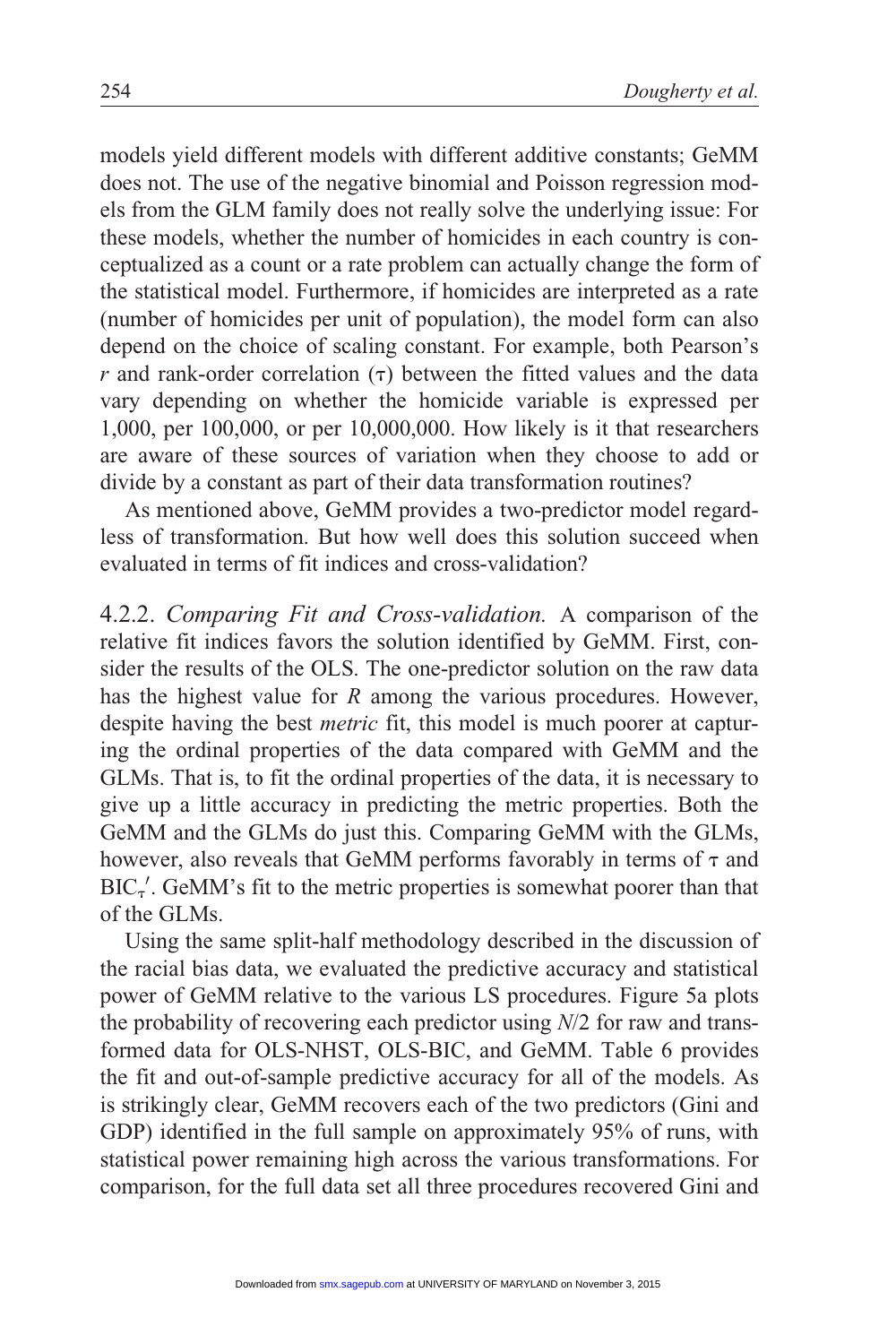

Figure 5. Probability of recovering each predictor on half the total sample. (a) Comparison with least squares procedures across various transformations. (b) Comparison with various forms of generalized linear modeling. GDP = gross domestic product per capita, adjusted for purchasing power parity; GINI = wealth disparity index (Gini coefficient of income inequality); %PAS = percentage pastureland.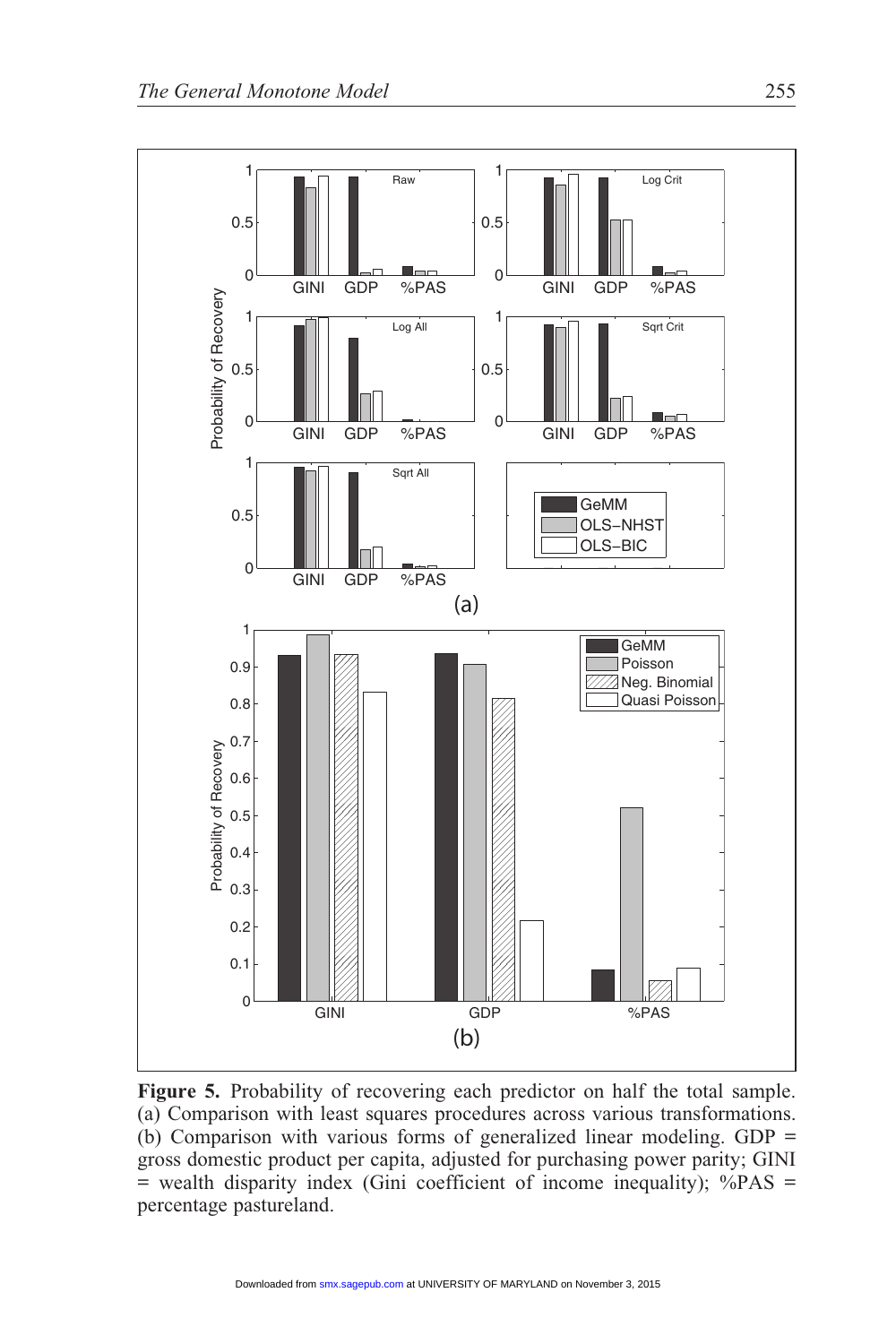|                                                                                                                                  | Table 6. Estimation and Cross-validation Analyses for the Culture of Honor Data Using Various Transformations                 |                                                                                                                                                                                                                                                                                                                        |                                                                                                                                                                                                                                                                                                                       |                               |                                                    |                                                                                                          |
|----------------------------------------------------------------------------------------------------------------------------------|-------------------------------------------------------------------------------------------------------------------------------|------------------------------------------------------------------------------------------------------------------------------------------------------------------------------------------------------------------------------------------------------------------------------------------------------------------------|-----------------------------------------------------------------------------------------------------------------------------------------------------------------------------------------------------------------------------------------------------------------------------------------------------------------------|-------------------------------|----------------------------------------------------|----------------------------------------------------------------------------------------------------------|
| Transform                                                                                                                        | Model                                                                                                                         | $BIC^r$                                                                                                                                                                                                                                                                                                                | ВIС                                                                                                                                                                                                                                                                                                                   | ь                             | R                                                  | Mean $k$                                                                                                 |
| Estimation                                                                                                                       |                                                                                                                               |                                                                                                                                                                                                                                                                                                                        |                                                                                                                                                                                                                                                                                                                       |                               |                                                    |                                                                                                          |
|                                                                                                                                  |                                                                                                                               |                                                                                                                                                                                                                                                                                                                        |                                                                                                                                                                                                                                                                                                                       |                               |                                                    |                                                                                                          |
|                                                                                                                                  |                                                                                                                               |                                                                                                                                                                                                                                                                                                                        |                                                                                                                                                                                                                                                                                                                       |                               |                                                    |                                                                                                          |
| None<br>None<br>None<br>None<br>None<br>None                                                                                     | GeMM<br>OLS<br>OLS-BIC<br>Poisson                                                                                             | $\begin{array}{r} -18.626 \\ -12.534 \\ -11.336 \\ -11.536 \\ -11.536 \\ -11.536 \\ -11.536 \\ -11.536 \\ -11.536 \\ -11.536 \\ -11.536 \\ -11.536 \\ -11.536 \\ -11.536 \\ -11.536 \\ -11.536 \\ -11.536 \\ -11.536 \\ -11.536 \\ -11.536 \\ -11.536 \\ -11.536 \\ -11.536 \\ -11.536 \\ -11.536 \\ -11.536 \\ -11.5$ | $\begin{array}{r} 14.903 \\ -11.398 \\ -11.688 \\ -11.688 \\ -11.688 \\ -11.688 \\ -11.689 \\ -11.689 \\ -11.689 \\ -11.472 \\ -11.473 \\ -11.473 \\ -11.473 \\ -11.473 \\ -11.473 \\ -11.473 \\ -11.473 \\ -11.473 \\ -11.473 \\ -11.473 \\ -11.473 \\ -11.473 \\ -11.473 \\ -11.473 \\ -11.473 \\ -11.473 \\ -11.4$ |                               |                                                    | 2011 0500000 00 1001000<br>05011000000 00015011010<br>0001100000 0001501101000<br>00011000000 0001101101 |
|                                                                                                                                  |                                                                                                                               |                                                                                                                                                                                                                                                                                                                        |                                                                                                                                                                                                                                                                                                                       |                               |                                                    |                                                                                                          |
|                                                                                                                                  |                                                                                                                               |                                                                                                                                                                                                                                                                                                                        |                                                                                                                                                                                                                                                                                                                       |                               |                                                    |                                                                                                          |
|                                                                                                                                  |                                                                                                                               |                                                                                                                                                                                                                                                                                                                        |                                                                                                                                                                                                                                                                                                                       |                               |                                                    |                                                                                                          |
| Sqrt(homicide                                                                                                                    |                                                                                                                               |                                                                                                                                                                                                                                                                                                                        |                                                                                                                                                                                                                                                                                                                       |                               |                                                    |                                                                                                          |
| Sqrt(homicide                                                                                                                    |                                                                                                                               |                                                                                                                                                                                                                                                                                                                        |                                                                                                                                                                                                                                                                                                                       |                               |                                                    |                                                                                                          |
| Sqrt(homicide                                                                                                                    |                                                                                                                               |                                                                                                                                                                                                                                                                                                                        |                                                                                                                                                                                                                                                                                                                       |                               |                                                    |                                                                                                          |
| Sqrt(all)                                                                                                                        |                                                                                                                               |                                                                                                                                                                                                                                                                                                                        |                                                                                                                                                                                                                                                                                                                       |                               |                                                    |                                                                                                          |
|                                                                                                                                  |                                                                                                                               |                                                                                                                                                                                                                                                                                                                        |                                                                                                                                                                                                                                                                                                                       |                               |                                                    |                                                                                                          |
| $\begin{array}{l} \text{Sgrt}(\text{all})\\ \text{Sgrt}(\text{all})\\ \text{Log(homicide)}\\ \text{Log(homicide)}\\ \end{array}$ |                                                                                                                               |                                                                                                                                                                                                                                                                                                                        |                                                                                                                                                                                                                                                                                                                       |                               |                                                    |                                                                                                          |
|                                                                                                                                  |                                                                                                                               |                                                                                                                                                                                                                                                                                                                        |                                                                                                                                                                                                                                                                                                                       |                               |                                                    |                                                                                                          |
|                                                                                                                                  |                                                                                                                               |                                                                                                                                                                                                                                                                                                                        |                                                                                                                                                                                                                                                                                                                       |                               |                                                    |                                                                                                          |
|                                                                                                                                  |                                                                                                                               |                                                                                                                                                                                                                                                                                                                        |                                                                                                                                                                                                                                                                                                                       |                               |                                                    |                                                                                                          |
|                                                                                                                                  |                                                                                                                               |                                                                                                                                                                                                                                                                                                                        |                                                                                                                                                                                                                                                                                                                       |                               |                                                    |                                                                                                          |
|                                                                                                                                  |                                                                                                                               |                                                                                                                                                                                                                                                                                                                        |                                                                                                                                                                                                                                                                                                                       |                               |                                                    |                                                                                                          |
| Log(homicide)<br>Log(all)<br>Log(all)<br>Log(all)<br>Cross-validation                                                            | Quasi-Poisson<br>Negative binomial<br>GeMM<br>OLS DUS-BIC<br>COLS OLS DUS<br>OLS DUS-BIC<br>OLS DUS-BIC<br>OLS-BIC<br>OLS-BIC |                                                                                                                                                                                                                                                                                                                        |                                                                                                                                                                                                                                                                                                                       |                               | 3271 360207080008080606<br>3071 360207080708080806 |                                                                                                          |
|                                                                                                                                  |                                                                                                                               |                                                                                                                                                                                                                                                                                                                        |                                                                                                                                                                                                                                                                                                                       |                               |                                                    |                                                                                                          |
|                                                                                                                                  |                                                                                                                               |                                                                                                                                                                                                                                                                                                                        |                                                                                                                                                                                                                                                                                                                       |                               |                                                    |                                                                                                          |
|                                                                                                                                  |                                                                                                                               |                                                                                                                                                                                                                                                                                                                        |                                                                                                                                                                                                                                                                                                                       |                               |                                                    |                                                                                                          |
| None<br>None<br>None<br>None<br>None                                                                                             | GeMM<br>OLS<br>OLS-BIC<br>Poisson<br>Poisson                                                                                  |                                                                                                                                                                                                                                                                                                                        |                                                                                                                                                                                                                                                                                                                       | a i i i i i i i<br>2003 di Li | $38780$<br>$44440$                                 |                                                                                                          |
|                                                                                                                                  |                                                                                                                               |                                                                                                                                                                                                                                                                                                                        |                                                                                                                                                                                                                                                                                                                       |                               |                                                    |                                                                                                          |
|                                                                                                                                  | Quasi-Poisson                                                                                                                 |                                                                                                                                                                                                                                                                                                                        |                                                                                                                                                                                                                                                                                                                       |                               |                                                    |                                                                                                          |
|                                                                                                                                  |                                                                                                                               |                                                                                                                                                                                                                                                                                                                        |                                                                                                                                                                                                                                                                                                                       |                               |                                                    | <i>(continued)</i>                                                                                       |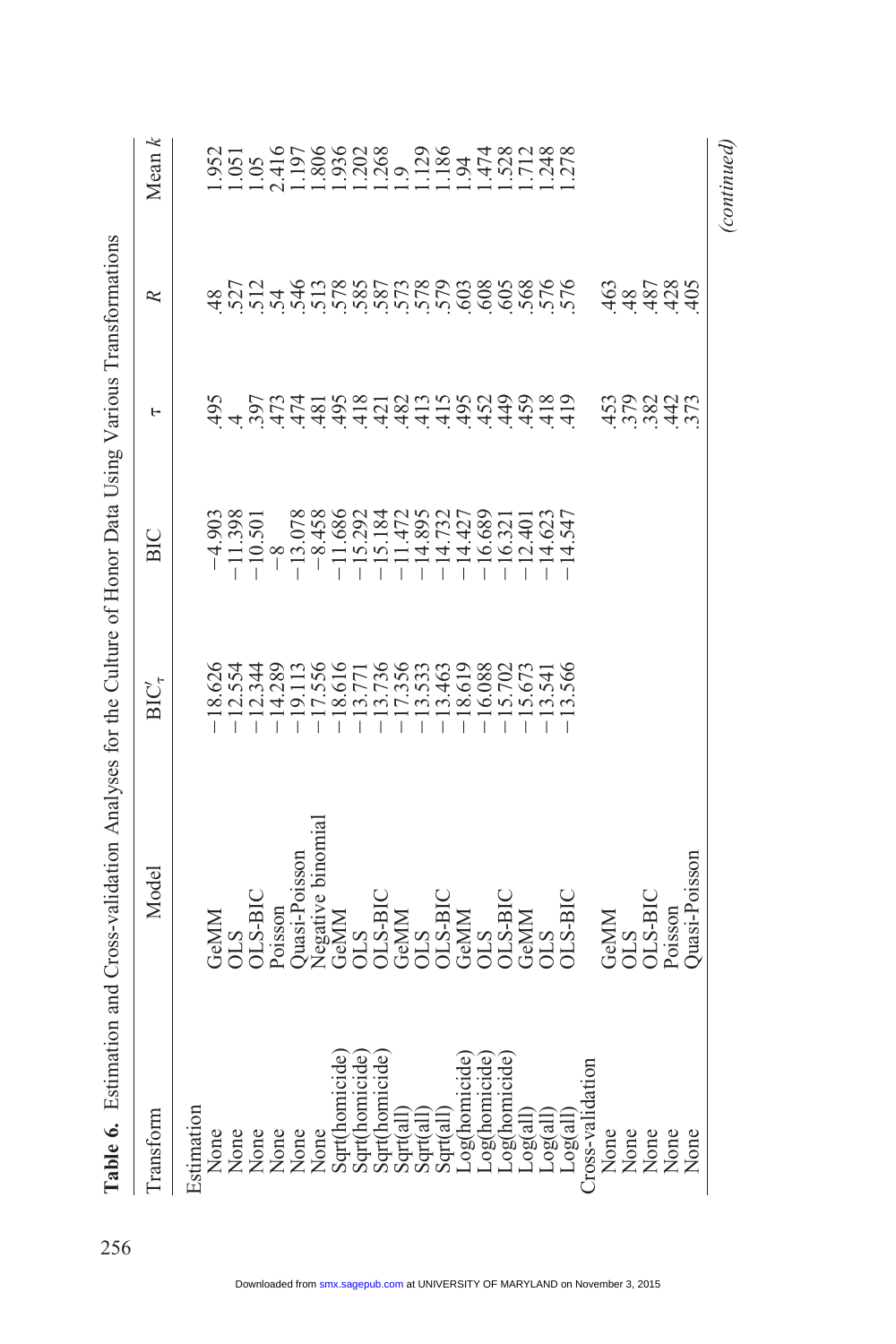| a n'n'n'n'n'n'n'n'n'n'<br>Sa sa sa sa sa sa sa sa si<br>Sa sa sa sa sa sa sa sa s<br>a dan 4 mai 4 4 4 9 0 0 0<br>5 9 0 0 1 - 0 0 1 0 0 0 0 0 0<br>8 0 0 0 1 0 0 0 0 0 0 0 0<br><b><i>Seative b</i></b><br>SEMM<br>GEMAN BIC<br>COLS BIC<br>COLS BIC<br>COLS BIC<br>COLS BIC<br>COLS BIC<br>og(all<br>Log(all<br>Log(all<br>log <sub>c</sub><br>180<br>None<br>$-99$ | ransform | Model | $BIC^{\prime}_{\tau}$ | <b>BIC</b> | ŀ | ≈ | $\lambda$ ean $k$ |
|----------------------------------------------------------------------------------------------------------------------------------------------------------------------------------------------------------------------------------------------------------------------------------------------------------------------------------------------------------------------|----------|-------|-----------------------|------------|---|---|-------------------|
|                                                                                                                                                                                                                                                                                                                                                                      |          |       |                       |            |   |   |                   |
|                                                                                                                                                                                                                                                                                                                                                                      |          |       |                       |            |   |   |                   |
|                                                                                                                                                                                                                                                                                                                                                                      |          |       |                       |            |   |   |                   |
|                                                                                                                                                                                                                                                                                                                                                                      |          |       |                       |            |   |   |                   |
|                                                                                                                                                                                                                                                                                                                                                                      |          |       |                       |            |   |   |                   |
|                                                                                                                                                                                                                                                                                                                                                                      |          |       |                       |            |   |   |                   |
|                                                                                                                                                                                                                                                                                                                                                                      |          |       |                       |            |   |   |                   |
|                                                                                                                                                                                                                                                                                                                                                                      |          |       |                       |            |   |   |                   |
|                                                                                                                                                                                                                                                                                                                                                                      |          |       |                       |            |   |   |                   |
|                                                                                                                                                                                                                                                                                                                                                                      |          |       |                       |            |   |   |                   |
|                                                                                                                                                                                                                                                                                                                                                                      |          |       |                       |            |   |   |                   |
|                                                                                                                                                                                                                                                                                                                                                                      |          |       |                       |            |   |   |                   |
|                                                                                                                                                                                                                                                                                                                                                                      |          |       |                       |            |   |   |                   |
|                                                                                                                                                                                                                                                                                                                                                                      |          |       |                       |            |   |   |                   |
|                                                                                                                                                                                                                                                                                                                                                                      |          |       |                       |            |   |   |                   |
|                                                                                                                                                                                                                                                                                                                                                                      |          |       |                       |            |   |   |                   |
|                                                                                                                                                                                                                                                                                                                                                                      |          |       |                       |            |   |   |                   |
|                                                                                                                                                                                                                                                                                                                                                                      |          |       |                       |            |   |   |                   |

Table 6. (continued)

Table 6. (continued)

Note: BIC = Bayesian information criterion; GeMM = general monotone model; OLS = ordinary least squares. Note: BIC = Bayesian information criterion; GeMM = general monotone model; OLS = ordinary least squares.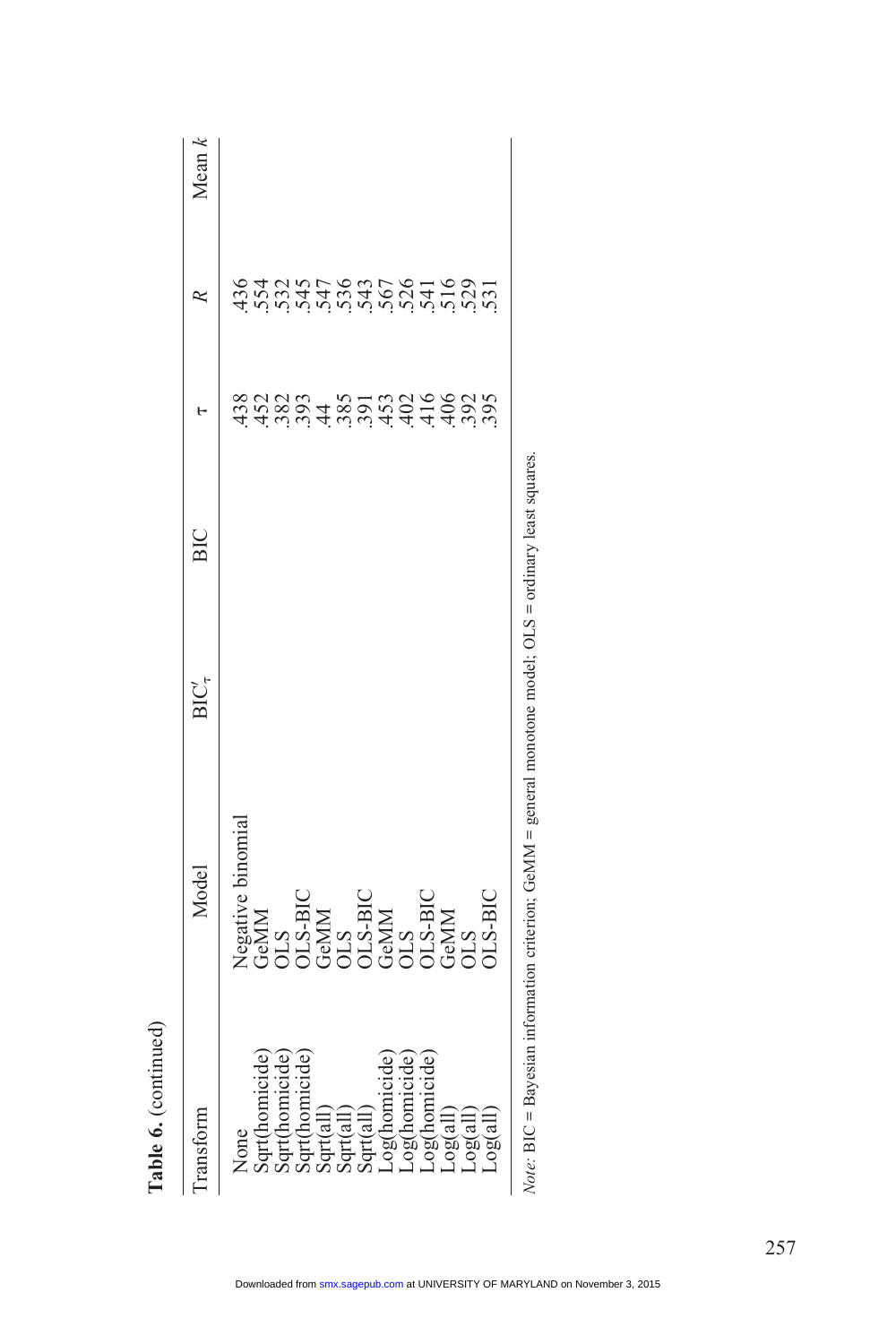GDP when homicides were log transformed, but it is notable that GeMM substantially outperforms both versions of OLS in terms of recovering these predictors when provided half the data, in particular for GDP. Thus, not only does GeMM accurately recover GDP on the full data set, it does so with much higher power compared with OLS, even under conditions in which the data are transformed to make them more suitable for OLS.

Given the relatively poor showing of the LS procedures in recovering the predictors identified on the full data set, it should not be surprising that GeMM substantially outperformed its LS competitors in out-ofsample prediction. Indeed, even if we restrict our analyses to only the subset of nonnull models identified by the LS procedures, which we have done here in Table 6, it is clear that GeMM is the hands-down winner of the cross-validation contest. GeMM uniformly outperforms OLS and OLS-BIC in terms of predicting the rank order of homicide rates across nations, and in some cases even outpredicts OLS in terms of Pearson's R, for example, sqrt(homicides), and log(homicides).

A comparison of GeMM with the GLMs is a bit more complicated. GeMM clearly outperforms quasi-Poisson in probability of recovery (Figure 5b) and out-of-sample predictive accuracy (Table 6). Standard Poisson regression recovered both Gini and GDP at the approximate level of GeMM, but it also recovered percentage pastureland more than 50% of the time. The inclusion of percentage pastureland in the model is particular problematic here, because adding it to the model actually decreases ordinal predictive accuracy. Negative binomial regression performed nearly identical to GeMM across the board, with GeMM having a modest advantage in probability of recovery and a small (.015) advantage in terms of  $\tau$ . Thus, overall GeMM performed better than all three of the models from the GLM family.

To summarize, we argue that homicide rates across the 92 countries analyzed in this data set are best accounted for by both wealth disparity and a country's overall wealth per capita. Although the finding was tangential to Henry's (2009) main theoretical conclusions, it nevertheless explains a failure to replicate a classic finding in one of his studies, that of the relationship between GDP and murder rates. This finding is consistent with Henry's original prediction, which presumably was masked by the substantial nonlinearity present in the data. GeMM was able to accurately capture both Gini and GDP as important predictors of homicide rates without transformation and without requiring specific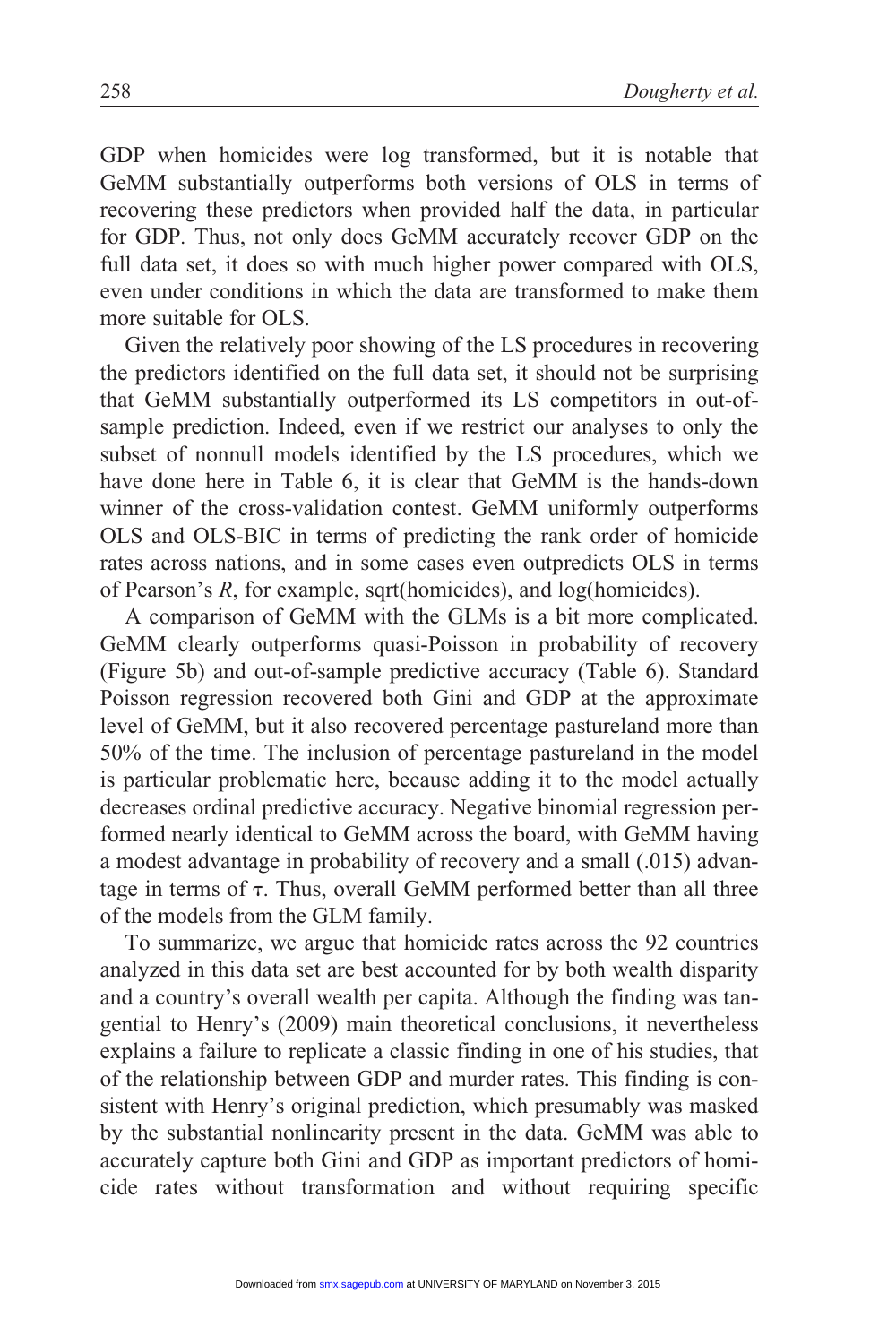assumptions about the form of the underlying distribution of homicides. In contrast, within OLS, the decision to include GDP in the statistical model was contingent on how the data were transformed, and within GLM, it was contingent on which distribution was assumed.

### 5. GENERAL DISCUSSION

The analyses presented in this article identified two important problems faced by behavioral and social scientists in their use of standard and robust LS procedures and a possible solution to these problems. First, LS regression procedures are highly sensitive to violations of assumptions and the presence of extreme scores. In our reanalysis of the racial bias data, we illustrated that a small number of extreme scores was sufficient to drive or mask statistical effects. Eliminating a mere 1.5% of the data was sufficient to render internal motivation to control prejudice as unnecessary to predict explicit attitudes toward blacks. In contrast, for the culture of honor data, violations of the linearity assumption and/ or the presence of extreme scores resulted in the failure of LS regression to identify expected patterns for which there was structure in the data. Taken together, these results suggest that nuances within one's data can either drive effects or mask them when using LS procedures. The fact that violations of assumptions and messy (which is to say, real) data can undermine statistical conclusions is not a new insight, of course. What is new, we believe, is that accepted procedures for dealing with messy data offer no real solutions to the problem, which leads to the second finding.

The second finding identified by our analyses is that accepted methods for dealing with messy data do not uniformly converge on a consistent statistical, and therefore theoretical, conclusion. This is especially problematic because the failure to find consistency across methods leaves too much decision-making power in the hands of the scientist. Unfortunately, scientists are not always unbiased observers of their data, and they are probably most likely to use the data-editing strategies that result in outcomes supportive of their theories, although they might not be aware that they are doing so. Thus, standard practices for dealing with messy data increase the number of researcher degrees of freedom (cf. Simmons et al. 2011), which we argue can undermine the search for valid scientific conclusions and hamper scientific progress.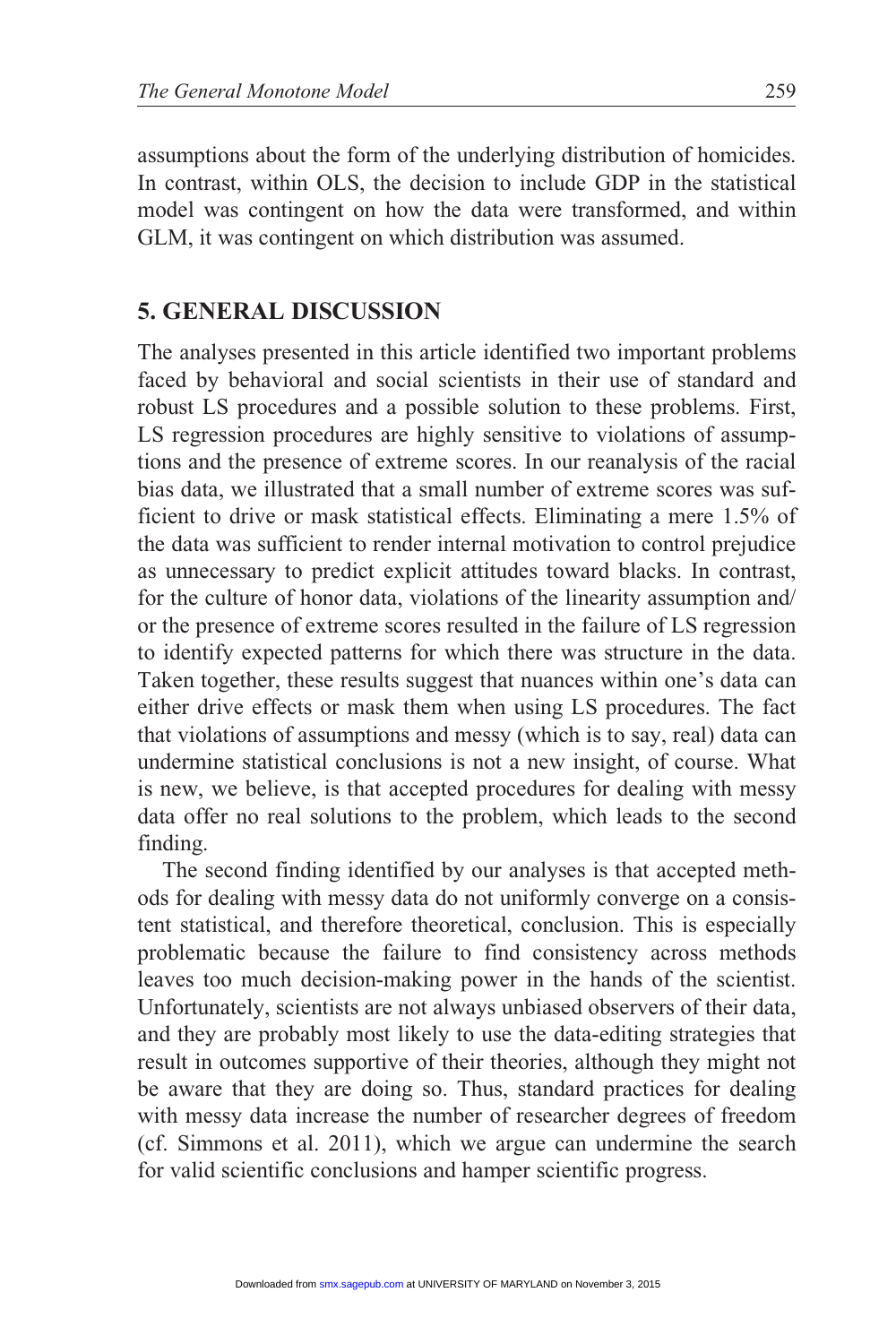Our solution to these two problems is to advocate for statistical procedures that reduce or eliminate the need for conducting outlier analyses and data transformations. As we showed throughout this article, GeMM provides a promising new approach that maximizes fit at the ordinal level. To illustrate the fundamental importance of modeling the ordinal level of data, imagine that a new scoring system were proposed for use at the Olympic Games. This scoring system, statisticians show, does a good job of accounting for variance in athletes' past scores (analogous to a high  $R^2$ ), although it does not do particularly well at recovering ordinal outcomes, in other words, in postdicting who came in first, second, or third place. We cannot imagine that such a scoring system would ever see the light of day, and whoever proposed it would be laughed out of a career in statistics. Nonetheless, that is essentially what the present two studies suggest is happening with LS procedures when it comes to modeling ordinary, messy data in the behavioral sciences. As we have shown, GeMM's solution was relatively more robust across a variety of reasonable methods for identifying and eliminating extreme and influential scores. This is a major advantage of GeMM, as it removes some of the degrees of freedom that researchers have to make the results ''turn out'' in favor of their hypotheses (Simmons et al. 2011).

As a side note, it is interesting to comment on what constitutes an outlier in the traditional sense. Outliers are typically identified by their distance from the center point of a distribution of scores, or how much influence they have on the fit of a regression model. Measures of influence, such as Cook's D and DFFITS, are defined within a LS function and provide a metric for how influential a particular data point is on the overall LS fit of a model. Thus, the more extreme an observation is, the more influence it exerts on the LS solution. In contrast, within the GeMM framework, a score that is 3 standard deviations from the mean is treated as no different than a score that is 100 standard deviations from the mean. Indeed, the only influence an extreme score has on the overall fit of the model is gauged by how many inversions it creates in the predicted rank orders when included in the data set. This implies a need for influence statistics that operate in ordinal, rather than metric, space. Because GeMM models data on an ordinal level, it has a higher bar in terms of what constitutes an outlier.

Reconceptualizing data through the lens of ordinality redefines the meaning of outliers as those observations that have undue influence on the rank-order fit of the model. These observations may be true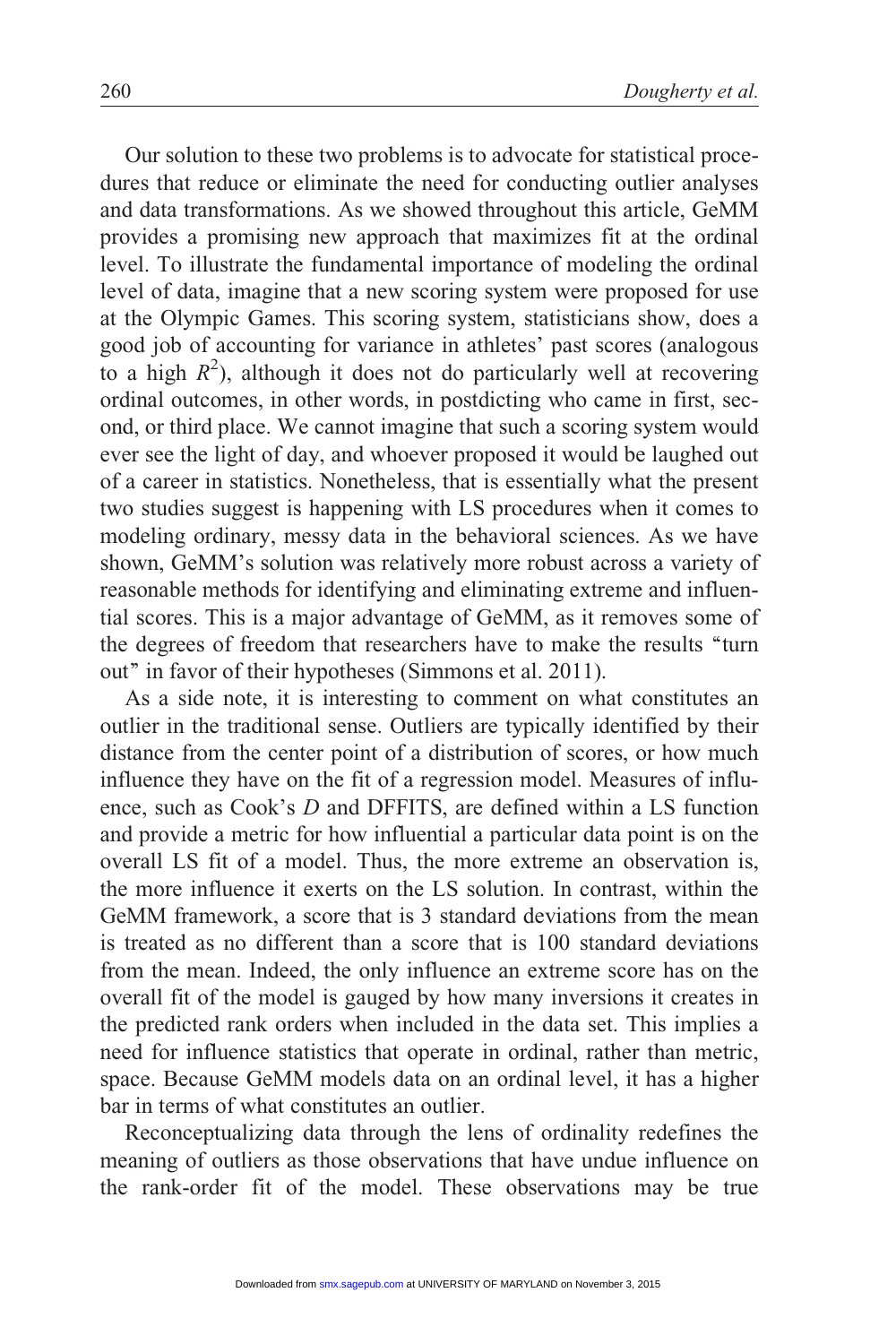aberrations—data points that represent illegitimate responses given the measurement instruments (e.g., a response of 12, when the scale is bounded at 10)—or they may be real observations. For example, there are many cases in which extreme scores might be produced by dataentry errors, distracted subjects, or other processes external to an experiment. However, in the great majority of cases there is no ground truth by which researchers can determine whether an extreme score is a legitimate member of the population distribution or an aberration due to an external factor. The uncertainty surrounding the cause of an extreme score is problematic for justifying its exclusion. If the decision to exclude is based on the need to meet the assumptions of a statistical algorithm, this strikes us as a poor justification and is tantamount to forcing a round peg into a square hole.

Obviously, there are a number of alternative regression procedures not included in our modeling competition, and one might take issue with our focus on LS regression. However, we believe that this focus is warranted given the widespread use of the OLS (and its robust implementations) across the social sciences. Still it is quite possible that other models might perform better than GeMM, though the appropriate candidates for the two data sets presented here (ordinal logistic, negative binomial, Poisson and quasi-Poisson regressions) did not offer any performance advantages over GeMM, and in most cases underperformed relative to GeMM.

At the same time, one might argue that decisions regarding whether to transform one's data should be based on sound justification and the need to do so prior to engaging in data analysis. We agree, of course, but also argue that transformation for the purpose of analyzing a particular data set seems potentially opportunistic. Hence, we suggest that decisions to transform a data set in a particular way should be based on an understanding of the population distribution and driven by theory, not based merely on characteristics of the sample distribution. In the absence of theoretically justified reasons for transformation, we suggest that procedures such as GeMM are more appropriate for handling data where there are even slight departures from linearity, except where the form of the nonlinearity is of theoretical interest.<sup>8</sup>

Substantively, the findings based on GeMM for the racial bias and culture of honor data were at odds with what were found using traditional LS approaches. First, analysis of the race data suggests that responses on the ATB scale are a function of two variables: an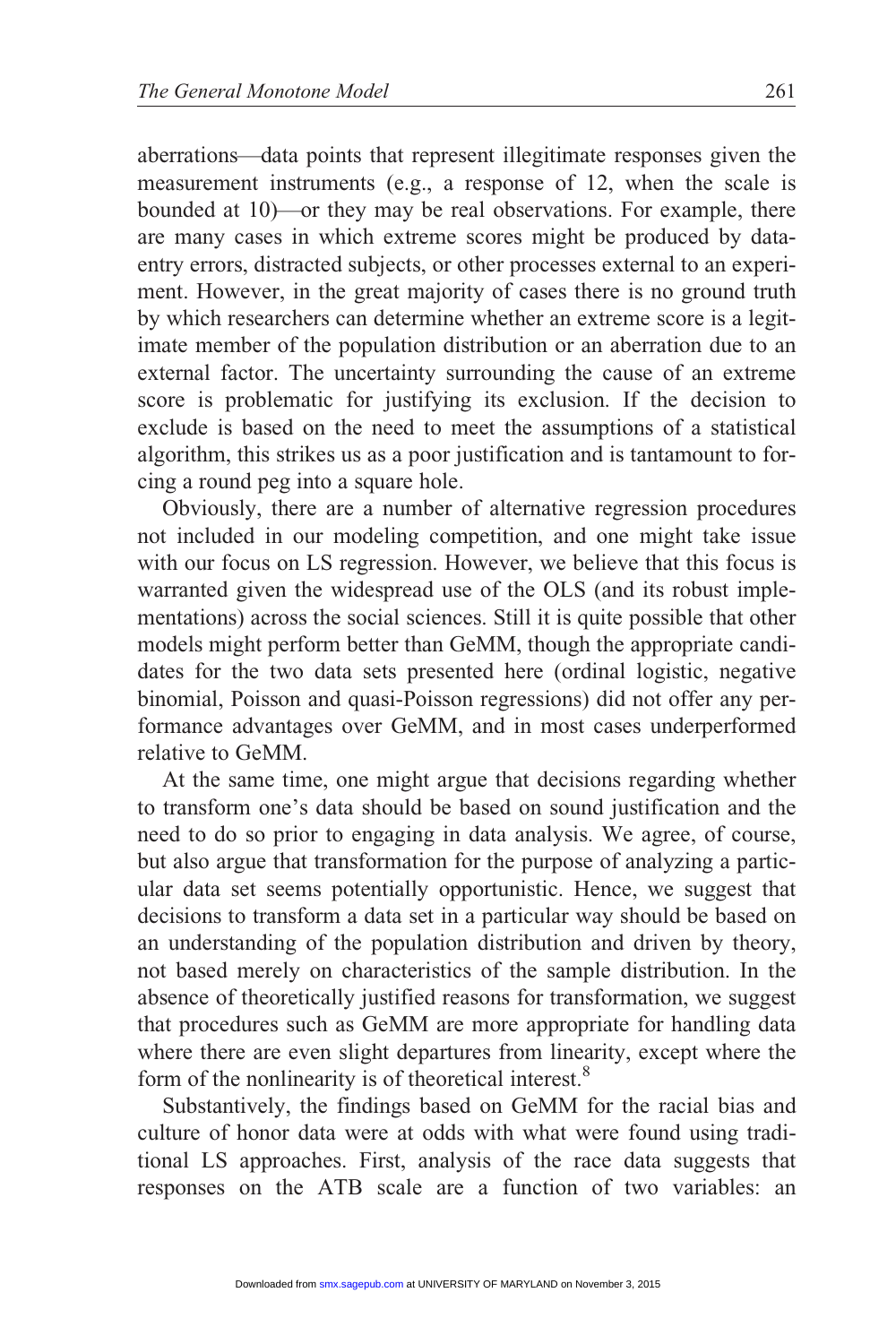unconscious racial attitude, as measured subtly by the AMP, and an external motivation to control prejudice. The AMP was positively predictive of people's responses on the ATB scale, whereas external motivation to control prejudice was negatively related to people's responses on the ATB. This pattern supports the idea that individuals are motivated to conceal their racial attitudes because they know that racial prejudice is socially unacceptable.

The fact that internal motivation to control prejudice was not included in the GeMM contradicts the conclusions drawn by Plant and Devine (1998) and more recent findings of Payne et al. (2005). There are many possible reasons that our findings are at odds with these prior studies, including the fact that racial attitudes likely differ across geographical regions (i.e., attitudes toward blacks may differ across different subject populations) and change over time (i.e., the data collected by Plant and Devine are at least 15 years old). We therefore do not question the validity of these prior findings. Rather, the critical point for the present purposes is that the statistical, and therefore theoretical, conclusions drawn from our data were heavily dependent on decisions about how to deal with its messiness.

Second, for the culture-of-honor data, we showed that homicide rates are predicted by both wealth disparity (Gini) and overall country wealth (GDP). Wealthier countries experience fewer homicides, whereas countries with greater *wealth disparity* experience *more* homicides. These variables are theoretically independent of one another, as a country could be poor but exhibit complete social equality in its distribution of its few resources (not likely, but theoretically possible), or a country could be wealthy and exhibit a similar degree of social equality. Indeed, developed nations with high GDPs per capita differ widely in terms of how their overall wealth is distributed across their people. This potential independence of GDP and Gini, however, is largely theoretical, as overall wealth and wealth disparity are, in fact, negatively correlated in analyses at the level of nations, states, and even counties within states (e.g., Henry 2009). In poorer countries, resources are more likely to be controlled by a few powerful people, compared with the more abundant resources of wealthier countries. Because of this typical association, researchers studying wealth or wealth disparities must consider both of these variables if they want to avoid confounding one with the other.

According to the analyses presented here, how a researcher decides to handle messy data can have an enormous impact on whether or to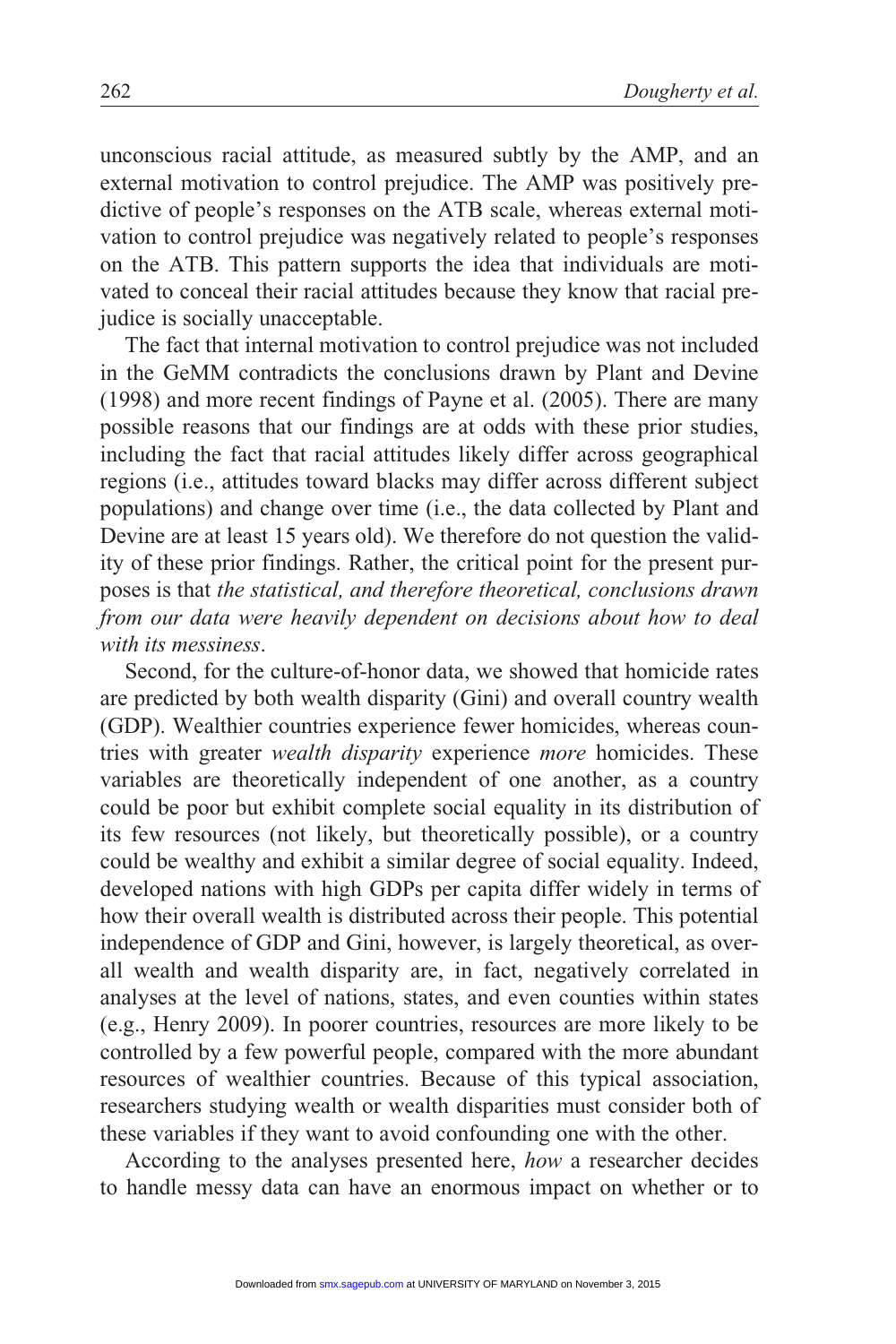what extent variables (e.g., GDP, internal motivations to control prejudice) reveal their influences. Because of both nonlinear patterns and the influence of extreme scores, traditional LS analyses will sometimes overestimate a variable's influence, as in the case of internal motivations to control prejudice as a predictor of racial attitudes. Traditional LS analyses can also *underestimate* a variable's influence, as is the case in the association between a country's wealth and homicide rates, due to nonlinear relations and extreme scores in the data.

# 5.1. What Are the Practical Advantages of GeMM?

These substantive issues aside, what might compel one to use GeMM in lieu of traditional LS regression? As with other regression techniques, GeMM is a tool for prediction, inference, and data mining and exploration, though we believe that it offers some practical advantages over standard LS techniques. We articulate these next.

5.1.1. GeMM as a Tool for Prediction. As demonstrated with the two data sets presented in this article, GeMM provides a computational algorithm for optimizing rank-order prediction that can outperform more complex algorithms on the basis of LS. The trade-off, of course, is that GeMM is not guaranteed and likely will not optimize prediction of metric values. However, we believe that this trade-off is warranted in many contexts. For example, consider any task that entails a selection decision on the criterion or outcome variable, such as selecting among job applications, choosing graduate applicants (if you are a faculty member), or choosing graduate programs (if you are a student). In all of these cases, the goal of the decision maker is to predict the relative ordering on the criterion, rather than to predict a specific quantitative value. As should be clear from the two example data sets presented here, GeMM generally showed greater accuracy for out-of-sample prediction when assessed in terms of predicting the ordinal values. Inasmuch as one of the principal goals of the social and health sciences is to predict real-world behaviors, having statistical models that can, first and foremost, accurately predict ordered relations is important: what good is a statistical model with a high  $R^2$  value if it does poorly in predicting the relative ordering of the criterion variable?

5.1.2. GeMM as a Tool for Inference. In an ideal world, inferences drawn from data should be invariant across data-editing strategies. The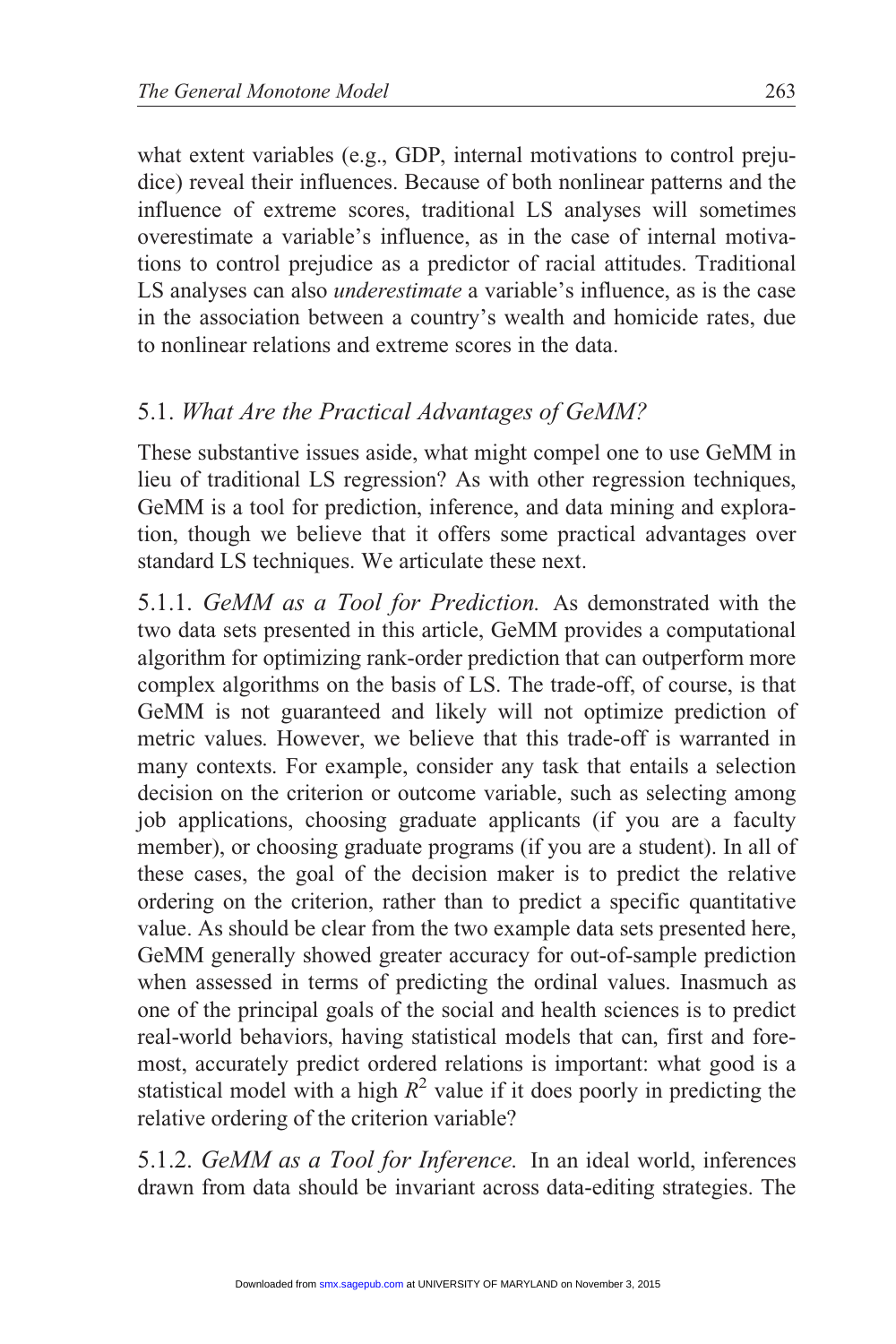problem, of course, is that there is theoretically an infinite number of ways in which data can be transformed, and numerous justified ways of identifying outliers. Although it is certainly possible to explore a variety of potential data-editing strategies to assess the robustness of the conclusions, it would be virtually impossible to explore all possible transformations and outlier deletion methods. In this respect, GeMM offers many practical advantages over standard techniques: It is (1) invariant to transformation on the criterion variable, (2) more robust to transformation on the predictors, and (3) more robust to outliers. These advantages follow from the use of tau as the fit metric, which, unlike Pearson's r, is invariant to monotone transformation. Because transformation on the predictors can affect the additive form of the predicted values, GeMM can still be affected by transforming the predictors, but only if the transformation results in changes in the ordinal properties of the additive model. In contrast, the use of transformation on the predictors is guaranteed to affect the LS fit. In other words, many of the decisions that could be exploited for analysis on the basis of LS approaches are unnecessary for analyses based on GeMM. Furthermore, unlike linear LS, GeMM does not lose statistical power under deviations from linearity.

As an example, consider our analysis of the culture-of-honor data. In this analysis, we illustrated that GeMM was relatively insensitive to transformation and had higher statistical power than linear LS. Thus, making fewer assumptions about one's data can pay off in an increased likelihood of detecting effects and more robust conclusions that are not conditional on having met specific model assumptions or on particular data-editing strategies. Importantly, the conditions in which researchers are most inclined to engage in data editing are precisely those conditions in which the data are unlikely to satisfy metric statistical assumptions.

On the flip side, GeMM's strength as a method for identifying monotone relationships limits the specificity of the inferences that can be drawn from the data. Although it can identify any nonlinear monotone relationship with equal probability without the need to transform the data, it cannot characterize the nature of those relationships. Thus, if researchers are interested in modeling the specific functional relationship between a set of variables, then GeMM would not be an appropriate tool. It should be noted though that the application of GeMM does not preclude them from further exploring these functional relationships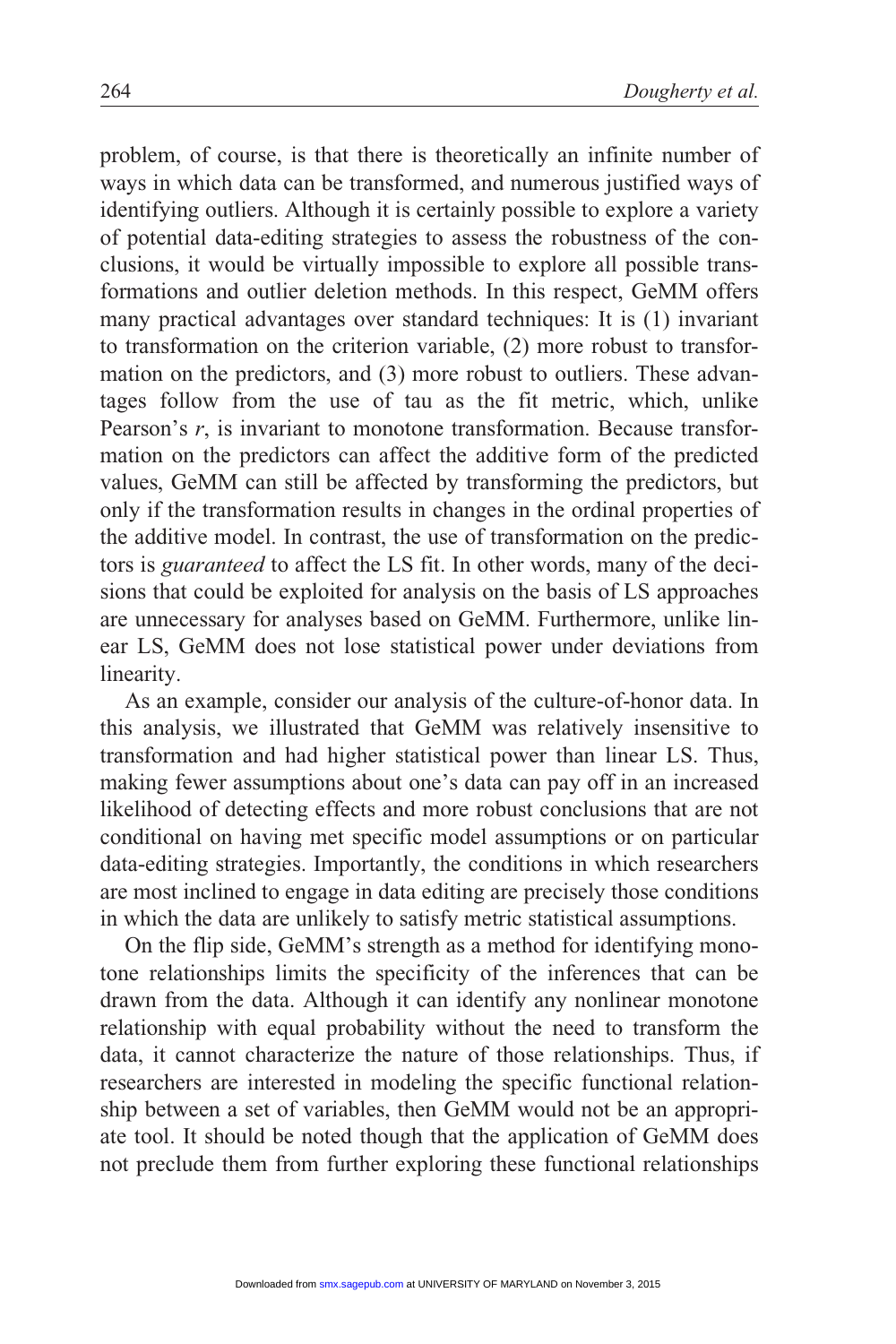with nonlinear LS methods, if they are comfortable drawing conclusions that go beyond the ordinal properties.

5.1.3. GeMM as a Tool for Exploration. As with traditional LS methods, GeMM can also be used in the context of data exploration. Note, however, that in this context the fact that GeMM relaxes assumptions about functional form can be advantageous. Consider, for example, a data set in which a researcher has no a priori hypotheses about which variables should be related to the criterion. In these cases, it is even less likely that the researcher has any a priori guess about the form of the functional relationships that might exist therein. The problem with using traditional LS regression approaches in these contexts is that they require either that the researcher commit to modeling specific functional forms, engage in a great deal of data editing, or explore various alternative modeling approaches. With GeMM, identifying potentially interesting statistical relations can be accomplished with minimal data editing and without loss of power when those relations are nonlinear.

## 5.2. Interpreting the Output of Regression Coefficients within GeMM

The most straightforward interpretation of GeMM is in its model form, wherein the GeMM returns the model that best accounts for the rankordered properties of the criterion. The regression coefficients derived from GeMM have the exact same interpretation as those obtained from OLS once the OCLO solution is obtained, with one caveat. The OLS solution minimizes LS, whereas the rescaled OCLO-GeMM weights minimize LS conditional on maximizing ordinal fit.

Although in many cases the actual parameter values derived from GeMM may be close in magnitude to those obtained from other statistical procedures, there may be cases in which the relative magnitudes of the parameters differ in important ways. For example, for the homicide data set, the standardized regression coefficients derived from OLS yielded  $|B_{\text{Gini}}| > |B_{\text{GDP}}|$  (.42 vs. -..09), but the GeMM solution yielded  $|B_{\text{Gini}}| < |B_{\text{GDP}}|$  (.25 vs. –.29). This is informative because it tells us that the relative contributions of GDP and Gini are different if we are interested in using these variables to predict the rank order of homicide rates (GeMM) versus predicting the metric values of homicide rates (OLS). The implications of the GeMM solution compared with the OLS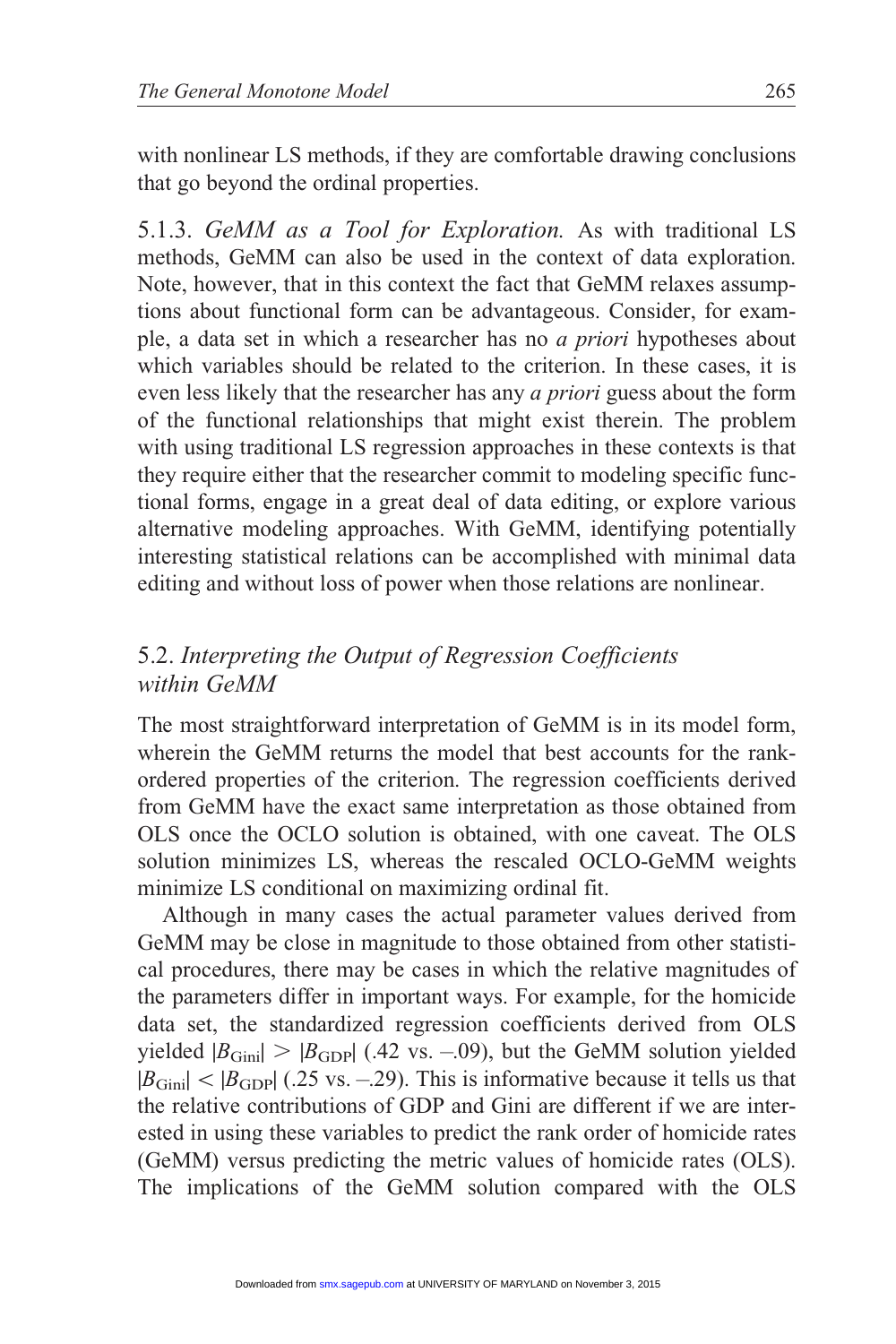solution could be rather important. For example, a policymaker who wishes to reduce homicide rates would make different policy decisions if using OLS as the basis of that decision than if GeMM were used as the basis of that decision: the OLS solution implies that efforts at reducing homicide rates should focus primarily on decreasing wealth disparity (Gini), whereas the GeMM solution implies both that wealth disparity should be decreased and overall wealth (GDP) increased. This is not to suggest that GDP or wealth disparity cause homicides but rather to highlight the two very different policies that could result from using OLS versus GeMM.

### 5.3. Availability and Extensions

The bulk of this article has focused on the application of GeMM in contexts in which we must deal with messy data in one way or another. To facilitate the use of GeMM, we have developed versions in MATLAB, Mathematica, SAS, and R. MATLAB code and an accompanying user's guide are available at the first author's Web site (http://www.damlab .umd.edu/gemm.html); Mathematica and SAS code is available upon request. The development version of the GeMM package for R, and associated code and data used in this article, are available for free from the authors. The R package will be posted to Cran when completed. In its present form, the R package automatically produces the OCLO solution proposed in Tidwell et al. (2014).

We have a number of active lines of work aimed at extending the GeMM framework. A key limitation of GeMM thus far is that it is constrained to modeling monotonic relationships and therefore is not applicable to data sets that include nonmonotonic relationships. To address this, we have begun developing a version of GeMM that permits inflection points between the criterion and the modeled data, where an inflection point implies a change in the direction (sign) of the modeled relationship (Lawrence, Thomas, and Dougherty 2014).

A second area of work motivated by GeMM involves the development of leverage or influence statistics that identify outliers in ordinal space. Although GeMM should in principle be more robust to many different types of extreme scores, it will still be sensitive to extreme scores that create a large number of rank-order inversions. This is likely the reason that GeMM showed some sensitivity to the outlier deletion in racial bias data set. Although these types of extreme scores might be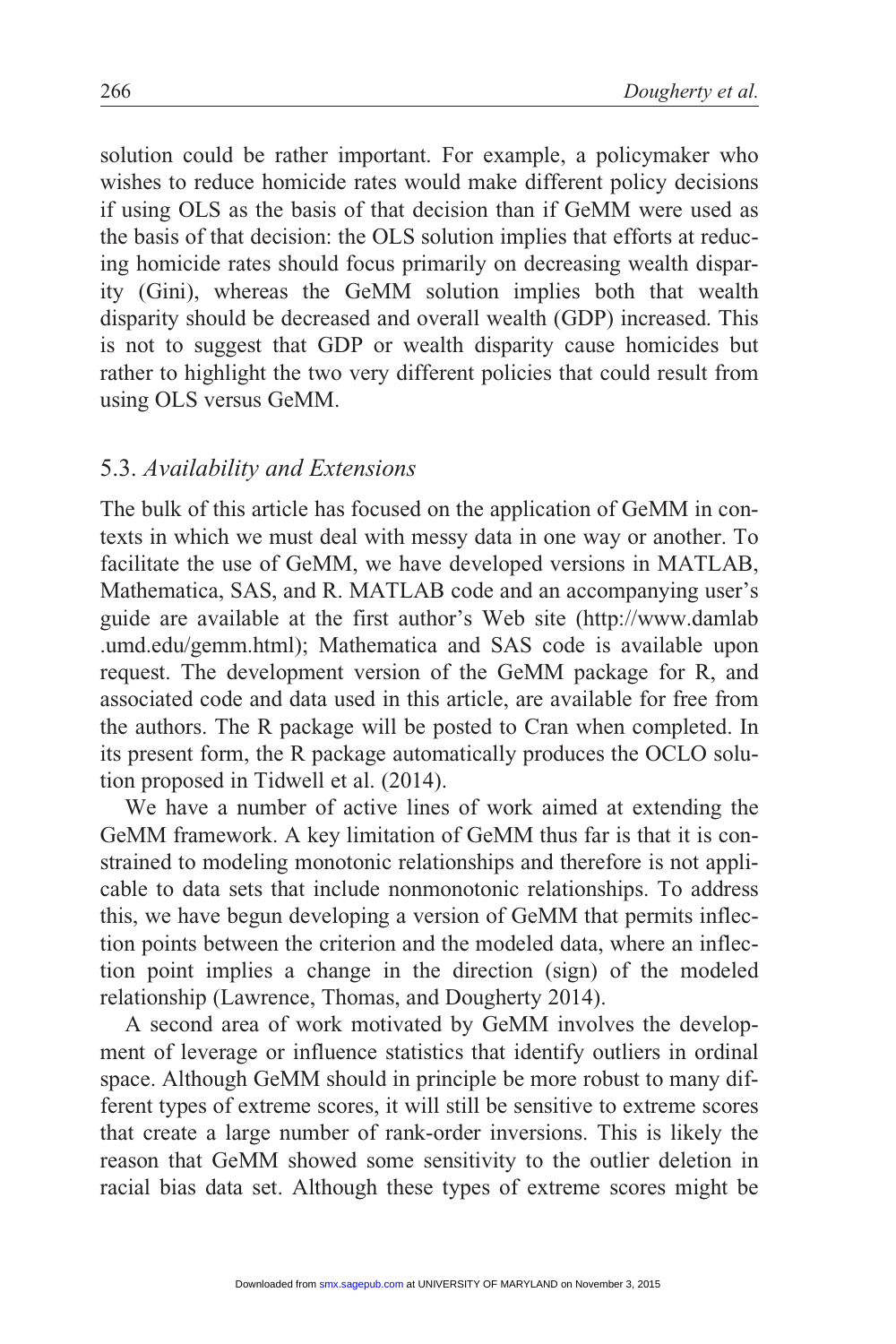identifiable with traditional leverage statistics such as Cook's D, we imagine that alternative methods for identifying highly influential scores in ordinal space will be required.

### 6. SUMMARY

The existence of "uncooperative" and messy data poses a major challenge for behavioral and social science researchers. Unfortunately, within the standard approaches, traditional methods for handling nonlinearities, nonnormalities, and outliers provide the data analyst with a great deal of freedom for reconditioning the data to remove these properties, a freedom that can be exploited, intentionally or otherwise, to tell the preferred story. The more freedom allotted to the data analyst to make decisions that are not well justified, the more likely it is that the stories that get told are little more than myths. The goal of discovering fundamental facts about nature should not lead us to treat data and data analysis as if it were fine art requiring delicate hands. Rather, it should compel us to approach data analysis the way an engineer approaches the development of a new jetliner, which is to ensure that the plane flies even under nonideal conditions. As a public good that informs social and health policy, we argue that the same standard should operate for scientific claims. GeMM provides a new tool that we believe can help ensure that scientific claims are robust and invariant to data-editing strategies.

#### **Notes**

- 1. We use the term criterion variable to refer to the outcome or dependent variable.
- 2. The assumption of bivariate normality is not crucial for the operation of GeMM. One way to conceptualize the  $\tau$ -to-r transformation is that it allows one to estimate the value of r under any order-preserving transformation of the data, without actually needing to transform the data. When assumptions of bivariate normality and linearity are met, then the  $\tau$ -to-r transformation should closely approximate the value of r on the untransformed data.
- 3. Siegel et al. (2012) used structural equation modeling to examine the factor structure of the various measures of attitude and cognitive ability. For that analysis, the absolute (unsigned) scores were used.
- 4. The univariate outliers were identified by observations  $\pm 3$  standard deviations from the mean. Cook's D and DFFITS are standard leverage statistics that quantify the influence of each individual point on the regression solution. Observations were trimmed from the data set if the value of Cook's D exceeded 4/N and if the value of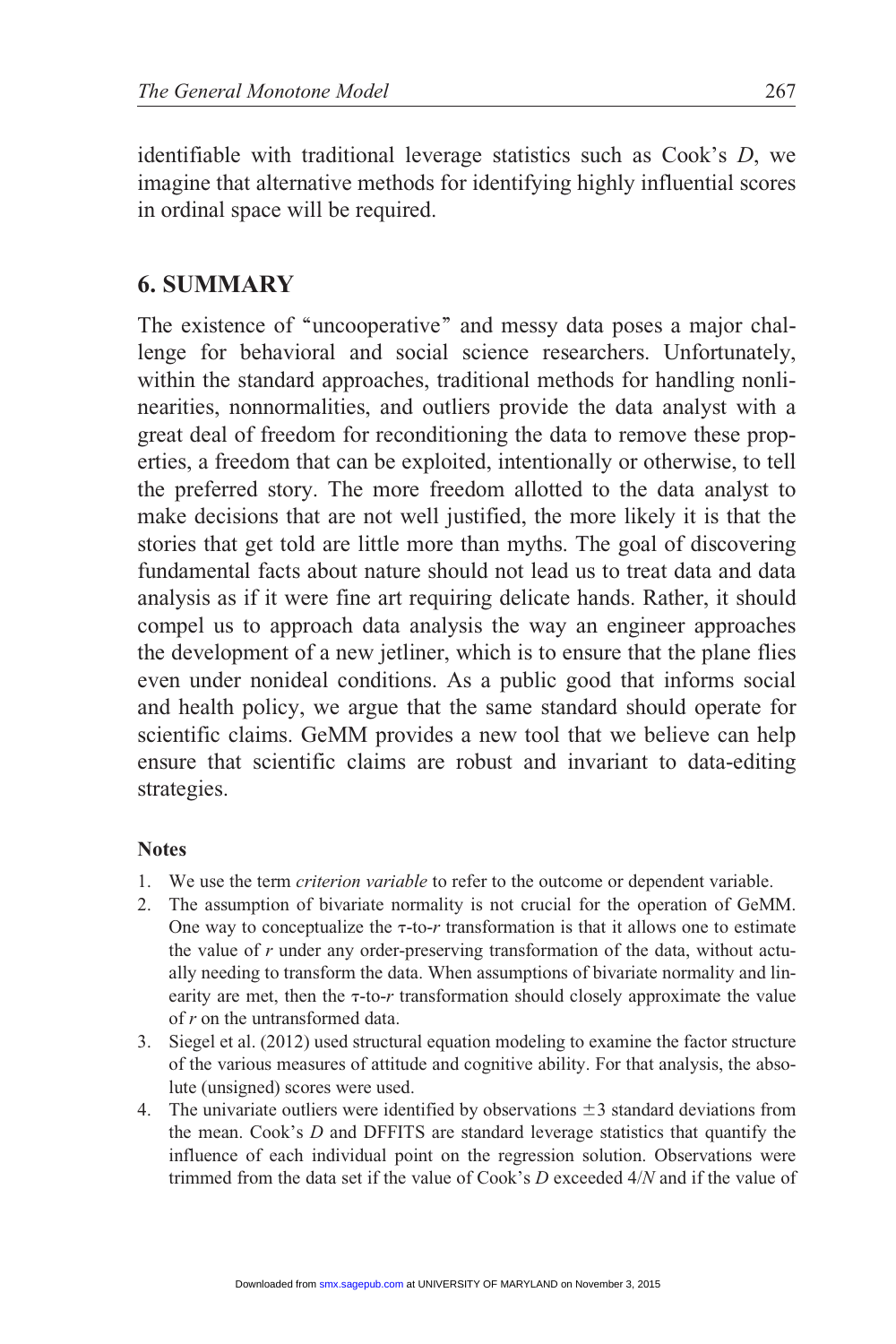DFFITS exceeded 2[sqrt( $p/N$ )], where p is the number of predictors in the regression.

- 5. On the basis of the full sample, there are 37 distinct response categories, for which ordered logistic regression must fit 36 threshold parameters. For the full sample, only 32 of these thresholds were statistically significant at  $p < .05$ .
- 6. Model fitting for GeMM consisted of a two-step process in which we first fit GeMM to the full sample to find the subset of predictors that minimized  $BIC_{\tau}$ . We then ran 1,000 bootstrap samples to estimate the standard errors of the coefficients. The coefficients listed in Table 2 correspond to the mean coefficients (and corresponding standard errors) from the 1,000 bootstrap samples. Model fits listed in Table 1 are based on the analysis of the full sample.
- 7. Both the Henze-Zirkler and Mardia tests of multivariate normality revealed significant departures from multivariate normality, a finding that held for both the untransformed and transformed data.
- 8. However, we suggest that in most cases in the social sciences, theories are not specified in such detail and instead are expressed largely as ordinal predictions (see also Cliff 1996).

#### References

- Barnes, Collin D., Ryan P. Brown, and Michael Tamborski. 2012. "Living Dangerously: Culture of Honor, Risk-Taking, and the Nonrandomness of 'Accidental' Deaths.'' Social Psychological and Personality Science 3(1):100–107.
- Beck, Nathaniel, and Simon Jackman. 1998. ''Beyond Linearity by Default: Generalized Additive Models." American Journal of Political Science 42(2):596-627.
- Brown, Ryan P., Lindsey L. Osterman, and Collin D. Barnes. 2009. ''School Violence and the Culture of Honor.'' Psychological Science 20(11):1400–405.
- Brown, Ryan P., and Lindsey L. Osterman. 2012. "Culture of Honor, Violence, and Homicide." Pp. 218–32 in Oxford Handbook of Evolutionary Perspectives on Violence, Homicide, and War, edited by T. Shackelford and V. W. Shackelford. New York: Oxford University Press.
- Cavanagh, Christopher, and Robert P. Sherman. 1998. ''Rank Estimators for Monotonic Index Models.'' Journal of Econometrics 84(2):351–81.
- Cliff, Norman. 1996. Ordinal Methods for Behavioral Data Analysis. New York: Psychology Press.
- Crocker, Jennifer. 2011. ''The Road to Fraud Starts with a Single Step.'' Nature 479(7372):151.
- Daly, Martin, and Margo Wilson. 2010. "Cultural Inertia, Economic Incentives, and the Persistence of "Southern Violence.'" Pp. 229-41 in Evolution, Culture, and the Human Mind, edited by Mark Schaller, Ara Norenzayan, Steven J. Heine, Toshio Yamagishi, and Tatsuya Kameda. New York: Taylor & Francis.
- Devine, Patricia G., E. Ashby Plant, David M. Amodio, Eddie Harmon-Jones, and Stephanie L. Vance. 2002. ''The Regulation of Explicit and Implicit Race Bias: The Role of Motivations to Respond without Prejudice." Journal of Personality and Social Psychology 82(5):835.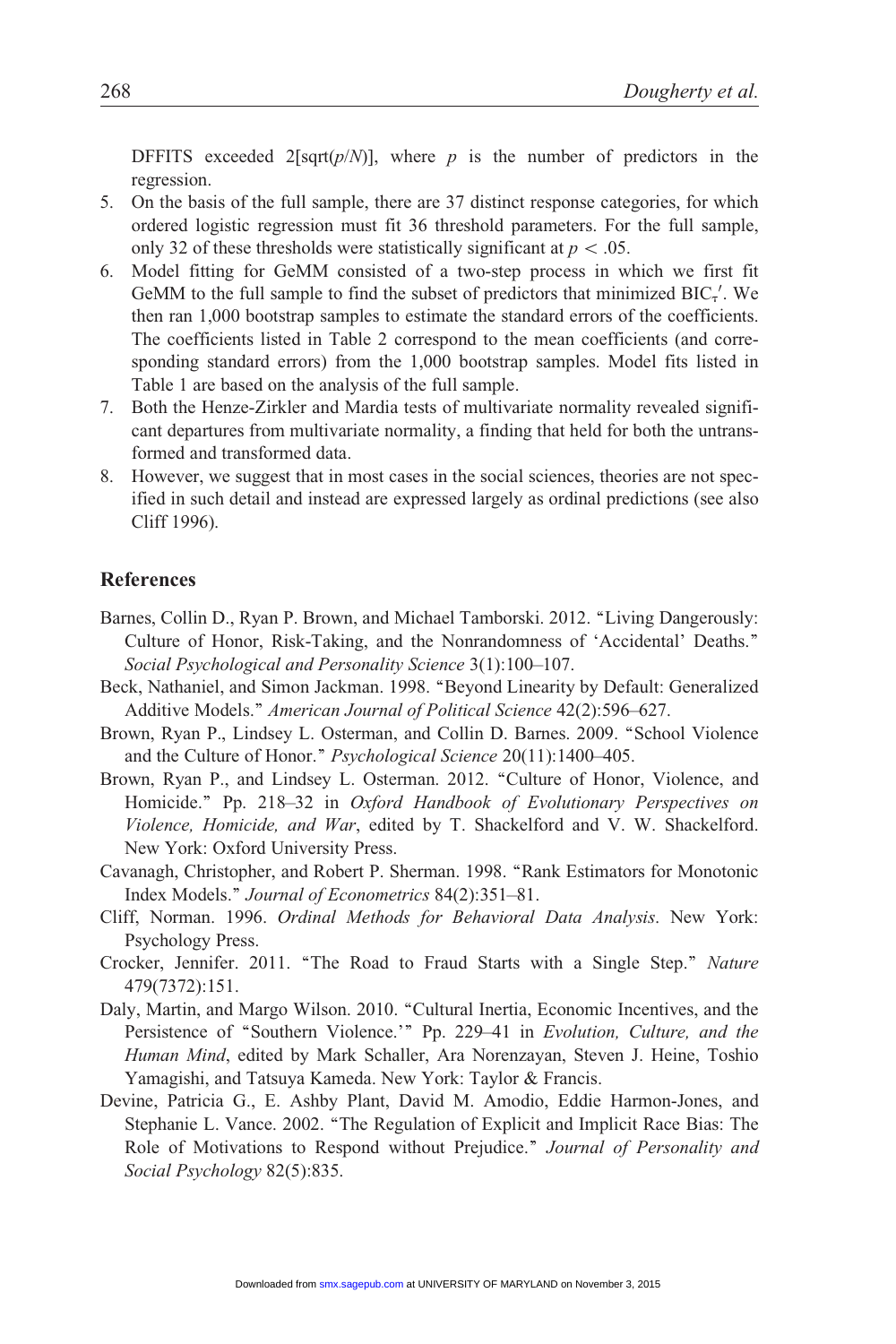- Dougherty, Michael R., and Rick P. Thomas. 2012. "Robust Decision Making in a Nonlinear World.'' Psychological Review 119(2):321.
- Dunton, Bridget C., and Russell H. Fazio. 1997. ''An Individual Difference Measure of Motivation to Control Prejudiced Reactions." Personality and Social Psychology Bulletin 23(3):316–26.
- Fang, Ferric C., R. Grant Steen, and Arturo Casadevall. 2012. ''Misconduct Accounts for the Majority of Retracted Scientific Publications." Proceedings of the National Academy of Sciences of the United States of America 109(42):17028–33.
- Fazio, Russel H., Joni R. Jackson, Bridget C. Dunton, and Carol J. Williams. 1995. ''Variability in Automatic Activation as an Unobtrusive Measure of Racial Attitudes: A Bona Fide Pipeline?'' Journal of Personality and Social Psychology 69(6):1013–27.
- Freese, Jeremy. 2007. "Reproducibility Standards in Quantitative Social Science: Why Not Sociology?'' Sociological Methods and Research 36:153–72
- Gerber, Alan S., and Neil Malhotra. 2008. ''Publication Bias in Empirical Sociological Research: Do Arbitrary Significance Levels Distort Published Results?'' Sociological Methods and Research 37(1):3–30.
- Greenwald, Anthony G., Debbie E. McGhee, and Jordan L. K. Schwartz. 1998. ''Measuring Individual Differences in Implicit Cognition: The Implicit Association Test.'' Journal of Personality and Social Psychology 74(6):1464–80.
- Han, Aaron K. 1987. ''Non-parametric Analysis of a Generalized Regression Model: The Maximum Rank Correlation Estimator." Journal of Econometrics 35(2-3): 303–16.
- Hauser, Robert M. 1987. "Sharing Data: It's Time for ASA Journals to Follow the Folkways of a Scientific Sociology.'' American Sociological Review 52(6):vi–vii.
- Hays, William. 1994. Statistics. 5th ed. Belmont, CA: Wadsworth.
- Henry, P. J. 2009. ''Low-status Compensation: A Theory for Understanding the Role of Status in Cultures of Honor." Journal of Personality and Social Psychology 97(3): 451–66.
- Ho, Daniel E., Kosuke Imai, Gary King, and Elizabeth A. Stuart. 2007. ''Matching as Nonparametric Preprocessing for Reducing Model Dependence in Parametric Causal Inference.'' Political Analysis 15(3):199–236.
- Howell, David C. 2002. Statistical Methods for Psychology. 5th ed. Pacific Grove, CA: Duxbury/Thomson Learning.
- Jasso, Guillermina. 1986. ''Is It Outlier Deletion or Is It Sample Truncation? Notes on Science and Sexuality.'' American Sociological Review 51(5):738–42.
- John, Leslie K., George Loewenstein, and Drazen Prelec. 2012. ''Measuring the Prevalence of Questionable Research Practices with Incentives for Truth Telling.'' Psychological Science 23(5):524–32.
- Kahn, Joan R., and J. Richard Udry. 1986. ''Marital Coital Frequency: Unnoticed Outliers and Unspecified Interactions Lead to Erroneous Conclusions.'' American Sociological Review 51(5):734–37.
- Kendall, Maurice. 1938. "A New Measure of Rank Correlation." *Biometrika* 30(1/2): 81–93.
- Kendall, Maurice, and Jean D. Gibbons. 1990. Rank Correlation Methods. 5th ed. New York: Oxford University Press.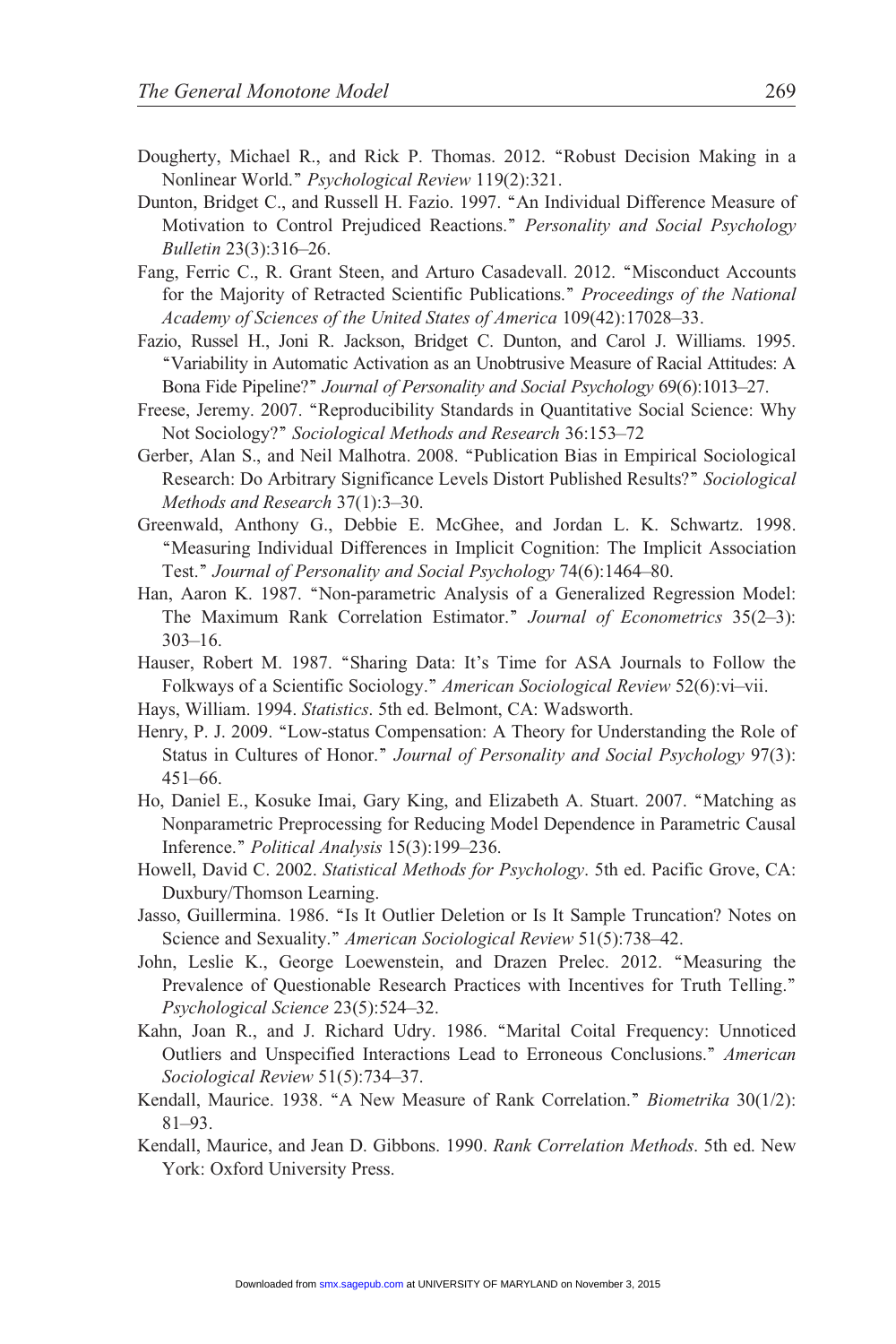- King, Gary. 1995. "Replication, Replication." PS: Political Science and Politics 28(3): 444–52.
- Lawrence, Ashley, Rick P. Thomas, and Michael R. Dougherty. 2014. "A Nonmonotonic Approach to Ordinal Prediction.'' Unpublished manuscript.
- Leahey, Erin. 2005. ''Alphas and Asterisks: The Development of Statistical Significance Testing Standards in Sociology.'' Social Forces 84(1):1–24.
- Leahey, Erin. 2008. "Overseeing Research Practice: The Case of Data Editing." Science, Technology, and Human Values 33(5):605–30.
- Leahey, Erin, Barbara Entwisle, and Peter Einaudi. 2003. "Diversity in Everyday Research Practice: The Case of Data Editing.'' Sociological Methods and Research 32(1):64–89.
- Lederman, Daniel, Norman Loayza, and Ana Maria Menéndez. 2002. "Violent Crime: Does Social Capital Matter?" Economic Development and Cultural Change 50(3): 509–39.
- Levelt Committee, Noort Committee, and Drenth Committee. 2012. Flawed Science: The Fraudulent Research Practices of Social Psychologist Diederik Stapel. Commissioned by the Tilburg University, University of Amsterdam, and the University of Groningen.
- Micceri, Theodore. 1989. ''The Unicorn, the Normal Curve, and Other Improbable Creatures.'' Psychological Bulletin 105(1):156.
- Nisbett, Jon, and Dov Cohen. 1996. Psychology of Violence in the South. Boulder, CO: Westview.
- Nisbett, Richard E. 1993. "Violence and U.S. Regional Culture." American Psychologist 48(4):441–49.
- Olsen, Karen M., and Svenn-Age Dahl. 2007. ''Health Differences between European Countries.'' Social Science and Medicine 64(8):1665–78.
- Osterman, Lindsey L., and Ryan P. Brown. 2011. "Culture of Honor and Violence Against the Self.'' Personality and Social Psychology Bulletin 37(12):1611–23.
- Payne, B. Keith, Melissa A. Burkley, and Mark B. Stokes. 2008. ''Why Do Implicit and Explicit Attitude Tests Diverge? The Role of Structural Fit." Journal of Personality and Social Psychology 94(1):16.
- Payne, B. Keith, Clara Michelle Cheng, Olesya Govorun, and Brandon D. Stewart. 2005. "An Inkblot for Attitudes: Affect Misattribution as Implicit Measurement." Journal of Personality and Social Psychology 89(3):277.
- Plant, E. A., Patricia G. Devine, and Paige C. Brazy. 2003. "The Bogus Pipeline and Motivations to Respond without Prejudice: Revisiting the Fading and Faking of Racial Prejudice." Group Processes and Intergroup Relations 6(2):187-200.
- Plant, E. Ashby, and Patricia G. Devine. 1998. "Internal and External Motivation to Respond without Prejudice.'' Journal of Personality and Social Psychology 75(3):811.
- Raftery, Adrian E. 1995. "Bayesian Model Selection in Social Research." Pp. 111-63 in Sociological Methodology, Vol. 25, edited by Peter V. Marsden. Cambridge, MA: Blackwell.
- Robbins, Blaine, and David Pettinicchio. 2012. ''Social Capital, Economic Development, and Homicide: A Cross-national Investigation." Social Indicators Research 105(3):519–40.